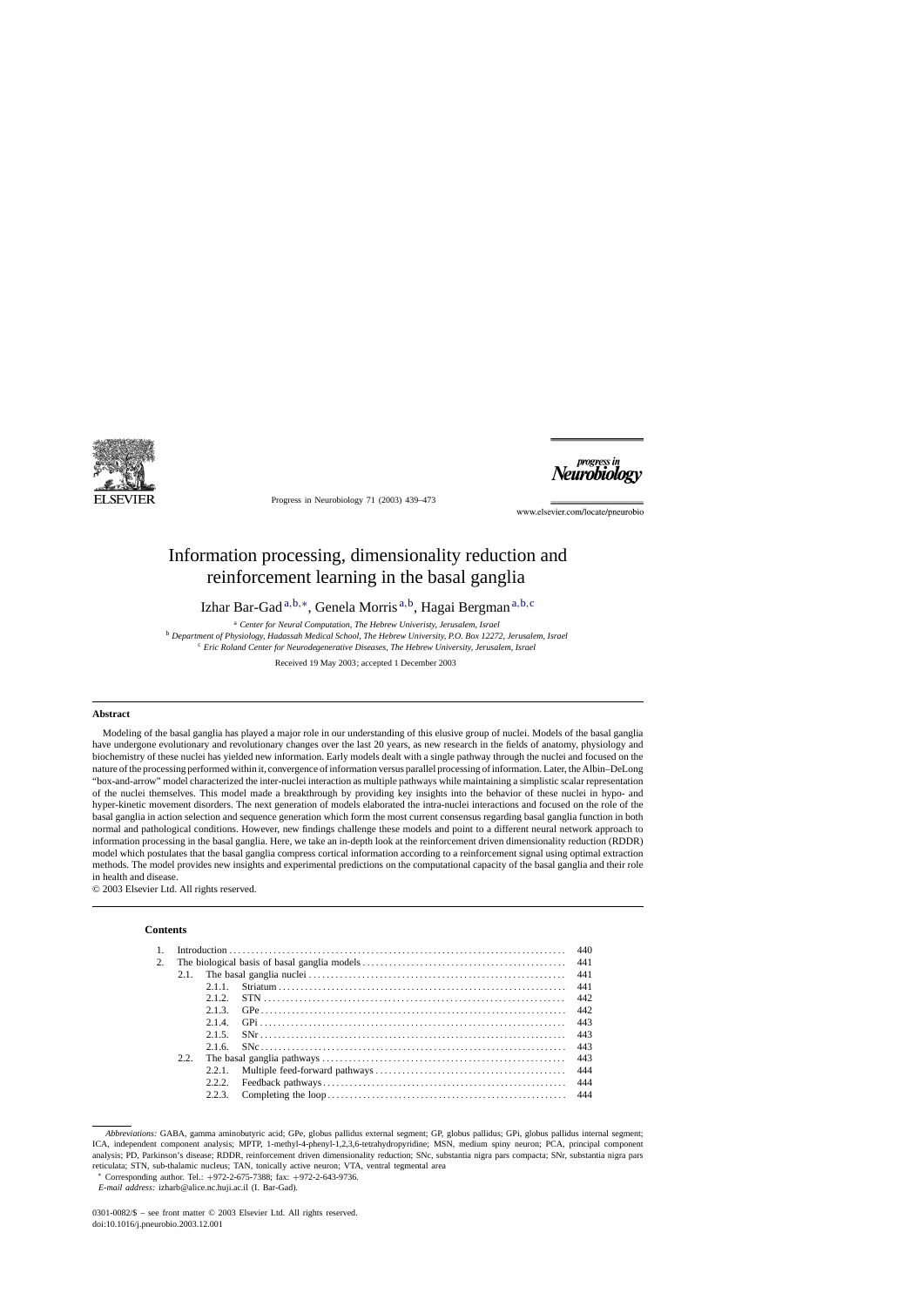|     | 2.3.<br>Decrease in the neuronal population along the cortico-striatal-pallidal pathway |        |                                                                                | 445        |  |  |  |
|-----|-----------------------------------------------------------------------------------------|--------|--------------------------------------------------------------------------------|------------|--|--|--|
|     | 2.4.                                                                                    |        |                                                                                | 445        |  |  |  |
|     | 2.5.                                                                                    |        |                                                                                | 446        |  |  |  |
|     |                                                                                         | 2.5.1. |                                                                                | 446        |  |  |  |
|     |                                                                                         | 2.5.2. |                                                                                | 447        |  |  |  |
|     | 2.6.                                                                                    |        |                                                                                | 448        |  |  |  |
|     |                                                                                         | 2.6.1. |                                                                                | 448        |  |  |  |
|     |                                                                                         | 2.6.2. |                                                                                | 448        |  |  |  |
|     |                                                                                         | 2.6.3. |                                                                                | 448        |  |  |  |
|     | 2.7.                                                                                    |        |                                                                                | 448        |  |  |  |
|     |                                                                                         |        | 449                                                                            |            |  |  |  |
| 3.  |                                                                                         |        |                                                                                |            |  |  |  |
|     | 3.1.                                                                                    |        |                                                                                | 449        |  |  |  |
|     | 3.2.                                                                                    |        |                                                                                | 450        |  |  |  |
|     | 3.3.                                                                                    |        |                                                                                | 451<br>451 |  |  |  |
|     | 3.4.                                                                                    |        |                                                                                |            |  |  |  |
| 4.  |                                                                                         |        |                                                                                |            |  |  |  |
|     | 4.1.                                                                                    |        |                                                                                | 452        |  |  |  |
|     | 4.2.                                                                                    |        |                                                                                | 453        |  |  |  |
|     |                                                                                         | 4.2.1. |                                                                                | 453        |  |  |  |
|     |                                                                                         | 4.2.2. |                                                                                | 454        |  |  |  |
|     |                                                                                         | 4.2.3. |                                                                                | 454        |  |  |  |
|     |                                                                                         | 4.2.4. | $TD(\lambda)$ -bridging Monte Carlo and temporal difference methods            | 454        |  |  |  |
|     |                                                                                         | 4.2.5. |                                                                                | 454        |  |  |  |
|     | 4.3.                                                                                    |        |                                                                                | 454        |  |  |  |
|     |                                                                                         | 4.3.1. |                                                                                | 454        |  |  |  |
|     |                                                                                         |        |                                                                                |            |  |  |  |
|     |                                                                                         | 4.3.2. |                                                                                | 455<br>455 |  |  |  |
| 5.  |                                                                                         |        |                                                                                |            |  |  |  |
|     | 5.1.                                                                                    |        |                                                                                | 455        |  |  |  |
|     | 5.2.                                                                                    |        |                                                                                | 456        |  |  |  |
|     |                                                                                         | 5.2.1. |                                                                                | 456        |  |  |  |
|     |                                                                                         | 5.2.2. | Supervised, unsupervised and reinforcement based dimensionality reduction      | 456        |  |  |  |
|     |                                                                                         | 5.2.3. |                                                                                | 456        |  |  |  |
|     |                                                                                         | 5.2.4. | Linear and non-linear dimensionality reduction                                 | 457        |  |  |  |
|     | 5.3.                                                                                    |        |                                                                                | 457        |  |  |  |
| 6.  |                                                                                         |        | Basic reinforcement driven dimensionality reduction model of the basal ganglia | 458        |  |  |  |
|     | 6.1.                                                                                    |        |                                                                                | 458        |  |  |  |
|     | 6.2.                                                                                    |        |                                                                                | 459        |  |  |  |
|     |                                                                                         | 6.2.1. |                                                                                | 459        |  |  |  |
|     |                                                                                         | 6.2.2. |                                                                                | 459        |  |  |  |
|     |                                                                                         | 6.2.3. |                                                                                | 460        |  |  |  |
|     |                                                                                         | 6.2.4. |                                                                                | 460        |  |  |  |
|     |                                                                                         |        |                                                                                |            |  |  |  |
|     |                                                                                         | 6.2.5. |                                                                                | 461<br>461 |  |  |  |
| 7.  | Advanced reinforcement driven dimensionality reduction models of the basal ganglia      |        |                                                                                |            |  |  |  |
|     | 7.1.                                                                                    |        |                                                                                | 461        |  |  |  |
|     | 7.2.                                                                                    |        |                                                                                | 462        |  |  |  |
|     | 7.3.                                                                                    |        |                                                                                | 462        |  |  |  |
|     | 7.4.                                                                                    |        |                                                                                | 463        |  |  |  |
|     | 7.5.                                                                                    |        |                                                                                | 464        |  |  |  |
|     | 7.6.                                                                                    |        |                                                                                | 465        |  |  |  |
| 8.  |                                                                                         |        |                                                                                | 466        |  |  |  |
| 466 |                                                                                         |        |                                                                                |            |  |  |  |
|     | 466                                                                                     |        |                                                                                |            |  |  |  |
|     |                                                                                         |        |                                                                                |            |  |  |  |

# **1. Introduction**

The basal ganglia are involved in normal processing of motor, associative and limbic information ([Mink, 1996\)](#page-32-0) and play a major role in some of the most common movement disorders such as Parkinson's disease (PD) [\(Denny-Brown,](#page-29-0) [1962; Boraud et al., 2002; Wichmann and DeLong, 2003\)](#page-29-0). In the last 20 years extensive progress has been made in our understanding of these nuclei. The accumulation of experimental data has paved the way for new models of basal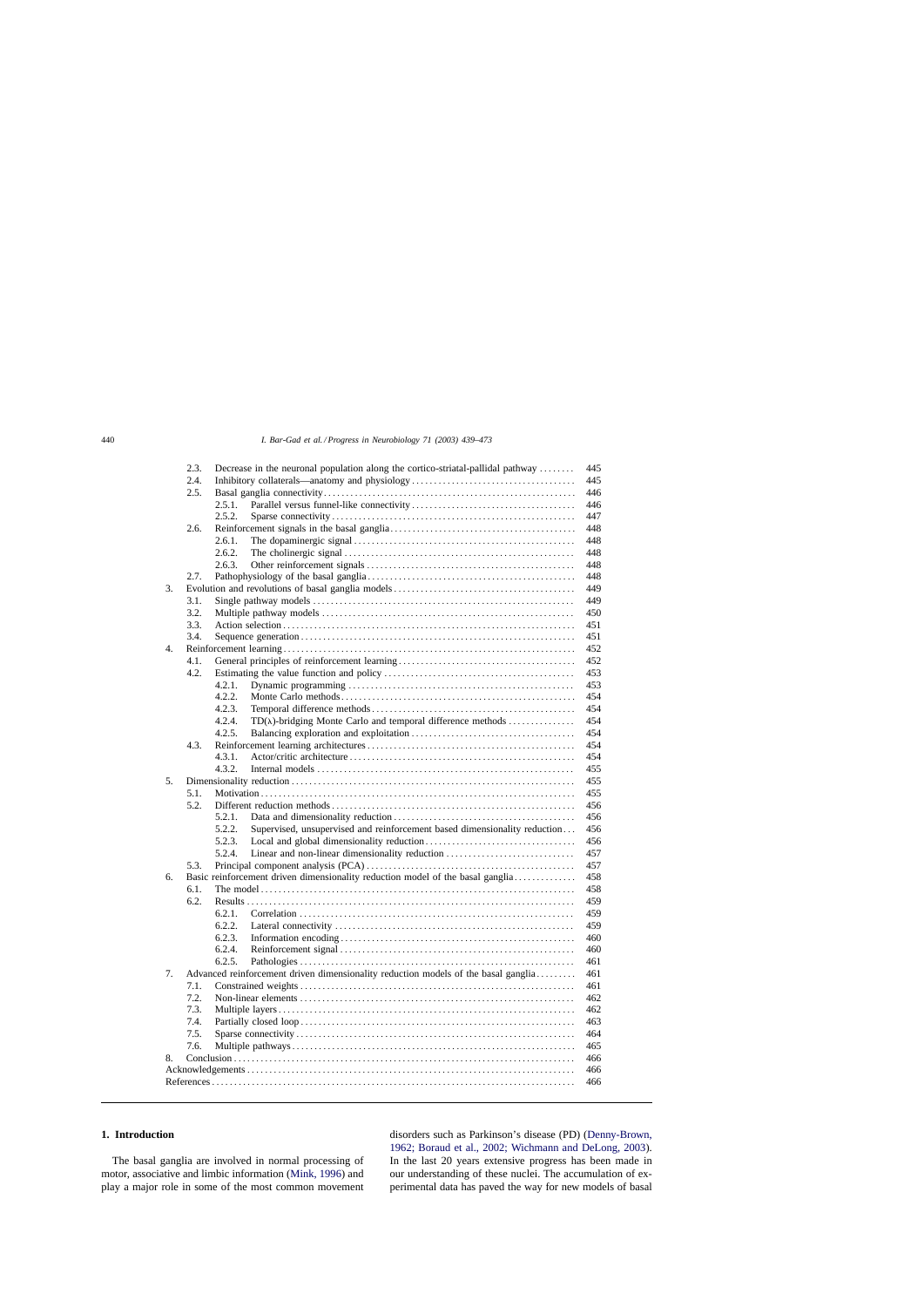<span id="page-2-0"></span>ganglia functions. These models have, in turn, guided additional anatomical, physiological, biochemical and clinical research.

In this review, we shall first describe the core features of the experimental data underlying basal ganglia models. We will then describe the evolutions and revolutions of these models. Next, the review sets the groundwork for a new model of the basal ganglia: the reinforcement driven dimensionality reduction (RDDR) model. This model incorporates two general concepts from the field of machine learning: dimensionality reduction and reinforcement learning. The description of the basic RDDR model is presented in light of the known experimental facts and theoretical frameworks. Lastly, we turn to enhancements of this basic model that increase its scope in both the experimental and theoretical domains.

Overall, the basal ganglia are comprised of complicated structures with extensive and complex connectivity. In order to "see the forest and not just the trees" any model must ignore huge amounts of important information about the studied areas. The decision is never easy, is always very subjective, and clearly might be considered wrong to other researchers working on the basal ganglia ([Parent and](#page-32-0) [Cicchetti, 1998\).](#page-32-0) It is thus worth stressing at the outset that future generations of basal ganglia models will doubtless use more and maybe even different features of current and future knowledge. This review hopes to avoid polemics by primarily providing information on experimental data and the theoretical background that inspired our understanding and hypotheses that serve as the basis for most current models of the basal ganglia. We hope that as previous models of the basal ganglia have done, the RDDR model will shed additional light on the mysterious and obscure functions of the basal ganglia in health and disease. These insights should lead to experimental predictions, which, when proved or disproved, can then form the basis for future (and better) models of the basal ganglia.

#### **2. The biological basis of basal ganglia models**

The basal ganglia participate in complex behaviors that require coordination between cognition, motivation and movements. This role is tightly linked to the anatomical position of the basal ganglia as a central part of a neuronal loop connecting most cortical areas with the frontal cortex. The basal ganglia are comprised of many nuclei with complex interactions among the neurons within each nucleus and among the different nuclei. This section describes the major issues of basal ganglia circuitry relevant to past and present models of the basal ganglia. More general and comprehensive reviews regarding basal ganglia anatomy, physiology and biochemistry can be found elsewhere [\(Parent and](#page-32-0) [Hazrati, 1995; Gerfen and Wilson, 1996; Bolam et al., 2000\).](#page-32-0) The biological background of this review is based primarily on the organization of the primate and human basal ganglia.



Fig. 1. The cortico-basal ganglia network. The box and arrow network of the different pathways of the basal ganglia. (a) The early Albin–DeLong network. (b) The up-to-date network. The early network is in black and later additions are in gray. Glutamatergic synapses are denoted by arrows, GABAergic synapses by circles and dopaminergic synapses by squares.

However, data and insights are also presented from rodent work.

### *2.1. The basal ganglia nuclei*

The striatum, the globus pallidus, the substantia nigra and the subthalamic nucleus (STN) are generally considered to be the main components of the basal ganglia. These components are further divided into sub-nuclei. The striatum is comprised of the caudate, putamen and ventral striatum (nucleus accumbens). The pallidal complex is comprised of the external (GPe) and internal (GPi) segments and the ventral pallidum. Finally, the substantia nigra is divided into the pars compacta (SNc), and the pars reticulata (SNr) (Fig. 1).

# *2.1.1. Striatum*

The striatum is the primary input structure of the basal ganglia. It is divided into the dorsal and ventral striatum.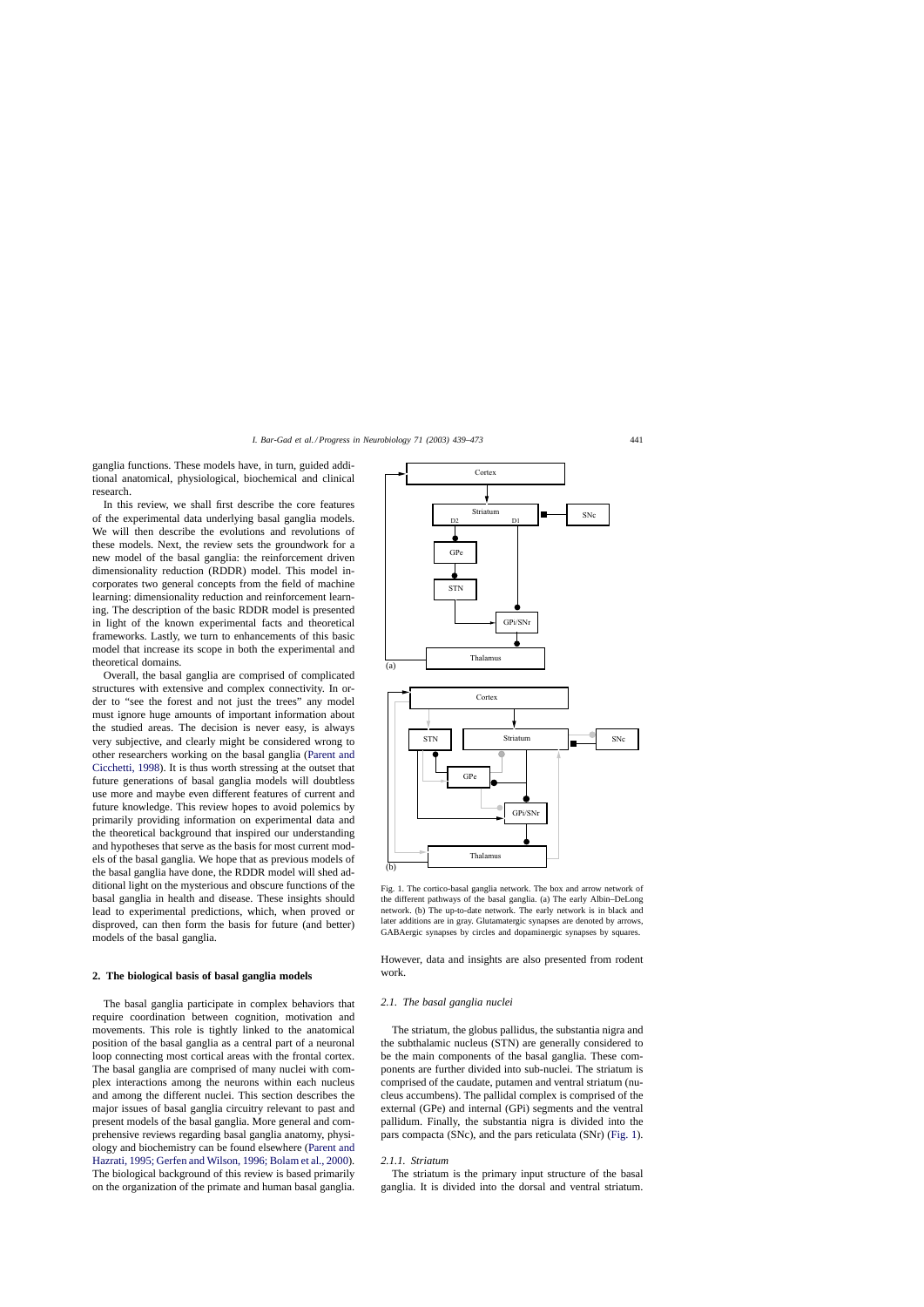The dorsal striatum is further divided to form the caudate nucleus and the putamen. The ventral striatum is the ventral extension of the striatum that includes the nucleus accumbens, the medial and ventral portions of the caudate and putamen, and the striatal cells of the olfactory tubercle and anterior perforated substance [\(Gerfen and Wilson, 1996\).](#page-30-0) It receives massive and topographic glutamatergic (excitatory) input from most parts of the cerebral cortex [\(Parent and](#page-32-0) [Hazrati, 1995\)](#page-32-0) and from the multiple nuclei in the thalamus ([McFarland and Haber, 2000\).](#page-32-0) The third major striatal input is from the midbrain (the SNc and VTA) dopaminergic cells ([Haber et al., 2000\).](#page-30-0)

Projection neurons make up the vast majority of the striatal neurons and are referred to as the medium spiny neurons (MSNs) of the striatum [\(Gerfen and Wilson](#page-30-0), [1996\).](#page-30-0) These medium sized  $(12-20 \,\mu\text{m})$  cells have 25-30 dendritic branches and are covered by a large number of spines [\(Difiglia et al., 1976; Wilson and Groves, 1980\).](#page-29-0) The branches radiate in all directions from the cell body to fill a spherical volume of  $0.3-0.5$  mm<sup>3</sup> [\(Gerfen and Wilson,](#page-30-0) [1996\).](#page-30-0) Intracellular studies reveal that the membrane potential of these cells has up and down states ([Wilson and](#page-34-0) [Kawaguchi, 1996; Stern et al., 1997; Plenz, 2003\). E](#page-34-0)vidence for the occurrence of such two-state membrane potential transitions come from numerical simulations and electrophysiological recordings in awake monkeys ([Kitano et al.,](#page-31-0) [2002\).](#page-31-0) The transitions between the up and down states of the MSNs are controlled to a large extent by extrinsic connections ([Wilson, 1993; Wickens and Wilson, 1998\)](#page-34-0). This leads them to shift between the down state characterized by a zero firing rate to the short bursts of high firing rates (20–40 spikes/s) that characterize the up state ([Crutcher](#page-29-0) [and DeLong, 1984b; Hikosaka et al., 1989; Lee and Assad,](#page-29-0) [2003\).](#page-29-0) The MSNs use gamma aminobutyric acid (GABA) ([Bolam et al., 1985](#page-28-0)), typically considered to be an inhibitory neurotransmitter ([Tremblay and Filion, 1989\)](#page-34-0), as the primary transmitter and project to both segments of the globus pallidus and to the SNr ([Parent and Hazrati, 1995\).](#page-32-0)

The striatum contains several types of interneurons ([Kawaguchi et al., 1995; Wilson, 1998; Haber and Gdowski,](#page-31-0) [2003\),](#page-31-0) however we will discuss only two of them. The aspiny type II neurons are the largest of the striatal cells and represent about 1–2% of the total striatal population. These are the cholinergic interneurons, which are identifiable by their characteristic, spontaneous firing activity (3–10 Hz) ([Kimura et al., 1984; Hikosaka et al., 1989; Wilson et al.,](#page-31-0) [1990; Aosaki et al., 1995\)](#page-31-0) and are therefore referred to as tonically active neurons (TANs). The TANs' spontaneous firing patterns are by and large a function of the intrinsic membrane properties of these cells ([Bennett and Wilson,](#page-28-0) [1999; Bennett et al., 2000](#page-28-0)). These properties are modified by synaptic inputs that are influential in the temporal regulation of spike sequences ([Aosaki et al., 1994; Raz](#page-28-0) [et al., 1996\)](#page-28-0). In addition, the TANs require only a relatively small number of extrinsic synaptic inputs to directly influence their spiking pattern [\(Bennett and Wilson, 1999\).](#page-28-0) Extracellular recordings have revealed that TANs encode information related to reinforcement or incentive behavior (see [Section 2.6\).](#page-9-0) Another type of striatal interneuron is the parvalbumin-positive GABAergic fast spiking interneuron ([Bolam et al., 2000\)](#page-28-0) which represent about 3–5% of the striatal neuronal population. These cells have gap junctions, indicating that they are coupled in a continuous network ([Koos and Tepper, 1999; Bolam et al., 2000\). T](#page-31-0)hus, although relatively few in number; their inhibition on medium spiny projection neurons is likely to be particularly effective. Unfortunately, the GABAeregic interneurons cannot be identified by standard extra-cellular recording methods and data regarding their modulation during behavior are still lacking.

Histochemical and tracing studies have demonstrated discontinuities in transmitter-related molecules and afferent terminal distribution patterns in the striatum [\(Kunzle,](#page-31-0) [1975; Goldman and Nauta, 1977; Yeterian and VanHoesen,](#page-31-0) [1978; Graybiel and Ragsdale, 1980\)](#page-31-0). Acetylcholinesterase (AChE)-poor striatal regions (termed striosomes) are surrounded by a densely stained "matrix" ([Graybiel and](#page-30-0) [Ragsdale, 1978\)](#page-30-0). The significance of this compartmental organization in the striatum is still debated ([Gerfen, 1989\).](#page-30-0) In any case, within the striatum, the shape and extent of dendrites of most types of striatal neurons is restricted by the size and shape of the striatal compartment in which they are found ([Gerfen, 1985; Malach and Graybiel, 1986; Penny](#page-30-0) [et al., 1988\)](#page-30-0). In contrast, the dendrites of the cholinergic interneurons readily cross striosome/matrix boundaries. Thus, these interneurons may help bridge between striatal compartments [\(Graybiel et al., 1994\).](#page-30-0)

#### *2.1.2. STN*

The second major input structure of the basal ganglia is the STN which receives glutamatergic projections from the frontal cortex and cortical somato-motor areas ([Monakow](#page-32-0) [et al., 1978; Nambu et al., 1996\).](#page-32-0) The STN is much smaller (in volume and number of cells) than the striatum with a ratio of 1:60 [\(Yelnik, 2002\)](#page-34-0) in the primate to 1:200 ([Oorschot, 1996\)](#page-32-0) in the rodent. However, it plays a major role in basal ganglia activity in both normal and pathological conditions [\(Carpenter et al., 1950; Kitai and Kita, 1986;](#page-29-0) [Bergman et al., 1990; Nambu et al., 2002b\)](#page-29-0). As with most basal ganglia structures, the STN is largely composed of projection neurons and contains only a few small interneurons ([Rafols and Fox, 1976; Yelnik and Percheron, 1979;](#page-33-0) [Chang et al., 1983\)](#page-33-0). The projection cells are tonically active (20–30 spikes/s) and fire short bursts during movement ([Matsumura et al., 1992; Wichmann et al., 1994\).](#page-32-0) STN glutamatergic (excitatory) projection neurons project to both segments of the globus pallidus and to the SNr ([Parent and](#page-32-0) [Hazrati, 1993; Smith et al., 1998a\).](#page-32-0)

### *2.1.3. GPe*

Classically, the GPe was considered to be a relay station within the basal ganglia, receiving input from the striatum and projecting to the STN [\(Albin et al., 1989; Alexander and](#page-28-0)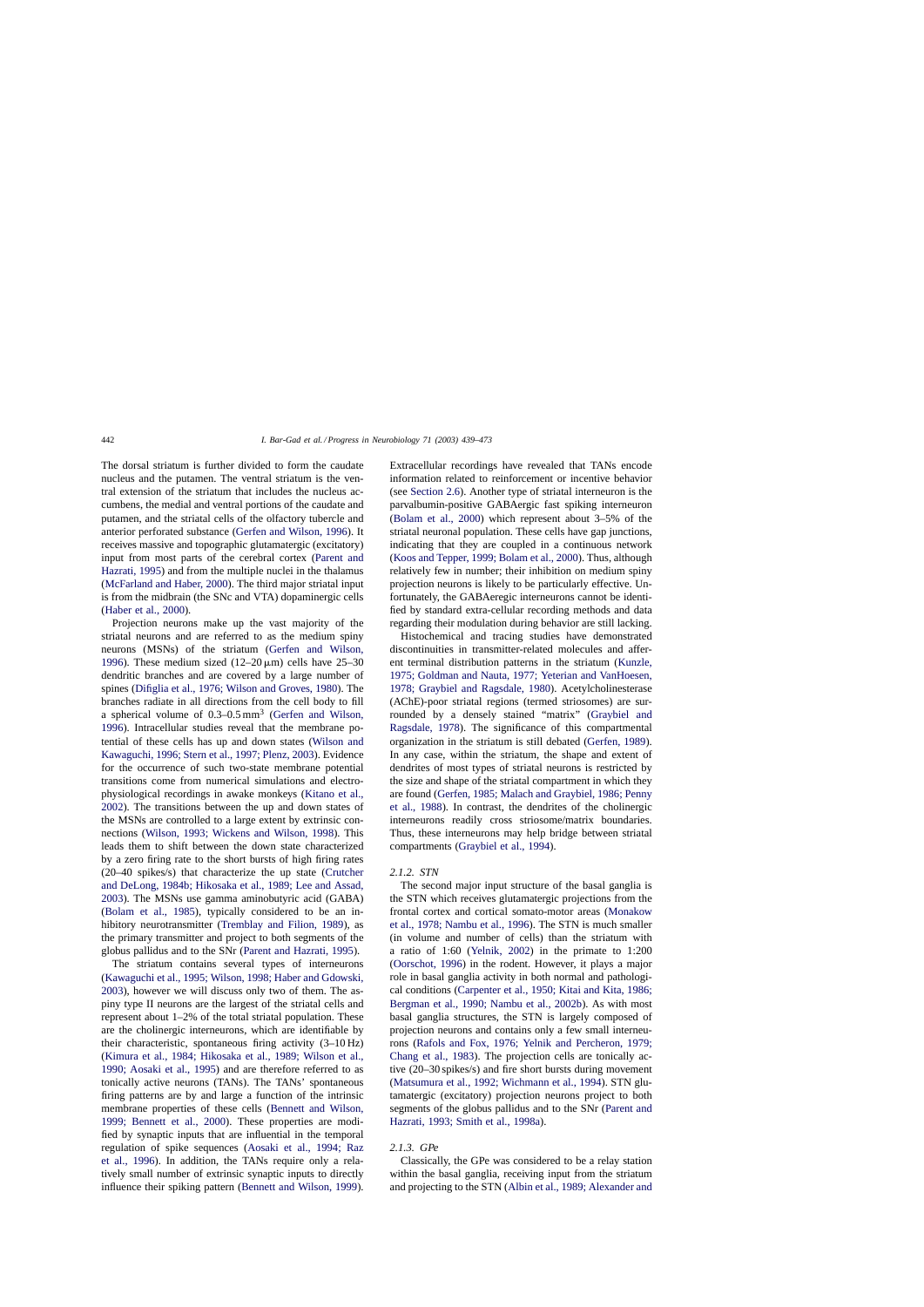[Crutcher, 1990\).](#page-28-0) The accumulation of new data demonstrates that in addition to the classical connections there are STN inputs to the GPe and back projections to the parvalbuminpositive GABAergic interneurons of the striatum ([Kita et al.,](#page-31-0) [1999; Bolam et al., 2000](#page-31-0)). Thus, the GPe is reciprocally connected to both input structures of the basal ganglia, i.e. to the STN [\(Carpenter and Strominger, 1967\)](#page-29-0) and the striatum. In addition, the GPe projects directly to the SNr ([Sato](#page-33-0) [et al., 2000\)](#page-33-0) and its projections create dense GABAergic synaptic contacts with the soma of GPi neurons [\(Hazrati](#page-30-0) [et al., 1990; Shink and Smith, 1995; Smith et al., 1998a](#page-30-0)). Therefore, in this review, we will emphasize the role of the GPe (or the globus pallidus (GP)—the rodent equivalent of the GPe) as part of the basal ganglia's intrinsic circuitry.

The vast majority of neurons observed in the GPe are large projection neurons with thick, smooth (spine free) and long (up to  $1000 \mu m$ ) dendrites ([Fox et al., 1974; Difiglia](#page-29-0) [et al., 1982; Park et al., 1982; Francois et al., 1984\)](#page-29-0). Intracellular physiological studies also identify two to three types of neurons in the globus pallidus, with a single predominant type ([Nakanishi et al., 1990; Nambu and Llinas, 1997;](#page-32-0) [Cooper and Stanford, 2000\).](#page-32-0) Extracellular recordings of pallidal spiking activity have revealed that the majority (>85%) of GPe neurons have a high frequency (50–70 spikes/s) discharge with pauses ([DeLong, 1972\).](#page-29-0) As with the striatum, the major transmitter of the pallidal projection neurons has been shown to be GABA [\(Oertel and Mugnaini, 1984\).](#page-32-0)

# *2.1.4. GPi*

The GPi, which receives GABAergic inputs from the striatum and GPe and glutamatergic input from the STN, is referred to as the output station of the basal ganglia. The GABAergic outputs from the GPi project to thalamic relay nuclei (the ventro-lateral thalamic nucleus; the ventral anterior thalamic nucleus, the medio-dorsal (MD) nucleus, and the lateral habenular nucleus) and to the intralaminar (non-specific) thalamic nuclei, the centromedian and parafasicular nucleus ([Kuo and Carpenter, 1973; Kim et al., 1976;](#page-31-0) [Parent et al., 2001\).](#page-31-0) Most of the anatomical, physiological and biochemical features of the neurons of the GPi resemble those of the GPe. ([Fox et al., 1974; Difiglia et al., 1982;](#page-29-0) [Park et al., 1982; Francois et al., 1984; Nakanishi et al.,](#page-29-0) [1990\).](#page-29-0) However, unlike the GPe neurons, almost all of the GPi neurons have a high frequency (60–80 spikes/s) discharge with no pauses [\(DeLong, 1972\).](#page-29-0) The entopeduncular nucleus (EP) is the rodent equivalent of the GPi.

# *2.1.5. SNr*

The SNr is often considered a caudomedial extension of the GPi based on morphology, connectivity, biochemistry, and physiology [\(Schwyn and Fox, 1974; Kitai, 1981;](#page-33-0) [Yelnik et al., 1987; Francois et al., 1987\).](#page-33-0) The SNr, like the globus pallidus, consists primarily of large projection neurons with long, thick dendrites, which are almost completely ensheathed with synaptic contacts from the striatum [\(Yelnik](#page-34-0) [et al., 1987; Francois et al., 1987\).](#page-34-0) However, other evidence

points to some differences between the SNr and the GPi. The SNr does not seem to be derived from the same developmental anlage as either the external or internal pallidal segments ([Merchand et al., 1986\).](#page-32-0) In addition, the dopaminergic cells of the ventral tier of the SNc have dendrites that penetrate deep into the SNr. Somato-dentritic release of dopamine ([Jaffe et al., 1998\),](#page-31-0) as well as GABA effects on SNc neurons therefore suggest that the SNr relations with the SNc dopaminergic neurons are more direct and complicated than those of the GPi ([Celada et al., 1999\).](#page-29-0) Finally there are the SNr-superior colliculus projections, which have a major effect on eye and attention-shift movements [\(Hikosaka and](#page-30-0) [Wurtz, 1983; Redgrave et al., 1992; Handel and Glimcher,](#page-30-0) [1999; Jiang et al., 2003\).](#page-30-0) Nevertheless, due to their general similarity of function, we will treat the GPi/SNr as a single unified output stage of the basal ganglia.

### *2.1.6. SNc*

The SNc and other midbrain dopaminergic neurons receive input from many structures including the striatum ([Heimer et al., 1982; Haber et al., 2000\)](#page-30-0), the STN and the limbic system ([Haber and Gdowski, 2003\)](#page-30-0). The midbrain dopamine system is divided into the dorsal tier and ventral tier cells [\(Haber et al., 2000\). T](#page-30-0)he dorsal tier cells include the VTA (A10 in rodents), the retrorubral group (A8), and the dorsal cells of the SNc (A9). The ventral tier cells include the densocellular group and the cell columns that extend deep into the pars reticulata. Nevertheless, the responses of DA neurons recorded over different territories of SNc and VTA are not significantly different [\(Schultz, 1998\)](#page-33-0) and therefore in this review we will treat the midbrain DA neurons as a homogenous neural structure, reporting the same information to its efferent structures.

Electrophysiological studies reveal two firing modes: either single spikes or in bursts ([Grace and Bunney, 1984ab\).](#page-30-0) In the behaving primate, the dopaminergic cells tend to fire spontaneously at a low rate (4–10 spikes/s) with elevations and suppressions of their firing rate which are related to mismatch between behavior and prediction ([Schultz, 1998\)](#page-33-0) (Section 2.6). Dopaminergic projections from the SNc and the VTA terminate onto the spines as well as the dendritic shafts of the MSNs of the striatum [\(Freund et al., 1984;](#page-30-0) [Smith et al., 1994; Hanley and Bolam, 1997\).](#page-30-0) Electron microscopic studies indicate that cortical terminals are often found on the heads of spines and dopaminergic terminals are found nearby, but on the dendritic shafts ([Dube et al., 1988;](#page-29-0) [Smith et al., 1994\).](#page-29-0) The relationship between dopamine and thalamic terminals in the striatum is less clear and is not discussed in this review.

### *2.2. The basal ganglia pathways*

Many areas in the nervous system are characterized by their reciprocal connections. A good rule of thumb is that if there are connections from area A to B, there will also be anatomical connections from B to A. This is the situation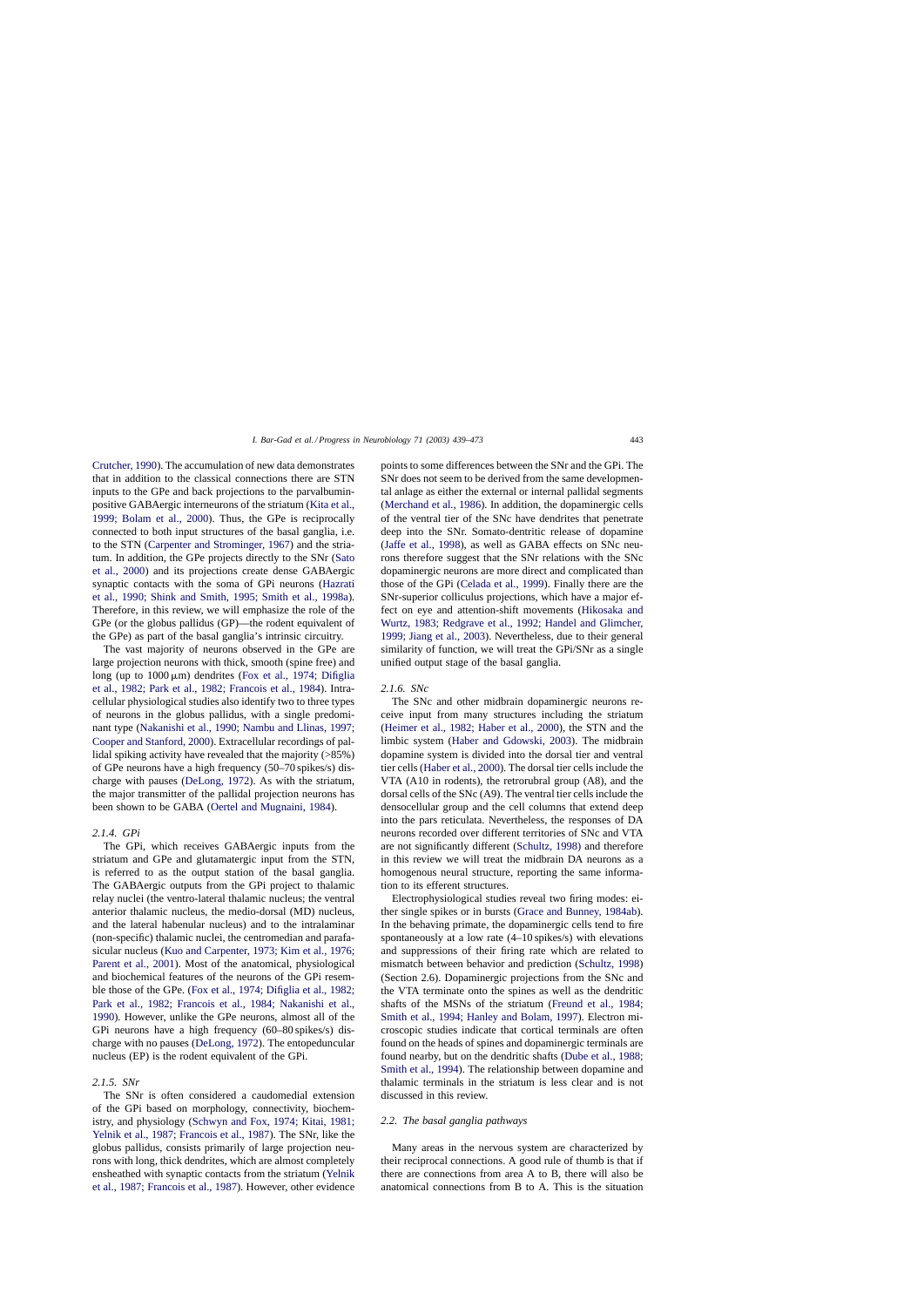in the cortex ([Abeles, 1991; Scannell et al., 1995; Sporns](#page-27-0) [et al., 2002\) a](#page-27-0)nd in the thalamo-cortical loops [\(Sherman and](#page-33-0) [Guillery, 2001; McFarland and Haber, 2002\).](#page-33-0) However, the classical picture of connectivity in the basal ganglia stands in sharp contrast to this reciprocal connectivity rule. The main pathways of the basal ganglia form a feed-forward network with unidirectional connections from the cortex to the input nuclei of the basal ganglia (striatum and STN), from the striatum and the STN to the GPe, and from these three structures to the output nuclei of the basal ganglia (GPi and SNr). Finally, the GPi and the SNr provide unidirectional projections to their target nuclei in the thalamus. The feed-forward structure changes upon its termination at the reciprocally connected network of the thalamus and the cortex. The pathways finally create a partially closed loop by projecting to the thalamus and frontal cortex that send input back to the input nuclei of the basal ganglia.

### *2.2.1. Multiple feed-forward pathways*

There are two main types of MSNs in the striatum: one that co-contains substance P and GABA and projects primarily to the GPi and SNr; and one that co-contains enkephalin and GABA and projects primarily to the GPe [\(Gerfen et al.,](#page-30-0) [1990\). M](#page-30-0)SNs that contain high mRNA expression levels for substance P also co-contain mRNA for the dopamine  $D_1$  receptors, and cells that contain mRNA for enkephalin also co-contain high mRNA expression levels for the  $D_2$  receptor subtype [\(Gerfen et al., 1990; Aubert et al., 2000\).](#page-30-0) The separation of receptor subtypes within different pathways, along with their different pharmacological actions and co-localized neuropeptides, has been particularly important in defining the functional framework of the "direct" and "indirect" pathways ([Albin et al., 1989; Alexander and Crutcher, 1990](#page-28-0); [Gerfen et al., 1990\)](#page-28-0) (Section 3.2). In this framework, the "direct" pathway leads from the striatum directly to the GPi, whereas in the "indirect" pathway the information flows from the striatum to the GPe, onwards to the STN and from there to the GPi ([Fig. 1a\).](#page-2-0) However, in primates, the separation of the peptide co-transmitters into the two pallidal segments is not complete. Rather, the GPe contains substance P-positive immunoreactivity along the medial boundary, and enkephalin immunoreactivity is found in the medial portion of the GPi [\(Haber and Elde, 1981; Reiner et al., 1999\).](#page-30-0) In addition, recent studies have reported subpopulations of MSNs that co-express different subtypes of dopamine receptors [\(Surmeier et al., 1996; Nicola et al., 2000\),](#page-34-0) suggesting that the direct/indirect pathways are not as segregated as once thought. We will therefore postpone discussion of the direct/indirect concept to the advanced topics section of this review (Section 7.6). The functional role of substance P and the enkephalin is still in doubt [\(Steiner and Gerfen, 1998\);](#page-33-0) we will therefore not examine their neuromodulating effects in this review. In addition to the cortico-striatal-pallidal pathways, studies in rodents [\(Kita, 1992; Ryan and Clark, 1992\)](#page-31-0) and primates ([Nambu et al., 2000, 2002b\)](#page-32-0) emphasize the functional significance of the "hyper-direct" fast excitatory pathway from the cortex to the STN whose effect on the output nuclei is typically faster than the effect of the striatal "direct" and "indirect" pathways.

### *2.2.2. Feedback pathways*

Exceptions are the rule in any biological system. The main exception to the feed-forward structure is the dual role of the GPe. Classically, the GPe was considered to be a relay station in the indirect pathway, receiving information from the striatum and sending it to the STN [\(Fig. 1a\).](#page-2-0) However, new research has shown that the GPe also receives input from the STN and in addition sends output to the striatum ([Fig. 1b\).](#page-2-0)The parvalbumin-positive, GABA interneurons of the striatum which receive powerful input from the cortex ([Lapper et al., 1992; Kita, 1993\),](#page-31-0) are also the target of a significant back-projection from the GPe [\(Bolam et al., 2000\).](#page-28-0) In addition, the role of the reciprocal connections between the GPe and STN has been emphasized in recent physiological [\(Plenz and Kitai, 1999\) a](#page-33-0)nd computational ([Bevan et al.,](#page-28-0) [2002; Terman et al., 2002\)](#page-28-0) studies. In conclusion, the GPe maintain a high degree of bidirectional information flow with the input nuclei of the basal ganglia (see also Section 2.1.3). However, since the physiological role of these projections is still unknown we will not discuss them further in this review.

A different reciprocal loop connects the striatum and the midbrain dopaminergic neurons. In addition to the dopaminergic innervation of the striatum ([Freund et al.,](#page-30-0) [1984; Smith et al., 1994; Hanley and Bolam, 1997\) \(s](#page-30-0)ee also Section 2.1.6), the striatum projects massively back to the substantia nigra [\(Szabo, 1980; Parent et al., 1983](#page-34-0)). Some studies indicate that these projections arise mainly from the striosomes of the striatum ([Gerfen, 1992\).](#page-30-0) This reciprocal pathway serves as a major component for the generation of the reinforcement signal ([Houk et al., 1995\).](#page-30-0)

### *2.2.3. Completing the loop*

The thalamus has long been thought to convey spinal and subcortical information to the cortex, forming the last link in the cortico-basal ganglia circuitry ([Albin et al.,](#page-28-0) [1989; DeLong, 1990](#page-28-0)). Indeed, models of basal ganglia function view the primary role of the thalamus as a relay of information processed in the basal ganglia from the GPi/SNr level to the cortex. The thalamic nuclear groups that are associated primarily with this function are the ventral anterior (VA) and ventral lateral (VL) nuclei and the medio-dorsal thalamic nucleus ([Haber and Gdowski,](#page-30-0) [2003\).](#page-30-0) The organization of the thalamus (reticular nucleus and specific and non-specific nuclei) and its reciprocal connections with the cortex [\(Sherman and Guillery, 2001\)](#page-33-0) are beyond the scope of this review. However, the complex reciprocal connections between the thalamus and the cortex require some explanation. Injections of bidirectional tracers into thalamic and frontal cortical sites also show that in comparison to "feed-forward" thalamo-cortical projections, cortico-thalamic "back" projections to the ventral anterior, ventral lateral and medio-dorsal nuclei are more widespread.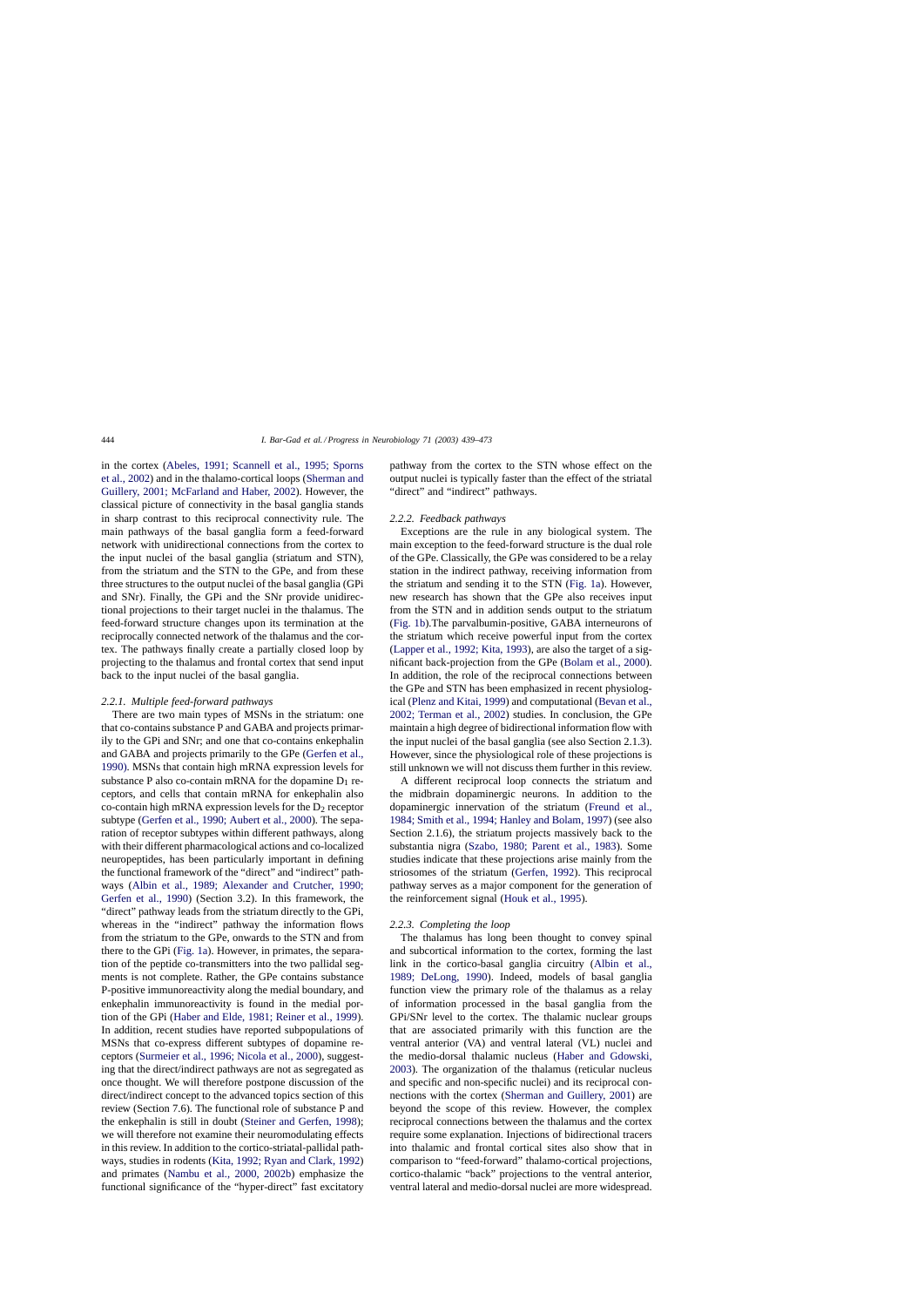These findings demonstrate both the reciprocal and non-reciprocal components of the thalamo-cortico-thalamic relay ([McFarland and Haber, 2002\).](#page-32-0)

Anatomical and physiological studies indicate that there are projections from the intralaminar nuclei of the thalamus (centro-medial/parafasicular) to the striatum and the STN ([Orieux et al., 2000; Haber and Gdowski, 200](#page-32-0)3). Recent studies in primates show a substantial projection from the VA and VL nuclei to the striatum, suggesting that the basal ganglia loop is closed both at the level of the frontal cortex and the striatum ([McFarland and Haber, 2001\).](#page-32-0)

# *2.3. Decrease in the neuronal population along the cortico-striatal-pallidal pathway*

The main axis of the basal ganglia in terms of number of neurons is the pathway from the cortex to the striatum and from there to the GPi and SNr. A striking feature of this pathway is the funnel structure observed when looking at the number of neurons along each step of the pathway. The numbers themselves vary greatly depending on the animal and the research methodology. However, the same ratio seems to persist across different studies. In terms of number of neurons, the STN is very small relative to the striatum (see also Section 2.1.2) and therefore is not discussed here.

The first convergence takes place from the cortex to the striatum. The number of rat cortico-striatal neurons has been determined to be  $17 \times 10^6$  converging onto  $1.7 \times 10^6$  striatal neurons ([Zheng and Wilson, 2002\)](#page-34-0) which yields a convergence ratio of 10. A second, and larger reduction in the number of neurons is between the striatum and the GPi and SNr where the factor is in the range of  $10^2$ – $10^3$ . Research on the rat [\(Oorschot, 1996\)](#page-32-0) shows a factor of 95  $[N<sub>Striatum</sub>/(N<sub>GPi</sub>+$  $N_{\text{SNr}}$ ) = 2790 × 10<sup>3</sup>/(3.2 × 10<sup>3</sup>+26.3 × 10<sup>3</sup>)]. The numbers in other species need to be deduced from the many studies that have examined the different nuclei separately. It is important to note that pooling such data might lead to distortions. In the macaque, the data were integrated by [Percheron](#page-32-0) [et al. \(1987\)](#page-32-0) and indicated an even higher ratio of 571  $[12, 000 \times 10^3/(9 \times 10^3 + 12 \times 10^3)]$ . Research in humans, conducted by several groups [\(Thorner et al., 1975; Schroder](#page-34-0) [et al., 1975; Percheron et al., 1987\)](#page-34-0) reports a convergence ratio of 347 [110, 000  $\times$  10<sup>3</sup>/(160  $\times$  10<sup>3</sup> + 157  $\times$  10<sup>3</sup>)].

An open question is the number of thalamic neurons receiving projections from the GPi/SNr, and the number of (frontal) cortical neurons connected to these thalamic neurons. Although indirect evidence supports the notion of an increase in the number of neurons in these stages ([Arecchi](#page-28-0) [et al., 1997; Francois et al., 2002\), an](#page-28-0)d therefore a bottle-neck structure of the cortex-basal ganglia-cortex loop, we are not aware of any quantitative study of these aspects.

### *2.4. Inhibitory collaterals—anatomy and physiology*

Axon collaterals of the medium spiny neurons of the striatum terminate within the striatum, onto both striatal interneurons and other medium spiny cells [\(Bolam et al.,](#page-28-0) [2000\).](#page-28-0) Terminals of the MSNs form symmetrical synaptic contacts and contain GABA [\(Bolam et al., 1985; Kita,](#page-28-0) [1993; Smith et al., 1998b\)](#page-28-0). Such GABAergic synapses are considered inhibitory and their connections to the nearby projection neurons would theoretically indicate lateral inhibition [\(Wickens, 1993; Wickens and Oorschot, 2000\).](#page-34-0) However, early physiological studies failed to find the signature of such lateral interactions in the striatum and concluded that they were weak or non-existent [\(Jaeger et al., 1994\)](#page-31-0). More recent studies, using averaging methods (to enhance the signal to noise ratio) have revealed inhibitory synaptic potentials between striatal projection neurons both in slice and organotypic tissue culture preparation [\(Tunstall et al.,](#page-34-0) [2002; Czubayko and Plenz, 2002\).](#page-34-0) The inhibitory potentials were found in less than a third of the tested pairs, and in most cases were unidirectional and not reciprocal.

The projection neurons of the globus pallidus give rise to thick, sparsely spined, poorly branching dendrites [\(Fox](#page-29-0) [et al., 1974; Iwahori and Mizuno, 1981; Difiglia et al., 1982;](#page-29-0) [Yelnik et al., 1984\)](#page-29-0). These dendrites are very long, sometimes creating dendritic radii in excess of 2 mm in their principal plane with the very distal portions often branching elaborately to form complex dendritic endings [\(Difiglia](#page-29-0) [et al., 1982; Francois et al., 1984; Difiglia and Rafols,](#page-29-0) [1988\).](#page-29-0) The physiological significance of these specialized dendrites is not understood, although it has been suggested that they may contribute to local synapses between neighboring pallidal neurons ([Yelnik et al., 1984; Francois et al.,](#page-34-0) [1984; Shink and Smith, 1995](#page-34-0)). Another feature of many large pallidal and SNr neurons is the fine, beaded, generally unbranched axonal-like processes originating at irregular intervals from pallidal dendrites. These extend for moderate distances (mean,  $80 \mu m$ ) and, in some instances, appear to contact the soma or dendrites of adjacent neurons [\(Francois](#page-29-0) [et al., 1984; Yelnik et al., 1997\).](#page-29-0) Evidence of local arborization has been found in multiple animals ([Kita and Kitai,](#page-31-0) [1994; Yelnik et al., 1997; Nambu and Llinas, 1997; Bevan](#page-31-0) [et al., 1998; Parent et al., 2000; Sato et al., 200](#page-31-0)0). [Sato](#page-33-0) [et al. \(2000\)](#page-33-0) have shown that one-third of primate pallidal neurons have several collaterals that arborize within their entire somatodendritic domain and even beyond it. As with the complex endings of pallidal dendrites [\(Francois et al.,](#page-29-0) [1984\),](#page-29-0) these thin processes appear to be more frequent within the GPe than in the GPi. In a slice preparation of the GP, spontaneous IPSP can be observed [\(Cooper and](#page-29-0) [Stanford, 2000\).](#page-29-0) The authors suggest that these IPSP arise from active GP cells in the slice. However, GP to GP synaptic connectivity has only been observed in 1 out of 40 recorded pairs, and their spontaneous and glutamate evoked spiking activity was not correlated ([Stanford, 2003\).](#page-33-0)

Cross-correlation studies of spiking activity of pairs of neurons recorded simultaneously in behaving primates can reveal whether these neurons receive common inputs and whether they directly affect each other's activity [\(Perkel](#page-33-0) [et al., 1967; Eggermont, 1990](#page-33-0)). Common inputs lead to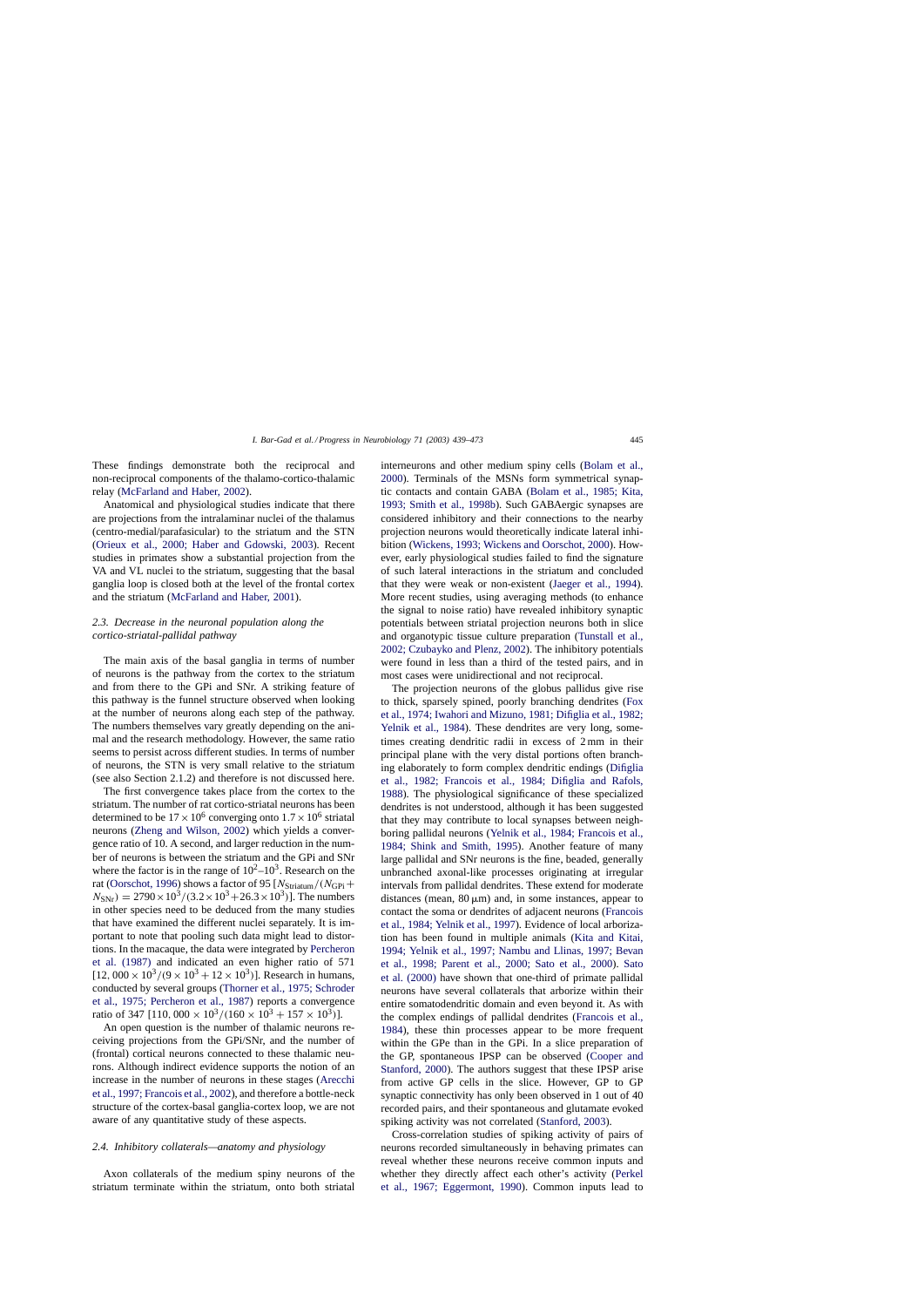a higher level of coincident action potentials, resulting in a double-sided peak in the cross-correlation function, whereas direct synaptic connections lead to one-sided peaks or troughs in the cross-correlation functions. Flat cross-correlograms, on the other hand, indicate an absence of direct and indirect interactions between the neurons. Therefore, cross-correlation studies are essential to determine the different possible modes of functions in the basal ganglia ([Bergman et al., 1998\).](#page-28-0) Multiple electrode recordings ([Baker](#page-28-0) [et al., 1999\) a](#page-28-0)nd spike sorting methods [\(Lewicki, 1998\)](#page-31-0) that enable discrimination between two neighboring neurons whose electrical activity were recorded by a single electrode are the main methods used to achieve this goal. Recordings of striatal pairs in behaving monkeys ([Jaeger et al., 1995\)](#page-31-0) and recordings of striatal pairs in anesthetized rats ([Stern](#page-33-0) [et al., 1998\) h](#page-33-0)ave shown no significant correlations on a short timescale. Less than 10% of the pallidal cross-correlograms (calculated at different behavioral epochs) displayed significant correlations in the normal monkey ([Nini et al., 1995;](#page-32-0) [Raz et al., 2000; Heimer et al., 2002\).](#page-32-0) A study of the firing patterns of neighboring neurons shows that they have the same characteristics as remote neurons within the globus pallidus, namely uncorrelated firing [\(Bar-Gad et al., 2003\).](#page-28-0)

In conclusion, there is extensive anatomical evidence for lateral inhibitory connections in the striatum. A similar picture, although probably less extensive, can be found in the globus pallidus. Nevertheless, intracellular and extra-cellular physiological studies have revealed only weak and sparse functional lateral connectivity within these structures. This lack of functional strong lateral connectivity is a major impetus for our model of the basal ganglia and will be discussed in depth below.

### *2.5. Basal ganglia connectivity*

The identified pathways between the nuclei provide only part of the information needed to understand the complex connectivity within the basal ganglia. Understanding the pattern of connectivity between nuclei requires a fuller description involving a number of aspects. The first is the amount of convergence that occurs within the nuclei ([Bergman et al.,](#page-28-0) [1998\);](#page-28-0) namely, does all the information merge together or are there parallel pathways segregating parts of the information? The second aspect is the sparseness of the organization, i.e. how much of the total input each neuron sees. These two aspects are actually intertwined and form a multitude of other characteristics of connectivity such as the topographic nature of the organization, differentiation between regions, and levels of common input. The computational aspects of the relationship between sparseness and organization will be discussed later (Section 7.5).

#### *2.5.1. Parallel versus funnel-like connectivity*

There are two extreme views regarding the amount of anatomical or information sharing in the basal ganglia ([Percheron and Filion, 1991](#page-32-0)). The first view holds that neurons in the output stage of the basal ganglia receive a highly convergent input leading to information funneling ([Bolam et al., 1993; Percheron et al., 1994](#page-28-0)), whereas the second view describes the basal ganglia as segregated parallel circuits with minimal interactions between the parallel pathways [\(Alexander et al., 1986; Alexander and Crutcher,](#page-28-0) [1990; Parent and Hazrati, 1993; Middleton and Strick,](#page-28-0) [2000\).](#page-28-0)

Although the extent of the cortico-striatal projections is large, the main terminal region is localized in the most adjacent position to its cortical input ([Kemp and Powell,](#page-31-0) [1970; Selemon and Goldman Rakic, 1985](#page-31-0)). In general, cortico-striatal projections terminate in a functional topographic manner ([Takada et al., 1998; Tokuno et a](#page-34-0)l., [1999\)](#page-34-0) and can be roughly divided into the limbic, cognitive and motor domains [\(Parent and Hazrati, 1995\)](#page-32-0). Thus, cortico-striatal projections terminate along the ventral to dorsal axis of the striatum. The dorso-lateral striatum (putamen) receives cortical input from sensory-motor areas, the central striatum (caudate) receives input from associative cortical areas, and the ventro-medial striatum receives input from limbic areas. For example, there is no substantial overlap between cortical inputs from the rostral (high-order cognitive control of movement) and caudal (motor execution) cingulate motor in the striatum ([Takada et al., 2001\).](#page-34-0) Anterograde labeling of the striato-pallidal projections in monkeys also supports the general concept of segregated basal ganglia pathways. The striato-pallidal fibers are organized in multiple elongated bands parallel to the external borders of the pallidum [\(Parent, 1990\).](#page-32-0) Striato-pallidal axons originating from neurons located at the caudate nucleus (associative striatal territory) or at the post-commissural putamen (sensory-motor territory) remain well segregated from one another at the GPe and GPi levels [\(Parent, 1990\).](#page-32-0) Furthermore, anterograde double labeling studies revealed that striatal axons emerging from adjacent groups of striatal neurons are segregated at the pallidal levels [\(Hazrati](#page-30-0) [and Parent, 1992\).](#page-30-0) The striato-nigral projections are organized in multiple, distributed but segregated plexuses like the striato-pallidal projections [\(Hazrati and Parent, 1992\)](#page-30-0). Anatomical studies of trans-neuronal virus transport also support the notion of a parallel macro-organization of the basal ganglia. Thus, different frontal cortical areas project most densely to distinct striatal regions (input channels) and each of these cortical areas is influenced by projection from distinct GPi regions (output channels) [\(Hoover and](#page-30-0) [Strick, 1993; Middleton and Strick, 2002\).](#page-30-0)

Early electrophysiological studies also support (and were even a major impetus for) the concept of segregated parallel organization of the basal ganglia [\(Alexander et al.,](#page-28-0) [1986\).](#page-28-0) Single unit and micro-stimulation studies of striatum ([Crutcher and DeLong, 1984a; Alexander and DeLon](#page-29-0)g, [1985\)](#page-29-0) and pallidum [\(DeLong et al., 198](#page-29-0)5) revealed somato-topic organization of these structures. Moreover, the lack of pallidal units with clear relations to both arm and leg movements [\(DeLong et al., 1985; Alexander and](#page-29-0)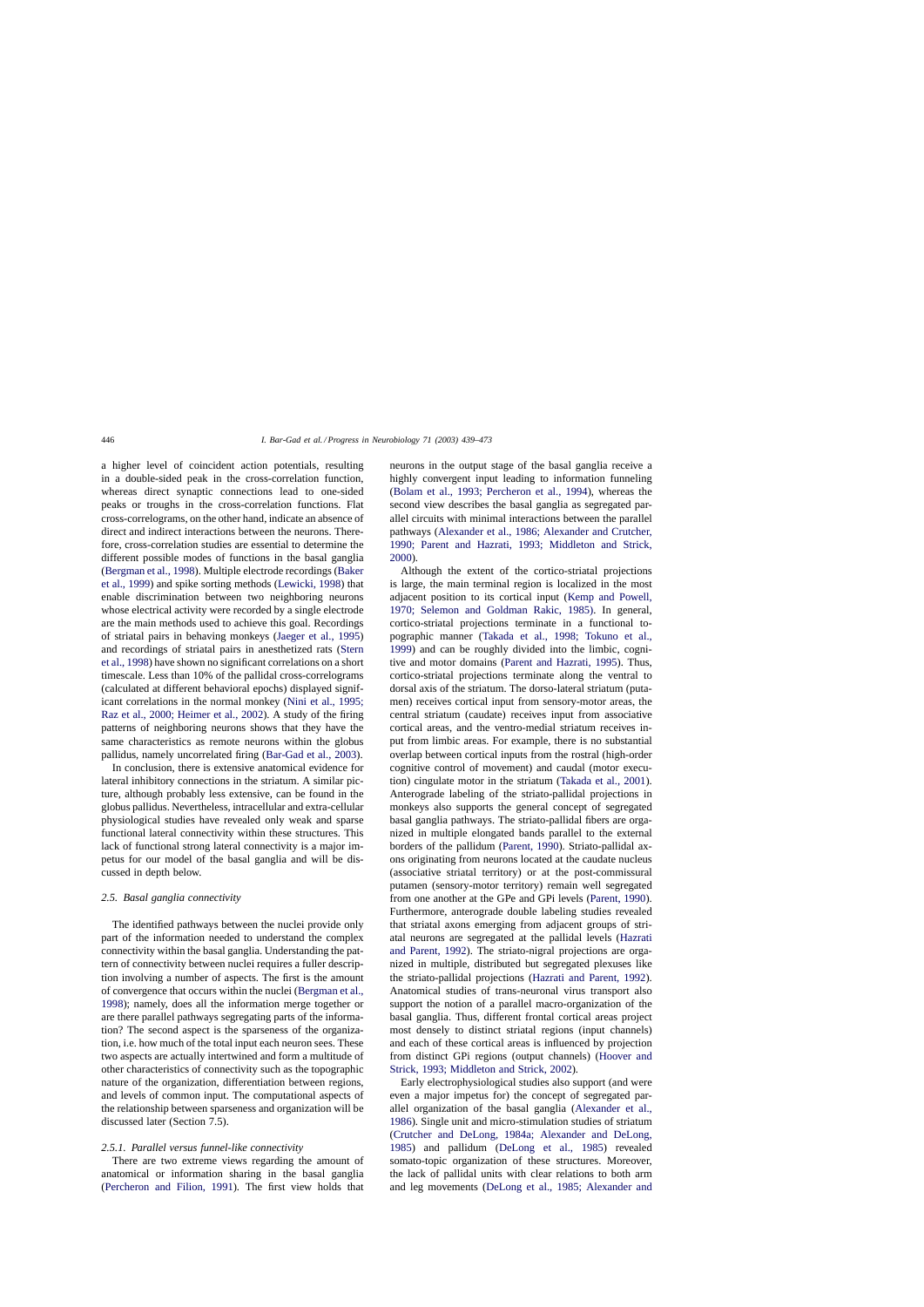[Crutcher, 1990\)](#page-29-0) suggest that the segregation may even apply to specific body parts. Electrophysiological stimulation studies of MI and SMA [\(Nambu et al., 2002a\)](#page-32-0) reveal that most striatal neurons respond exclusively to MI stimulation or to SMA stimulation and that MI and SMA responding neurons are distributed predominantly in different portions of the putamen. Similar studies have also shown segregation of pallidal neurons receiving inputs from different cortical fields [\(Yoshida et al., 1993\).](#page-34-0)

On the other hand, the supporters of the "funneling" model emphasize the fact that in all gross tracer and virus studies the borders between the different territories are not sharp, and extensive overlap and interdigitation exist in the striatum [\(Kunzle, 1975; Yeterian and VanHoesen, 1978; Selemon](#page-31-0) [and Goldman Rakic, 1985; Ramanathan et al., 2002\)](#page-31-0), GPi ([Flaherty and Graybiel, 1993; Bolam et al., 1993\)](#page-29-0) and STN ([Kolomiets et al., 2001\)](#page-31-0). Moreover, the wide dendritic arborization of pallidal neurons oriented at right angles to the incoming striatal axons ([Percheron et al., 1984\),](#page-32-0) the collateral system in the striatum and even in the pallidum [\(Parent](#page-32-0) [et al., 2000\),](#page-32-0) the divergent STN projection to the GP, and finally the substantial reduction in the number of neurons from the striatum to the globus pallidus suggest extensive convergence or funneling at the pallidal level.

Careful analysis of the results of the physiological studies has shown that even in these studies, the picture is not entirely black or white. The micro-stimulations studies cited above ([Nambu et al., 2002a\)](#page-32-0) report that about 20% of the recorded striatal neurons responded concurrently to stimulation in both the MI and SMA. Similarly, a considerable number of pallidal neurons were inhibited by the stimulation of more than one cortical area (the prefrontal, premotor, supplementary motor and arcuate premotor areas, and the motor cortex) ([Yoshida et al., 1993\).](#page-34-0) Funneling of inputs from remote striatal neurons to a focal area in the pallidum was also demonstrated by orthodromic stimulation of the striatum ([Kimura et al., 1996\)](#page-31-0). Our recent studies of monkeys involved in a complex behavioral task also revealed a significant fraction of neurons with responses to multiple behavioral events, including events which classically belong to the limbic, cognitive and motor domains.

### *2.5.2. Sparse connectivity*

The connectivity between the nuclei along the main axis of the basal ganglia is extremely sparse. Out of an order of  $10<sup>8</sup>$  cortico-striatal neurons in the primate (based on a ratio of 10 between cortico-striatal and striatal neurons ([Zheng](#page-34-0) [and Wilson, 2002\)](#page-34-0) and an order of  $10<sup>7</sup>$  striatal neurons in the primate [\(Percheron et al., 1987\)\)](#page-32-0), a single striatal neuron receives on the order of  $10<sup>4</sup>$  cortical synapses [\(Wilson](#page-34-0) [et al., 1983; Ingham et al., 1993\).](#page-34-0) Thus, assuming that each synapse originates from a different cortical neuron, a single striatal neuron receives input from at most approximately 0.01% of the cortical neurons innervating the striatum. The same holds true in the GPi which is innervated by around  $10<sup>7</sup>$  striatal neurons [\(Percheron et al., 1994\),](#page-33-0) whereas each pallidal cell has only about  $10^4$ – $10^5$  synapses [\(Percheron](#page-33-0) [et al., 1994\) o](#page-33-0)riginating from the striatum. Therefore, a typical pallidal neuron receives at most input from 0.1 to 1% of the striatal projection neurons. The connectivity between the neurons within the same nucleus via the GABAergic collaterals is also limited in its scope. Striatal neurons have about  $10<sup>3</sup>$  collateral synapses [\(Kawaguchi et al., 1995\)](#page-31-0) leading to a maximal probability of 0.01% for a synapse with another striatal projection neuron. Pallidal neurons form a smaller number of collateral synapses, probably on the order of  $10<sup>2</sup>$ synapses [\(Parent et al., 2000\) a](#page-32-0)nd a connection ratio of 0.1% within the nucleus. It is crucial to remember that even these low connectivity factors between and within the nuclei represent the highest probability estimate. Any occurrence of multiple synapses between neuron pairs would decrease the probability of a connection with other neurons even further ([Kincaid et al., 1998; Zheng and Wilson, 2002\).](#page-31-0)

However, the connectivity between the neurons of different nuclei and within the nuclei is not uniform. Specific pairs of neurons tend to have increased probability for a synapse depending on topographic and other organizational properties. Thus, these neurons tend to be "nearby", either functionally or spatially ([Wilson, 2000\).](#page-34-0) Cortico-striatal axons tend to create groups of synapses within a limited area ([Kincaid et al., 1998\),](#page-31-0) and the distance between the synapses follows an exponential distribution ([Kincaid et al., 1998\).](#page-31-0) In addition, the (at least partial) topographic organization of the striatum is derived from the fact that neurons participating in the same function tend to converge to the same area [\(Yeterian](#page-34-0) [and VanHoesen, 1978; Selemon and Goldman Rakic, 1985;](#page-34-0) [Flaherty and Graybiel, 1991\).](#page-34-0) Thus, the probability of striatal neurons within the same topographic compartment to receive inputs from the same neuron or neighboring neurons within the cortex is significantly elevated. The pallidum also displays a topographic organization ([DeLong et al., 1985\),](#page-29-0) and the arborization of the striatal axons tends to follow a specific pattern [\(Hazrati and Parent, 1992\)](#page-30-0). Striatal MSNs have a spherical shape to their dendritic and local axonic trees ([Wilson, 2000\),](#page-34-0) limiting the range of their connectivity to the diameter of  $400 \mu m$  ([Wilson and Groves, 1980\)](#page-34-0) and thus leading to lateral connectivity limited to neighboring neurons. In addition, the dendrites of the MSNs do not cross the border between patch/matrix compartments ([Malach and](#page-31-0) [Graybiel, 1986\).](#page-31-0) In the pallidum, the collaterals are sparse, and the size of the dendritic tree is about  $1000 \,\mu \text{m}$ . However, as in the striatum, the collaterals are spatially organized, innervating spatially nearby neurons ([Kita and Kitai,](#page-31-0) [1994; Yelnik et al., 1997; Nambu and Llinas, 1997; Bevan](#page-31-0) [et al., 1998; Parent et al., 2000; Sato et al., 2000\).](#page-31-0) An interesting observation by J. Yelnik (private communication) is that "as pallidal neurons are very few in number in comparison to spiny striatal neurons, a rather poor local arborization could be sufficient to interconnect an equal proportion of neighboring neurons in both structures.".

Overall, the striatum seems to be divided into domains ([Wilson, 2000\)](#page-34-0) with a higher level of connectivity and zero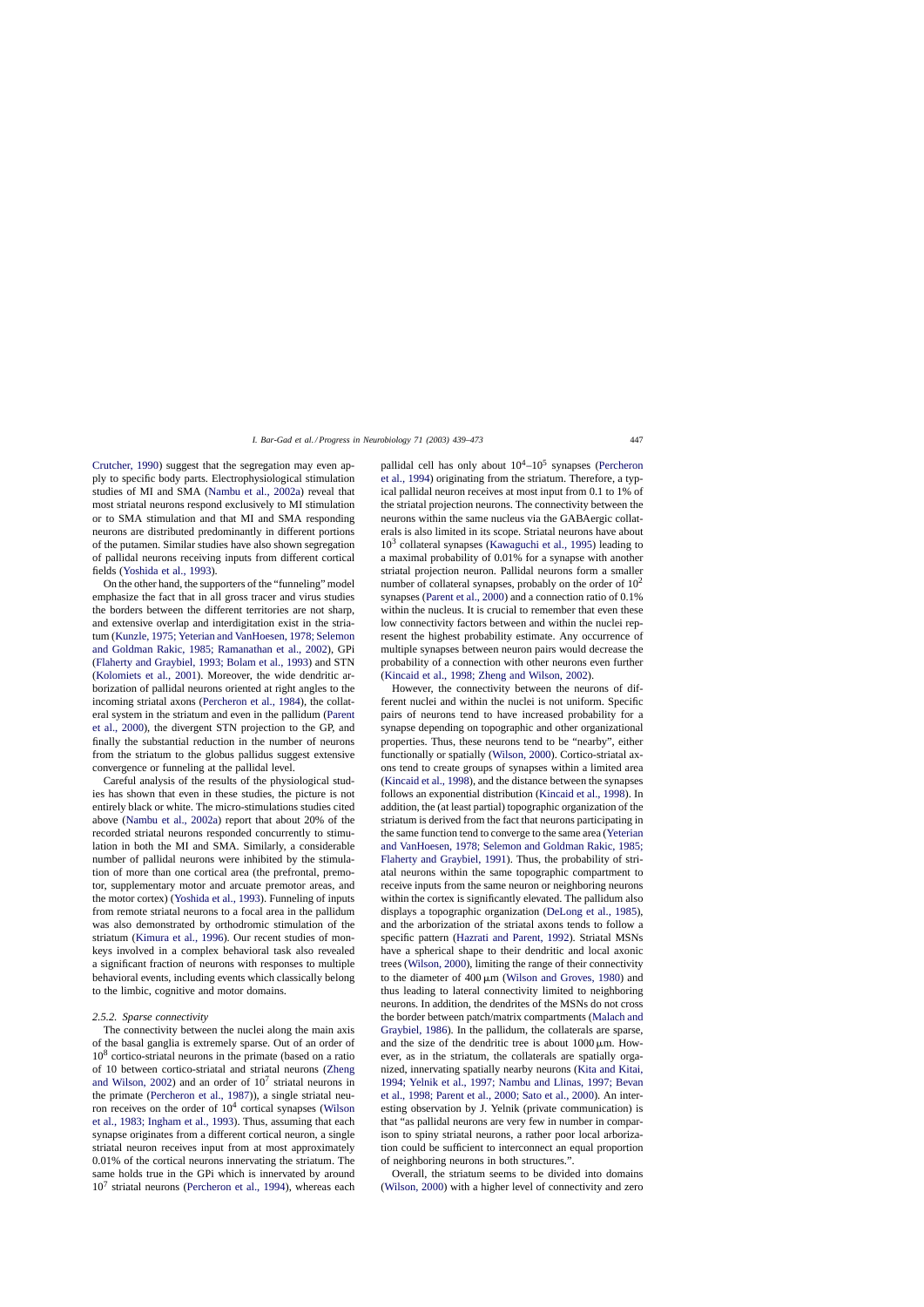<span id="page-9-0"></span>or very low connectivity between domains, possibly mediated by interneurons ([Kawaguchi et al., 1995\).](#page-31-0) The pallidum also has a topographic division, however it is less clear-cut ([Hamada et al., 1990\).](#page-30-0) Thus, nearby striatal and pallidal neurons tend to share inputs representing the same functions in their input structures.

### *2.6. Reinforcement signals in the basal ganglia*

Adaptive behavior requires the evaluation of environmental stimuli with respect to their behavioral significance ([Robbins and Everitt, 1996](#page-33-0)). Neuromodulators such as dopamine and acetylcholine neurons acting in the striatum emit signals that can perform such an evaluation. These substances affect the plasticity of cortico-striatal transmission ([Calabresi et al., 2000; Reynolds et al., 2001\)](#page-29-0) and are therefore good candidates to serve as teachers of the basal ganglia system.

### *2.6.1. The dopaminergic signal*

Midbrain dopamine neurons play a key role in the acquisition of new behaviors. While early studies emphasized the role of dopamine in reward-related (hedonic) behavior ([Fibiger and Phillips, 1988; Wise and Rompre, 1989](#page-29-0)) the recent seminal studies by Schultz and colleagues reveal that the primary function of dopamine neurons is to report the mismatch between the animal's prediction and reality ([Hollerman and Schultz, 1998; Schultz, 1998; Waelti et al.,](#page-30-0) [2001; Fiorillo et al., 2003\)](#page-30-0) (but see [\(Redgrave et al., 1999;](#page-33-0) [Horvitz, 2000\)\)](#page-33-0). Striatal responses to dopamine are heterogeneous and are probably determined by multiple variables including complex interactions between several receptors, the state (up or down) of the striatal neurons and the firing pattern (tonic versus burst firing) of the dopaminergic neurons [\(Di Chiara et al., 1994; Arbuthnott and Wickens,](#page-29-0) [1996; Cepeda and Levine, 1998; Wickens and Oorschot,](#page-29-0) [2000; Calabresi et al., 2000\)](#page-29-0). In this review, we will emphasize the recent findings showing that dopamine controls LTP/LTD in the cortico-striatal pathway ([Wickens et al.,](#page-34-0) [1996; Centonze et al., 1999; Kerr and Wickens, 2001\).](#page-34-0)

## *2.6.2. The cholinergic signal*

Extra-cellular physiological recordings in the striatum of awake, behaving monkeys have revealed pauses in the spontaneous TAN firing, often flanked by excitation in conjunction with rewarded (but also aversive) events [\(Kimura](#page-31-0) [et al., 1984; Crutcher and DeLong, 1984b; Liles, 1985;](#page-31-0) [Apicella et al., 1991; Ravel et al., 2003\). T](#page-31-0)ANs are therefore thought to be involved in the detection of stimuli that have inherent motivational significance [\(Kimura et al., 1984;](#page-31-0) [Aosaki et al., 1994; Apicella et al., 1997; Ravel et al., 2001\).](#page-31-0) Our recent study of dopaminergic and TAN neuronal populations in monkeys performing a probabilistic instrumental conditioning task reveals that while the response of the dopamine neurons reflects a mismatch between expectation and outcome, the TAN's response was indifferent to the predictability or reward value of the events. The spiking activity of the TANs is highly temporally correlated [\(Raz](#page-33-0) [et al., 1996; Kimura et al., 2003\)](#page-33-0). The different responses and correlation patterns of dopaminergic neurons of the SNc and TANs suggest that the two systems do not mirror one another. The data are in line with the working hypothesis that the cholinergic signal informs the basal ganglia when to learn, the dopaminergic signal tells them how to learn, and the nature of the previous cortico-striatal activity defines what will be learned (Section 4). Since acetylecholine reduces the responsiveness of striatal projection neurons to cortical inputs by fixing their up/down state ([Akins et al.,](#page-28-0) [1990\),](#page-28-0) the pause in firing the TANs, exhibited in response to behaviorally significant events, may serve to ensure that the striatal neurons "get the message" in time, enabling the dopaminergic reinforcement signal to strengthen the synaptic efficacy between co-activated cortical and striatal neurons.

### *2.6.3. Other reinforcement signals*

The other main brainstem input to the striatum is serotonergic and arises from the dorsal and medial raphe nuclei [\(Lavoie and Parent, 1990\)](#page-31-0). Unlike the distribution of dopaminergic terminals in the striatum, serotonergic terminals are not evenly distributed throughout the striatum. Rather, they are more abundant in the ventral striatum ([Lavoie and Parent, 1990\).](#page-31-0) There are very few physiological studies [\(Sawyer et al., 1985\) o](#page-33-0)n the role of these neuromodulating systems in the functions of the basal ganglia, and we will devote no further attention to them in the present review.

### *2.7. Pathophysiology of the basal ganglia*

A relationship between the substantia nigra and Parkinson's disease was first postulated at the turn of the 19th century [\(Brissaud, 1895\).](#page-29-0) This was later confirmed by the demonstration of progressive cell loss in the substantia nigra of Parkinson's patients [\(Hassler, 1939\).](#page-30-0) The connection between the neurotransmitter dopamine and the substantia nigra was made by the discovery that dopamine was depleted in PD patients ([Ehringer and Hornykiewicz, 1960\).](#page-29-0) The development of the primate 1-methyl-4-phenyl-1,2,3,6 tetrahydropyridine (MPTP) model of Parkinsonism in the early 1980s ([Burns et al., 1983; Wilms et al., 1999\) e](#page-29-0)nabled great strides forward in our understanding of the pathophysiology of Parkinson's disease. The MPTP model serves as the key model for basal ganglia disorders in this review. In addition, insights are incorporated from other animal models such as the 6-OHDA rodent model and from human studies.

Several primate studies have shown that MPTP has a differential effect on firing rates in the different basal ganglia nuclei. The average firing rate of GPi and STN neurons increases from ∼80 to ∼100 spikes/s ([Miller and DeLong,](#page-32-0) [1987; Filion and Tremblay, 1991; Boraud et al., 19](#page-32-0)98) and from ∼20 to ∼25 spikes/s [\(Miller and DeLong, 1987;](#page-32-0) [Bergman et al., 1994\),](#page-32-0) respectively. The rate of GPe neurons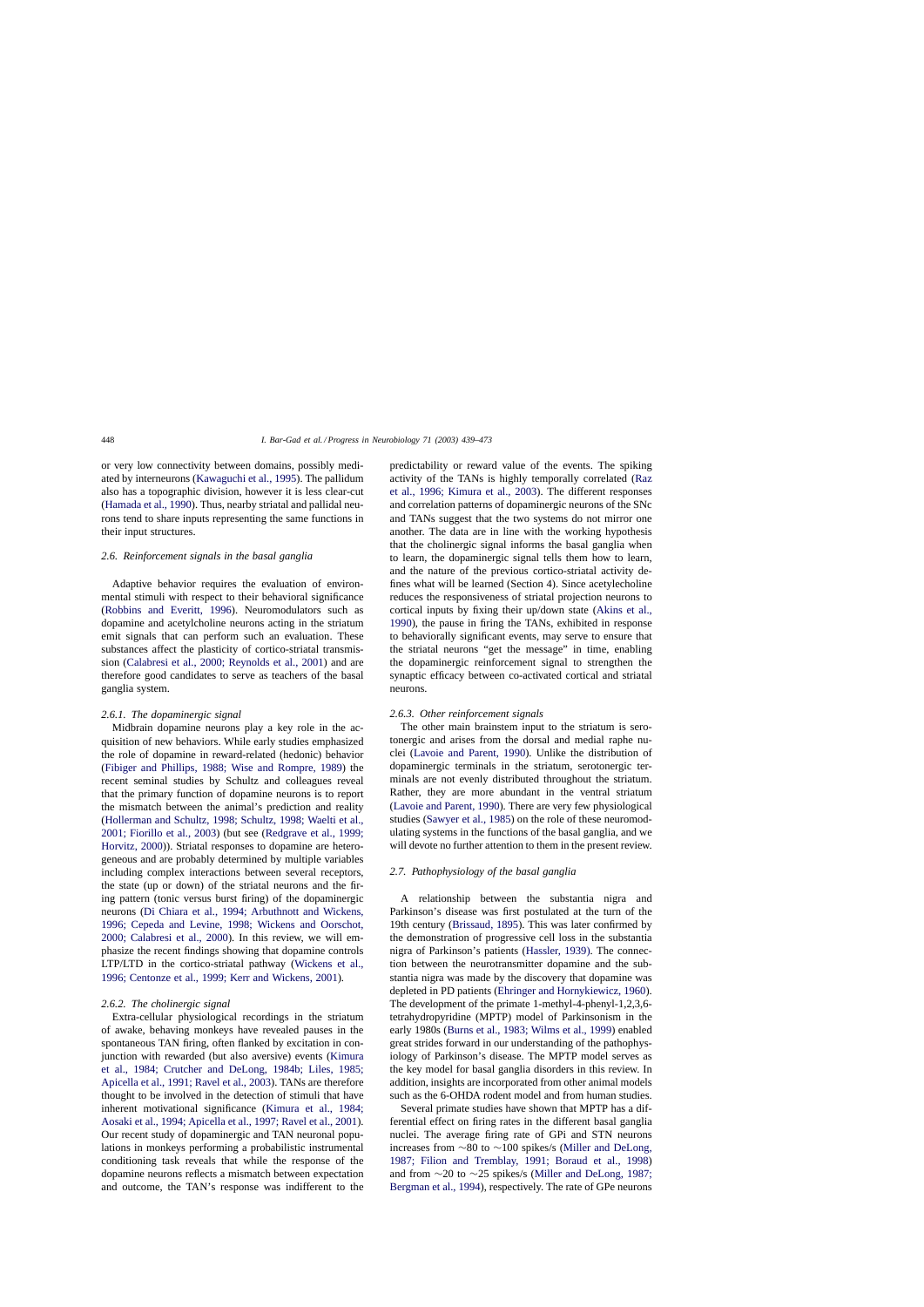decreases from ∼70 to ∼50 spikes/s ([Miller and DeLong,](#page-32-0) [1987; Filion and Tremblay, 1991; Boraud et al., 1998\)](#page-32-0) (but see ([Boraud et al., 2002\)](#page-28-0) for unaltered firing rates). The finding of an abnormal tonic firing rate in the basal ganglia of MPTP monkeys was confirmed in human PD patients ([Merello et al., 1999; Levy et al., 2001\) an](#page-32-0)d by the alleviation of all Parkinsonian symptoms by ablation or inactivation of the GPi or STN [\(Bergman et al., 1990; Benabid et al., 1994\).](#page-28-0)

In addition, firing patterns in the basal ganglia circuit of primates are dramatically altered following MPTP treatment. There is an increase in the percentage of neurons that discharge in irregular or oscillatory bursts [\(Miller and DeLong,](#page-32-0) [1987; Filion and Tremblay, 1991; Bergman et al., 1994;](#page-32-0) [Boraud et al., 1998\)](#page-32-0). Studies in human PD patients have reported cells whose discharge is modulated in the tremor frequency range in GPi and in the STN [\(Levy et al., 2002\).](#page-31-0) However, the correlation between tremor and neuronal oscillations is at best intermittent and is dynamic in nature ([Hurtado et al., 1999; Lemstra et al., 1999; Raz et al., 2000\).](#page-30-0)

In normal behaving animals most of the cross-correlograms between pallidal neurons are flat, indicating that the neuronal pair is functionally independent ([Nini et al., 1995;](#page-32-0) [Raz et al., 2000](#page-32-0)). However, physiological studies in the globus pallidus of MPTP-treated monkeys demonstrate that the cross-correlograms become peaked and oscillatory ([Raz](#page-33-0) [et al., 2001; Heimer et al., 2002](#page-33-0)). Similar findings of increased synchronization within primate brains following MPTP treatment have been found in primary motor cortex ([Goldberg et al., 2002\)](#page-30-0), among striatal TANs and between the TANs and pallidal neurons [\(Raz et al., 1996, 2001\).](#page-33-0)

In conclusion, physiological studies of the basal ganglia of MPTP treated primates and PD human patients have revealed significant changes in the firing rate, pattern and synchronization of these structures. The amelioration of most Parkinsonian symptoms by inactivation or deep-brain stimulation of several basal ganglia targets, further suggests that these or other changes in basal ganglia activity (following striatal dopamine depletion) are the main cause of the these symptoms.

### **3. Evolution and revolutions of basal ganglia models**

Over the last 20 years, information processing models of the basal ganglia ([Beiser et al., 1997; Gillies and](#page-28-0) [Arbuthnott, 2000\)](#page-28-0) in health and disease have undergone revolutionary and evolutionary changes. Early models of these nuclei dealt with the main pathway; namely, the pathway from the cortex sequentially through the striatum to the globus pallidus. These single pathway models were primarily concerned with the functional organization of this loop and the issue of parallel processing ([Alexander et al., 1986](#page-28-0)) versus convergence [\(Percheron](#page-32-0) [et al., 1984\)](#page-32-0) of information along the pathway. The incorporation of other known pathways within the basal ganglia into the models shifted the focus to the delicate

interplay between these multiple pathways. Descriptions of the pathways and their interaction using the box and arrow models led to multiple insights into the function of the basal ganglia in health and disease ([Albin et al.,](#page-28-0) [1989; DeLong, 1990](#page-28-0)). The number and complexity of elements in the pathways ("boxes") and their interactions ("arrows") grew to encompass new anatomical and physiological data ([Wichmann and DeLong, 1996](#page-34-0)). This evolution of the box and arrow models led in turn to the opening of the boxes, describing the internal nuclei structure, and modeling the interplay within the nuclei in both the spatial and temporal domains [\(Hikosaka et al., 1993\)](#page-30-0). This generation of models focused on action selection properties of the basal ganglia using more elaborate neural networks emphasizing the computational properties of the nuclei [\(Wickens, 1997\)](#page-34-0). Recent work expands the basal ganglia models to incorporate information flow within the larger framework of the information loop from the cortex through the basal ganglia and back to the cortex, creating a partially closed loop functioning in sequential processing ([Berns and Sejnowski, 1998\).](#page-28-0)

# *3.1. Single pathway models*

Early models of the basal ganglia emphasized the central pathway of information: the feed-forward flow from the cortex, through the striatum to the GPi. Despite the general consensus regarding the direction of the information flow and the associated nuclei, there was (and still is) controversy concerning the interaction of information from multiple sources flowing through the basal ganglia. The two extreme views are that there is either convergence of all the disparate information from many domains or a parallel flow of information through segregated loops.

[Percheron et al. \(1984\)](#page-32-0) used anatomical data to demonstrate the convergence of multiple striatal sources onto the same pallidal neurons. Each pallidal neuron can have access to a very large number of striatal axons passing through its dendritic tree. This anatomical structure can lead to the convergence of sensorimotor, associative and limbic information and therefore can serve as a substrate for integration of dispersed cortical information. In addition, this convergence is highest in neurons of the GPi, which is the output part of the basal ganglia. The convergence is not only the result of the reduction in the number of neurons ("cardinal convergence") but primarily the outcome of the shape of the emitting axonal and receiving dendritic arborization ("reception convergence") [\(Percheron and Filion, 1991\)](#page-32-0). Later electrophysiological data [\(Yoshida et al., 1993\)](#page-34-0) supported the anatomical data, showing that although the inputs seem to segregate into two parallel loops, there is still high convergence from multiple sources in the cortex to the globus pallidus within each loop.

In contrast, in the parallel segregated loops model, information derived from different domains is believed to be segregated within separate loops and no interaction occurs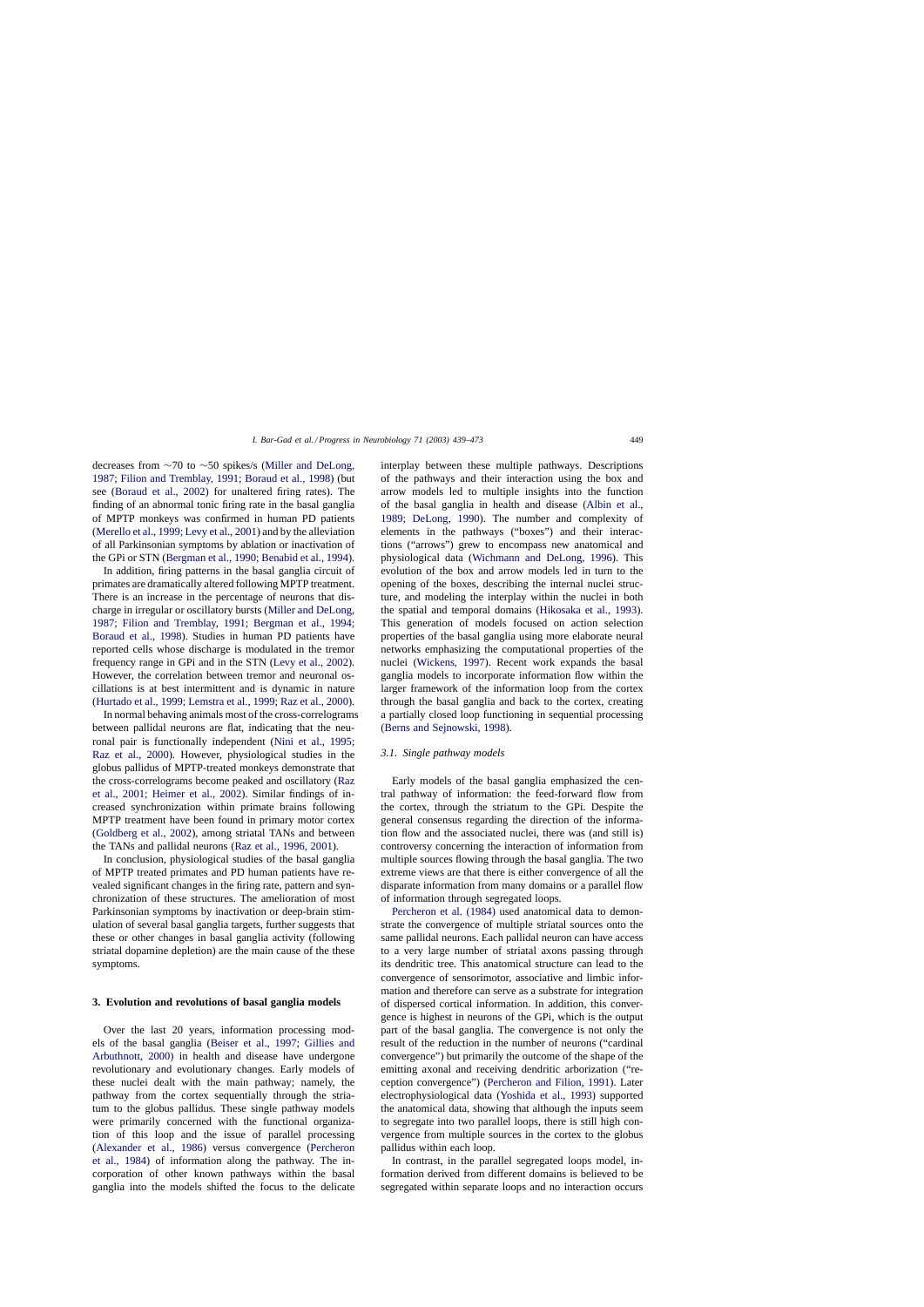between the different parallel pathways. In this model, the different loops arise from different cortical areas, maintain a separation throughout their flow through the basal ganglia and thalamus and finally end up in different areas in the frontal cortex. The original division was into a "motor" loop and an "associative" loop [\(DeLong and Georgopoulos,](#page-29-0) [1981\).](#page-29-0) The division was extended to five functionally distinct parallel loops that originate from different, functionally-related cortical areas, from which a convergent process occurs within each segregated loop separately ([Alexander et al., 1986\)](#page-28-0). The division into five loops was further granulated by a subdivision of the motor loop into three separate and seemingly segregated pathways connecting different pallidal areas with distinct cortical areas ([Hoover and Strick, 1993\).](#page-30-0) This type of subdivision led to the extension of the notion of parallel processing to processing within the different loops and not only to the relation between the different loops [\(Alexander and Crutcher, 1990\).](#page-28-0) The division into sub-channels within the loops was suggested as the result of the somatotopic organization and the topographical projection in the different nuclei. The separation into multiple loops restricts information convergence and integration to be at most within the narrow sub-channels. Recent publications tend to describe a large number of loops of information flowing through the basal ganglia, e.g. 10 loops have been reported [\(Middleton and Strick, 2000\)](#page-32-0) with distinct anatomical and physiological characteristics.

These two extreme views, a converging funnel that integrates all the cortical information, or a parallel pathway structure that keeps the information segregated throughout the cortico-basal ganglia-cortical loop, were merged in some of the later models to create more complex functional architectures. One such architecture is constructed of open interconnected loops ([Joel and Weiner, 1994\)](#page-31-0). This architecture, which relies on divergence from the striatum to the SNr and GPi, assumes that although the output from a single frontal cortical area is sent to a single input area in the basal ganglia, it receives the input from at least two basal ganglia output nuclei. This causes at least some of the loops through the basal ganglia to return to areas other than the ones that served as their input (i.e. an open loop). This theory deviates from the idea of closed loops which keep information segregated, and rather presents a complex interconnection and information flow between different cortical areas due to the multiple targets of the returning information. A different method of integrating parallel loops was proposed in the ascending spirals model [\(Haber et al.,](#page-30-0) [2000\).](#page-30-0) In this model, the integrating factor of the loops is not the frontal cortex but rather the striato-nigral system. The model is based on findings that the nigro-striatal loop is not a topographically reciprocal closed loop. Rather, nigral (dopaminergic) projections also extend to striatal areas that did not innervate them, thereby passing information between different striatal areas. The information flow within the loops is thus modulated by the activity of other loops.

#### *3.2. Multiple pathway models*

The accumulation of data regarding the complexity of basal ganglia connectivity shifted the focus of models to the interactions between the different nuclei and pathways. Mapping the anatomical components and their chemical interaction formed the basis for the box and arrow model of the basal ganglia [\(Albin et al., 1989; DeLong, 1990\) \(](#page-28-0)[Fig. 1\).](#page-2-0) In this model, the various nuclei are modeled as simplified units ("boxes"), which can increase or decrease their overall firing rate depending on the rate change in afferent nuclei and on the type of their connections ("arrows"). The connections are either positive using the neurotransmitter glutamate or negative using the neurotransmitter GABA. The cortico-basal ganglia-cortex loop is perceived as a feedback loop with two competing elements: a positive feedback mechanism mediated by the direct pathway (striatum-GPi) while the indirect pathway (striatum-GPe-STN-GPi) mediates negative feedback. Thus, the basal ganglia control the overall inhibition on the thalamus, which is relayed to the cortex. The relative activity of the two pathways is controlled by the dopaminergic signal of the SNc, which has opposing effects on the two pathways: increasing the activity of the direct pathway through D1 receptors while decreasing the activity of the indirect pathway through D2 receptors. This model has been especially successful in explaining the hypo-kinetic and hyper-kinetic movement disorders associated with the basal ganglia ([DeLong, 1990\).](#page-29-0) Reduced activity in the direct pathway and enhanced activity in the indirect pathway (due to dopamine depletion) leads to elevated activity in the output structures of the basal ganglia. This leads to the inhibition of the cortex through the thalamic relay, resulting in hypo-kinetic disorders (e.g. Parkinson's disease). On the other hand, enhanced activity in the direct pathway and reduced activity in the indirect pathway lead to the inhibition of the output structures, which in turn disinhibit (i.e. activate) the cortex, resulting in hyper-kinetic disorders (e.g. Huntington's disease and hemibalismus). The organization of the circuits themselves may incorporate either the parallel loops or the convergent structure and accordingly is concerned with the direct/indirect pathway balance within each loop or within the whole structure. Over the years multiple additions have been made to incorporate new anatomical data such as the hyper-direct (cortico-STN-GPi) pathway and the GPe to GPi pathway [\(Wichmann and DeLong,](#page-34-0) [1996; Chesselet and Delfs, 199](#page-34-0)6). The various patches made to the original model over the years have managed to explain some of the new anatomical and physiological data, but have also increased its complexity. Nevertheless, the box and arrow model still serves as the main model for understanding the information processing of the basal ganglia, despite the debate over its shortcomings and viability [\(Wichmann and DeLong, 1996; Chesselet and Delfs,](#page-34-0) [1996; Parent and Cicchetti, 1998\)](#page-34-0). Although the box and arrow model has been a valuable tool in understanding the hypo-kinetic and hyper-kinetic pathologies associated with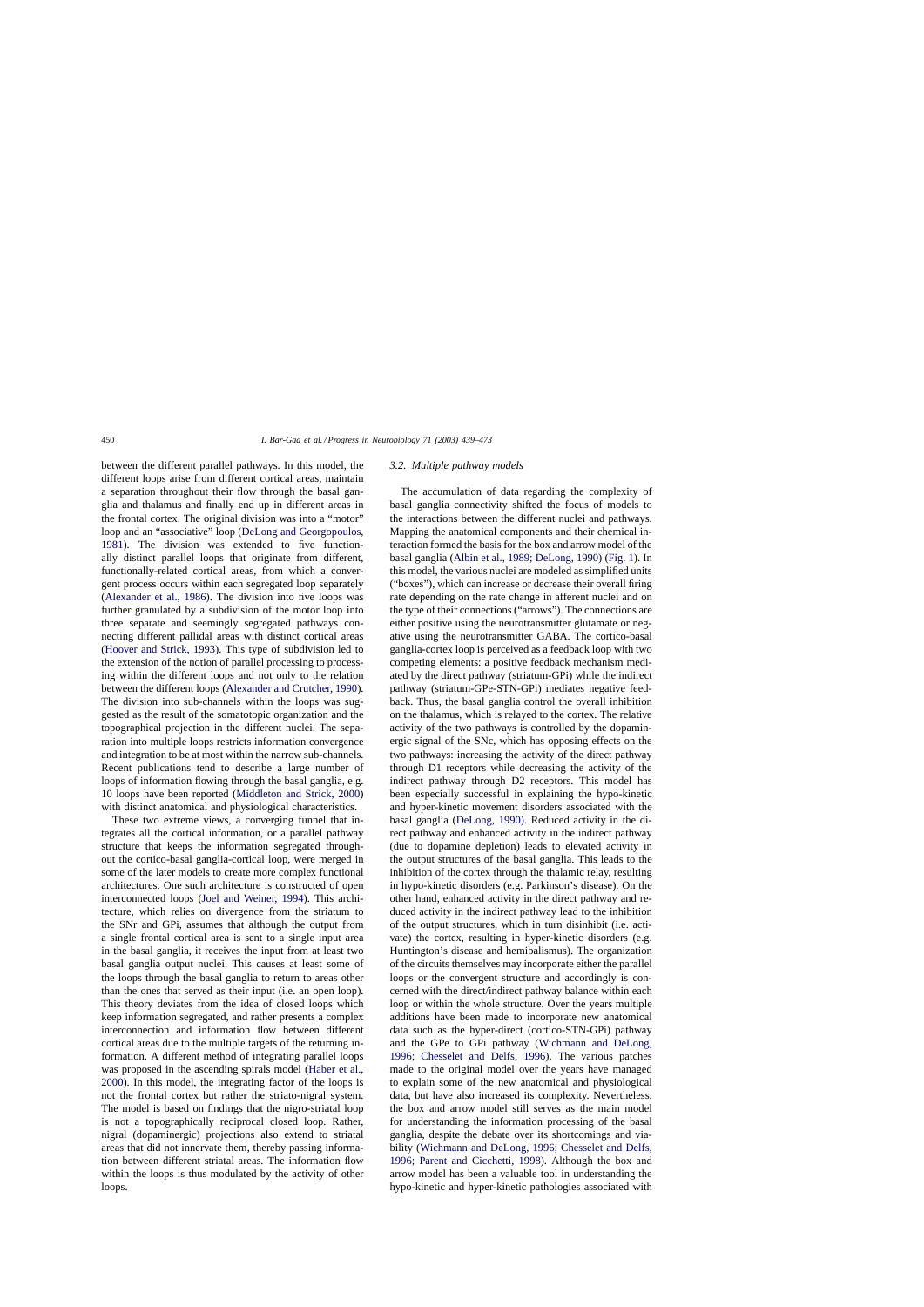the basal ganglia, it provides little insight into the computation performed by the healthy basal ganglia. Analysis of the cortico-basal ganglia-cortex loop through gross representations of the complete nuclei and observation of the firing rate alone is bound to overlook the complex firing patterns, the computation performed within each of the nuclei, and the interaction between the neurons within the same nuclei.

# *3.3. Action selection*

The shortcomings of the box and arrow model motivated a switch from system level models to more detailed network level models aimed at understanding the normal function as well as pathological states of the basal ganglia. Currently, the main network level models of the basal ganglia are action selection models. Their common emphasis is on the role of the basal ganglia, within the cortico-basal ganglia-cortical loop, in choosing one or more actions out of a multitude of such actions presented to the basal ganglia by the cortex [\(Mink, 1996\).](#page-32-0) The models vary in the nature of the actions selected, which range in their definition from low-level "simple" motor actions to high-level "complex" behavioral schemes. The models are also divided into two major categories depending on whether the selection mechanism is intra-nuclei or inter-nuclei selection. Intra-nuclei selection is achieved using lateral (or recurrent) inhibition within the nuclei whereas inter-nuclei selection uses feed-forward competition between the different pathways. A few models integrate the two selection mechanisms to achieve an enhanced selection process.

Models of intra-nuclei action selection utilize anatomical data showing lateral GABAergic connections between the medium spiny neurons of the striatum ([Wickens, 1993, 1997;](#page-34-0) [Beiser and Houk, 1998; Plenz, 2003](#page-28-0)). In these models, a winner-take-all mechanism, which forms the basis of many action selection methods, is implemented using a neural network that converges to a single winner. The dense network of inhibitory connections between MSNs is assumed to inhibit neighboring neurons, thereby maintaining the activity of only one single neuron. The selection process takes place within the striatum and the chosen action is then conveyed via the different pathways to the output layer of the basal ganglia. These models are also used as the actor part in the actor-critic model [\(Houk et al., 1995; Baldassarre, 2002\)](#page-30-0) in which the matrix part of the striatum utilizes the reward signal from the SNc to select the "correct" action or higher level plan. Although most models have focused on the selection of a single action, some work has been done on "soft" selection in which multiple actions may be chosen in parallel. A model that implements such an approach is the winner-shares-all model ([Fukai and Tanaka, 1997](#page-30-0)). This model, which is a variant of the winner-take-all mechanism, depends on the relationship between lateral and self-inhibition of the neuron to enable more than one neuron to become active. This mechanism enables the transition from a selection model to a more dynamic system that filters inputs

based on a changing threshold dependent on the overall input.

Inter-nuclei selection models vary in the ways their selection mechanisms operate and in the suggested interplay between the different nuclei and pathways of the basal ganglia. One of these models describes the disinhibition of the thalamo-cortical networks by the basal ganglia in two basic ways: simultaneous or sequential activation of opposite pathways [\(Hikosaka et al., 1993\).](#page-30-0) In simultaneous activation, the direct and indirect pathways co-activate the output nuclei simultaneously, which results in a sharper effect and spatial focusing of the output targets. In sequential activation (also called temporal scaling), the indirect pathway maintains a non-selective inhibition, which is followed by a selective disinhibition performed by the direct pathway. According to the focused selection model ([Mink, 1996\)](#page-32-0) the basal ganglia receives input from multiple motor pattern generators (MPGs) and enables normal motor function by releasing (or disinhibiting) a single pattern while inhibiting the other patterns. Using this focused selection, competing MPGs are prevented from working simultaneously and disrupting normal motor function. Unlike the earlier box and arrow model, this model does not describe the different basal ganglia nuclei as uniform entities, but rather explores the internal relationships between representations within the same nuclei. In the winner-lose-all model [\(Berns and Sejnowski, 1996\),](#page-28-0) the indirect pathway enhances background activity of the GPi, leading to inhibition of all the actions whereas the inhibition of a single program using the direct pathway (hence the term winner-lose-all) leads to the disinhibition of a single cortical action. Competing actions are blocked by using temporal differences between the different pathways. The model assumes the existence of "units" which correspond to neuron pools. These "units" are part of segregated streams of information leading from the striatum through the globus pallidus to the thalamus. A model presented by [Gurney et al. \(2001\)](#page-30-0) is also based on the notion of a focusing signal sent by the striatum, as compared to the diffused excitation of the STN. This achieves the off-center on-surround pattern of activation. However, in this model the GPe is added as a control loop that helps stabilize the selection pathway and enhances selectivity. This differs from the role of the GPe in the Berns and Sejnowski model in which it acts to create the temporal delay critical for the actual selection process. In addition, Gurney's model enables both "hard" and "soft" selection (single versus several selected actions). Finally, some models attempt to put the action selection networks of the basal ganglia within a larger framework. This includes the role of the thalamus and the thalamo-cortical connection as part of the action selection network ([Humphries and Gurney, 2002\).](#page-30-0)

### *3.4. Sequence generation*

Another approach to modeling the basal ganglia associates the basal ganglia with the role of selecting or generating action sequences rather than single actions. Sequence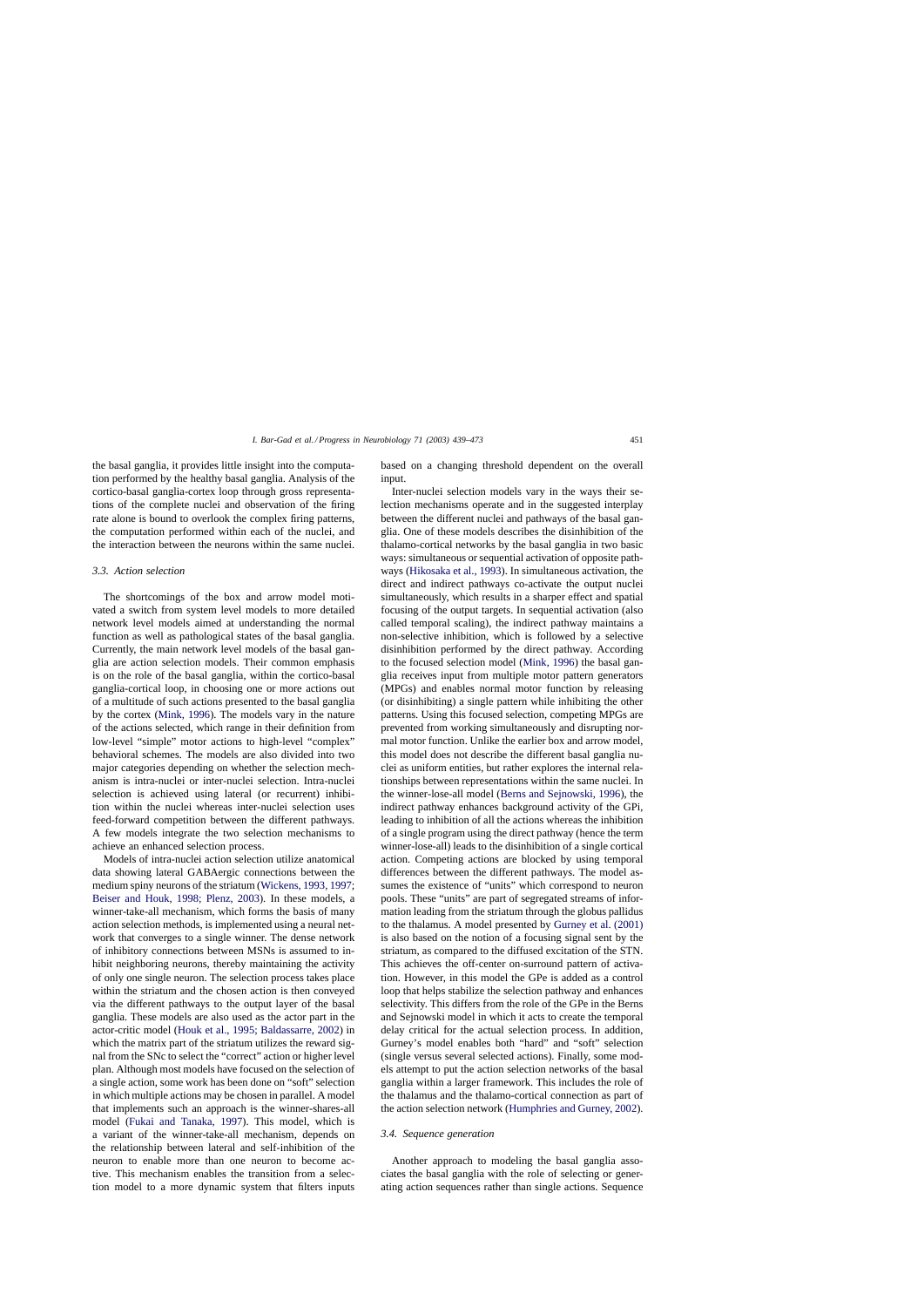generation and detection models of the basal ganglia can be broken down into two main categories. The first assumes an internal basal ganglia mechanism for maintaining memories of actions or states that make up the sequence. In the second, the basal ganglia are "memory-less" components of the sequential action mechanism. In this category, the state is maintained by the cortex and reflects to the striatum via the cortico-striatal connection.

One model using an internal basal ganglia state builds on an earlier action selection model ([Berns and Sejnowski,](#page-28-0) [1996\)](#page-28-0) by adding the selection and encoding of sequences ([Berns and Sejnowski, 1998\).](#page-28-0) In this model, sequence learning and generation is achieved using short-term memory encoded by the reciprocal connectivity between the GPe and the STN. The loop contains traces of previous activity and effectively works as a short-term memory in the millisecond time scale. Longer-term memory is associated with either the connection of the output neurons back to the input neurons (a timescale of hundreds of milliseconds) or with memory storage within the prefrontal cortex (a timescale of seconds).

Another model for reproducing and discriminating between sequences ([Dominey, 1995\) b](#page-29-0)reaks down the sequencing task into sub-networks. The prefrontal cortex encodes the history of the input (i.e. the internal state of the animal). The cortico-striatal connections act as an associative memory component involved in linking the history with the desired output. The firing of the striatal neurons represents the motor output. The associations are determined by the reinforcement signal received from the SNc, which modifies the cortico-striatal synapses. The model resembles the action selection models except for the fact that the striatum identifies sequences instead of single actions. Along the same lines, [Beiser and Houk \(1998\)](#page-28-0) presented a model for encoding sensory information using the cortico-basal ganglia-cortical loop. In this model, the striatum classifies cortical inputs which contain the contexts of the action sequences.

Alternatively, in a model presented by [Fukai \(1999\),](#page-30-0) the actual action sequences are stored in the frontal cortex using oscillations. In this model, the role of the basal ganglia is to decode the sequences and their components. One group of neurons in the striatum is responsible for choosing the initial part of the sequence. This is done as part of a temporal winner-take-all mechanism implemented by lateral inhibition. The other striatal group retains the currently executed action. The excitatory signal to the GPi by the STN is suggested to be an external signal to the basal ganglia, signaling movement transitions planned in the cortical buffer. The actual action selection is conceptualized as part of the thalamic relay with a possibility for additional selectivity in the striatum and globus pallidus.

#### **4. Reinforcement learning**

Inspired by animal behavior studies, classical machine learning theories divide the term "learning" to two separate types. In the first type, the learning element, the agent, is accompanied by an all-knowing element, the teacher, which informs it on the correct action to be taken in each situation. This form of learning is termed "supervised learning", and is typically comprised of a set of examples (tasks) and their respective answers (actions). When applying this to neural networks, the back-propagation architecture is often implemented. There, an example is presented and the network responds according to its previous knowledge. Then, the correct answer is provided and is compared to the network's output. This comparison is used for learning: the difference between each unit's output and the desired output indicates which connections should be changed, layer by layer, in reverse fashion ([Lippmann, 1987\).](#page-31-0) The second type is known as "unsupervised learning" because it lacks the teacher element. In this case, only the inputs are used and are classified according to the network dynamics. Such learning is usually applied to tasks aimed at discovering regularities in input statistics. These systems are self-organizing [\(Linsker,](#page-31-0) [1988; Kohonen, 1995\)](#page-31-0), and do so by adjusting weights (synaptic efficacies), typically according to some version of Hebb's local learning rule [\(Hebb, 1949; Churchland and](#page-30-0) [Sejnowski, 1992\).](#page-30-0)

Application of these two learning modes to modeling of brain function encounters some feasibility problems. The most obvious relates to supervised learning, since introducing an all-knowing teacher to a network is biologically unrealistic [\(Churchland and Sejnowski, 1992\).](#page-29-0) At the other extreme, classical unsupervised learning (e.g. the original Hopfield network [\(Hopfield, 1982\)](#page-30-0) or principal component analysis (PCA) network [\(Oja, 1982\)\)](#page-32-0), is useful for a restricted, albeit undisputedly important, set of carefully chosen problems. However, this learning mode will never, by definition, discover critical information that does not correspond to the statistical structure of the input [\(Churchland](#page-29-0) [and Sejnowski, 1992\).](#page-29-0)

### *4.1. General principles of reinforcement learning*

A combination of both these learning approaches, usually placed under the broad heading of supervised learning, is reinforcement learning. The field of reinforcement learning generally deals with situations in which an agent, with an explicit goal, acts upon the environment. The agent's actions change the state of the environment, which in turn provides feedback (reward or punishment) on its actions. In this scheme, external reward functions as an evaluative signal, indicating the degree of appropriateness of network performance. Thus, on the one hand, reinforcement learning is a form of supervised learning, because the network receives and uses feedback information from the environment. However, this information is a scalar value, and is therefore evaluative, rather than instructive ([Hertz et al., 1994\)](#page-30-0). The evaluative signal is given either as a single bit of information: right or wrong, or, in the continuous case, as a value describing the degree of correctness. The correct answer itself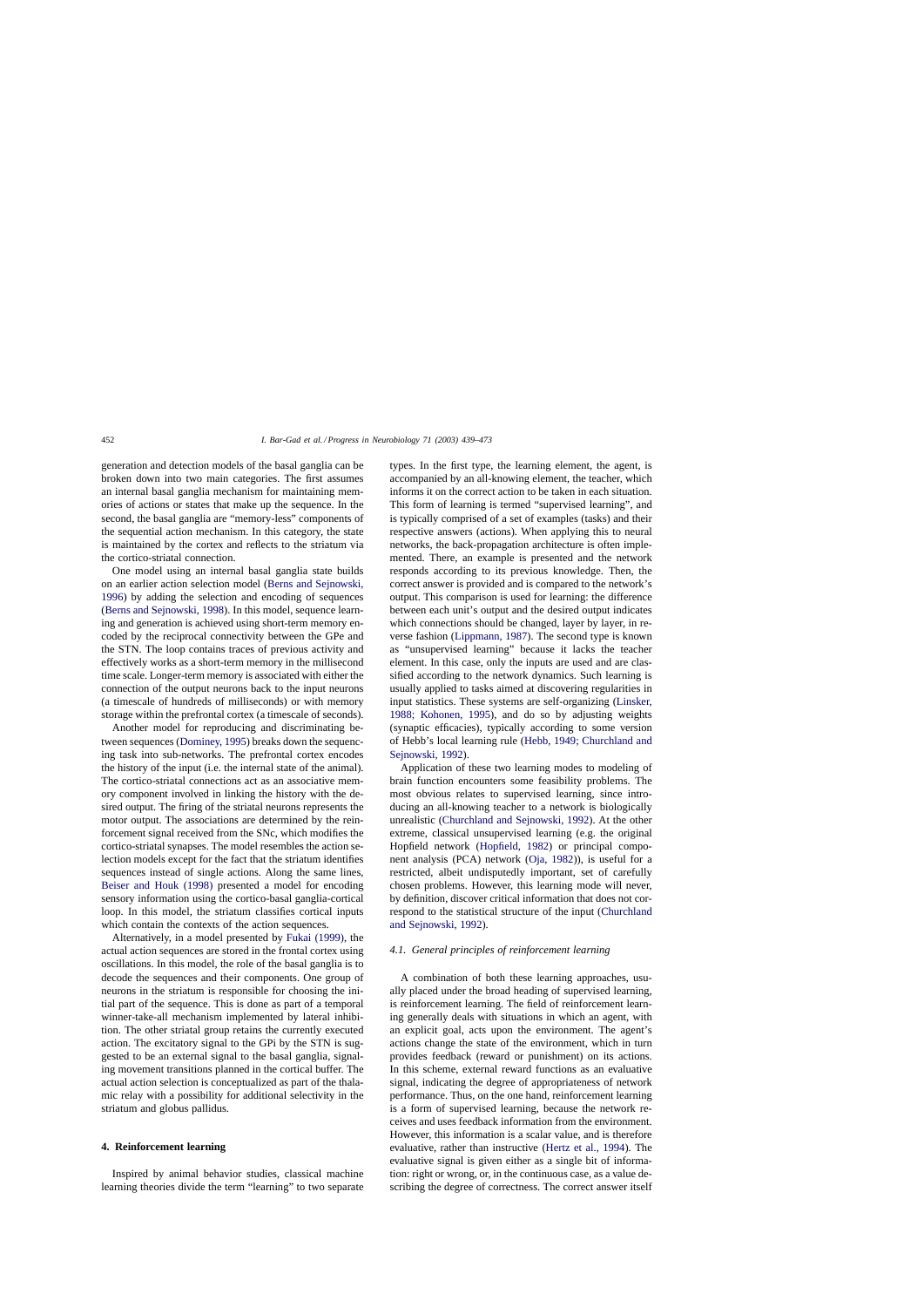remains unknown to the actor (unlike supervised learning). Reinforcement learning is therefore sometimes referred to as "weakly supervised learning" ([Pennartz et al., 2000\).](#page-32-0)

In a nutshell, reinforcement learning systems include a number of concepts in addition to the agent and the environment ([Sutton and Barto, 1998\)](#page-34-0): a policy describes the agent's actions given various environmental states, i.e. a set of stimulus-response rules or associations. A reward function maps each state (or state-action pair) onto a single number, a reward, indicating the immediate desirability of that state. A value function specifies the long-term desirability of the state, taking into consideration the states that are likely to follow, and the rewards available in them. Ultimately, almost all reinforcement learning methods are structured around estimating value functions; in other words, they attempt to estimate how good it is to be in a given state, or to perform a given action in a given state, with respect to a certain policy. Finally, some reinforcement learning systems involve an internal model of the environment ([Suri, 2002\).](#page-34-0)

The basic idea behind various reinforcement learning methods stems from the notion that if an action improves the condition of the actor, the tendency to produce that action is strengthened, according to a rule known as the Thorndike law of effect [\(Thorndike, 1911\).](#page-34-0) Learning according to this rule is based on the "generate and test" scheme ([Barto, 1995\).](#page-28-0) In this scheme, alternatives are generated, tested, and ultimately behavior is directed toward the better alternative (or sequence of alternative actions). The aim of a reinforcement learning system is to maximize the expected return, which is a function of the subsequent reward sequence. If time is divided into discrete episodes, each composed of a finite number of states, their sum is sufficient. In infinite scenarios, a discounted series of rewards should be maximized. Since the reinforcement signal gives no hint as to what the correct answer should be, but only how close the last answer (or set of answers) was, a reinforcement learning network must include a source of randomness to be able to explore the set of possible outputs until an optimal one is found. This notion embodies a key element in a good reinforcement learning strategy: exploration versus exploitation: the agent has to exploit what it already knows in order to obtain a reward, but it also has to explore in order to achieve better performance in the future ([Sutton and Barto, 1998\).](#page-34-0)

In animal and human learning as well as in machine learning, the reward is often delayed relative to the behavior that brought it about. Thus, the actor must perform a sequence of actions, (or go through a sequence of states) before it receives information regarding the correctness of the response. Therefore, a frequent difficulty in reinforcement learning is that of temporal credit assignment. The actor has to be able to assign credit and blame individually to each action in the sequence. Thus, temporal credit assignment is critical for biological reinforcement learning algorithms.

#### *4.2. Estimating the value function and policy*

A system chooses a policy by evaluating the value of each of its alternatives. The value of an alternative, or more generally, a state, is defined as the sum of rewards received when starting in that state and following a fixed policy in all the future states. Given an accurate value function, extracting the optimal policy reduces to a trivial task. A general solution for this would be repeated iterations of improving the estimate of the state value according to a given policy, followed by improving the policy in view of the change in the value estimate ([Sutton and Barto, 1998\).](#page-34-0) Thus, the first objective of a reinforcement learning algorithm is to find an estimation of the optimal value function for each state such that the error of this estimation is zero.

The goal of value approximation is achievable if three basic ideas of reinforcement learning are followed ([Barto,](#page-28-0) [1994\).](#page-28-0) First, throughout learning the agent's policy must remain fixed. Second, for approximation to be possible, one must assume that environmental situations tend to recur, so that approximation is based on recollection of identical (or similar) situations. And finally, variability in state/outcome combinations can be overcome by probability theory. Thus, the value of a state can, in fact, be replaced by the expected sum of future rewards, i.e. the (weighted) average over all possible future scenarios.

### *4.2.1. Dynamic programming*

Assuming the learning system possesses full knowledge of the dynamics of the environment, algorithms known as dynamic programming can be applied. In these algorithms, approximation of the value function can naturally be achieved using the value iteration algorithm. This method assumes that situations recur, and that their consequences are constant. One can find the optimal value function by performing sweeps throughout the state space, updating the value approximation of each state according to the current error of approximation. These iterations are continued until no change is required (i.e. the approximation error is zero). Next, the policy improvement step is performed, in which the current policy is changed if an action is found such that it will improve the state value. This step is repeated until no substantial improvement can be made ([Sutton and](#page-34-0) [Barto, 1998\).](#page-34-0)

This section has dealt with the simplistic scenario of a deterministic process. Clearly, not all problems can be classified as such. When a given action in a given state gives rise to a set of potential successor states (with a known probability distribution function) the process is termed non-deterministic. In such cases, the value iteration will seek the maximum expected value. This expected value is calculated across the values of all possible subsequent states following a given action. Dynamic programming is only possible given full knowledge of the system's dynamics, and therefore is poorly suited for modeling biological systems.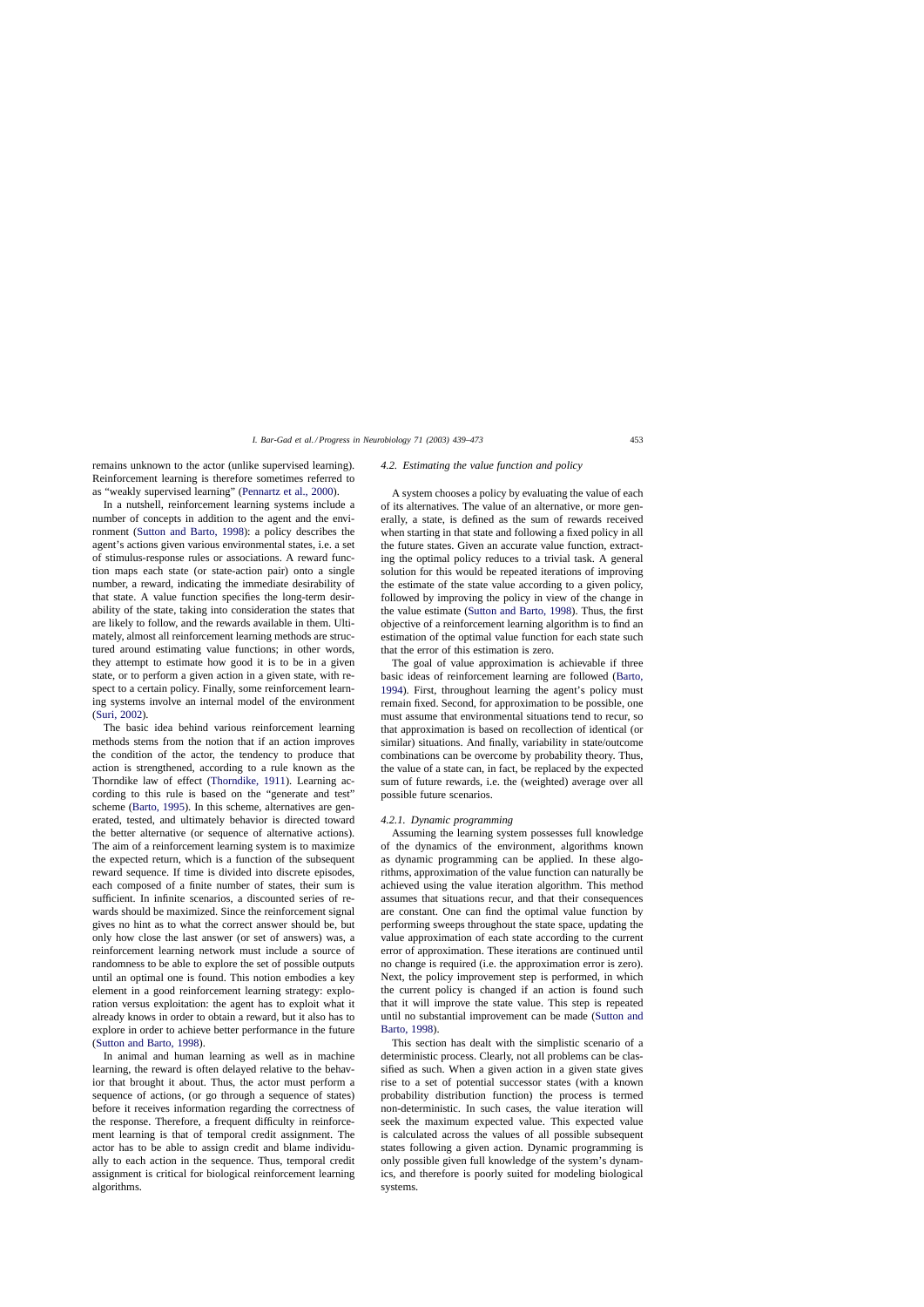### *4.2.2. Monte Carlo methods*

Dynamic programming methods have two obvious disadvantages: first, they require a complete model of the environment, which is not always available. Second, even when such a model exists, it is still very costly to calculate the expected returns, particularly in large state spaces. Monte Carlo (MC) methods overcome both problems. In MC methods, the processes of value estimation and policy improvement are based on sample experiences, rather than on the (unknown) full probability distribution. Basically, algorithms using MC methods average complete rewards observed following visits to each state. If many iterations are performed (i.e. many different episodes in which the state was encountered in any step), this average will converge to the expected cumulative future reward, which is exactly the value of the state [\(Sutton and Barto, 1998\).](#page-34-0)

Learning in Monte Carlo methods is not truly on-line: the learning system must wait for the completion of the episode, rather than updating step by step. Therefore, it is only partially incremental. The changes occur between episodes (or iterations of the entire task sequence) and not step by step ([Sutton and Barto, 1998\).](#page-34-0)

#### *4.2.3. Temporal difference methods*

Temporal difference (TD) models are a class of models that deal with the task of predicting future returns for a course of a pre-defined sequence of states. This corresponds to a classical conditioning paradigm, where the agent has to predict the reward associated with a preceding event. TD methods are the most widely used reinforcement learning methods today, partly because they integrate some of the benefits of Monte Carlo methods with those of dynamic programming. They use the model free approach as do the Monte Carlo methods, i.e. they learn directly from experience. However, unlike Monte Carlo methods, they update estimates based, in part, on previously learned estimates (like dynamic programming). In each step, the state value is compared with the subsequent (immediate) reward plus the estimated value of the next state. The result of this comparison, called the TD error, is used to update the state value. Thus, unlike Monte Carlo, TD is naturally implemented on-line, since it is truly incremental: whereas Monte Carlo method has to wait until the final state of the episode to update a state value, in TD methods only a single step has to pass [\(Sutton and Barto, 1998\).](#page-34-0) Although the TD model computes predictive signals rather than selecting an optimal action ([Suri, 2002\),](#page-34-0) there is an extension to decision processes which is discussed in an upcoming section (Section 4.3.1).

# *4.2.4. TD(*λ*)-bridging Monte Carlo and temporal difference methods*

TD and MC methods are actually two extremes on a continuum. They differ in the number of steps within an episode that are examined for reward, as opposed to those that are estimated using future state estimates. As mentioned, TD learning waits a single step, using an estimate of the subse-

quent state. MC learning does not make use of any other state estimates. In fact, any combination of actual reward/state es-timates can be used ([Sutton and Barto, 1998\).](#page-34-0) TD( $\lambda$ ) refers to such a combination: the rewards and estimates of each of the future states are averaged according to a decay factor  $(0 < \lambda < 1)$ . Alternatively, it can be looked upon in reverse fashion: each past state has a decaying memory trace associated with it. The global TD error signal triggers proportional updates to all recently visited states, according to  $\lambda$ : TD(0) is the classical temporal difference method, and TD(1) corresponds to Monte Carlo.

### *4.2.5. Balancing exploration and exploitation*

Both Monte Carlo and temporal difference methods raise the problem of sufficient exploration. These methods will only work if all states are encountered, at least after a large number of iterations. In addition, particularly in model free methods, it would be useful to estimate action values, rather than state values. The Q-learning algorithm ([Watkins and](#page-34-0) [Dayan, 1992; Jaakkola et al., 1994](#page-34-0)) provides a solution to both problems: it assigns values (called *Q*-values) to state/action pairs. The *Q*-value is the sum of (discounted  $\gamma$ ) reinforcements received following the action and the given policy in the future. Thus, an optimal *Q*-value is the sum of reinforcements received following the action and the use of optimal policy in the future. In practice, the expected *Q*-value is estimated by a single random sample of a successor state. Depending on the exact algorithm used, Q-learning can be regarded as an off-policy method (one in which while behaving under one policy a different policy is estimated [\(Sutton and Barto, 1998\)\)](#page-34-0) for TD learning or for MC learning.

# *4.3. Reinforcement learning architectures*

Although the concept of reinforcement learning is free of constraints relating to computational or physiological architecture, the implementation of theories of animal classical and instrumental conditioning by experts in artificial intelligence and control theory have produced a number of computationally powerful learning architectures.

## *4.3.1. Actor/critic architecture*

The actor/critic architecture provides reinforcement learning with a solution to the temporal credit assignment problem [\(Tesauro, 1994; Barto, 1995](#page-34-0)). In this architecture, a separate unit (critic) receives all the information from the environment that the agent (actor) receives, i.e. the inputs and reinforcement, along with information regarding the actor's output. The critic is intended to predict the reinforcement produced by the environment. Once this model unit is trained, it can be used to calculate the values of each state: since the actor should try to maximize the cumulative reinforcement, rather than the immediate reward, a weighted average of the future reinforcement can be estimated, and fed back, step by step, to the actor. A network (or algorithm)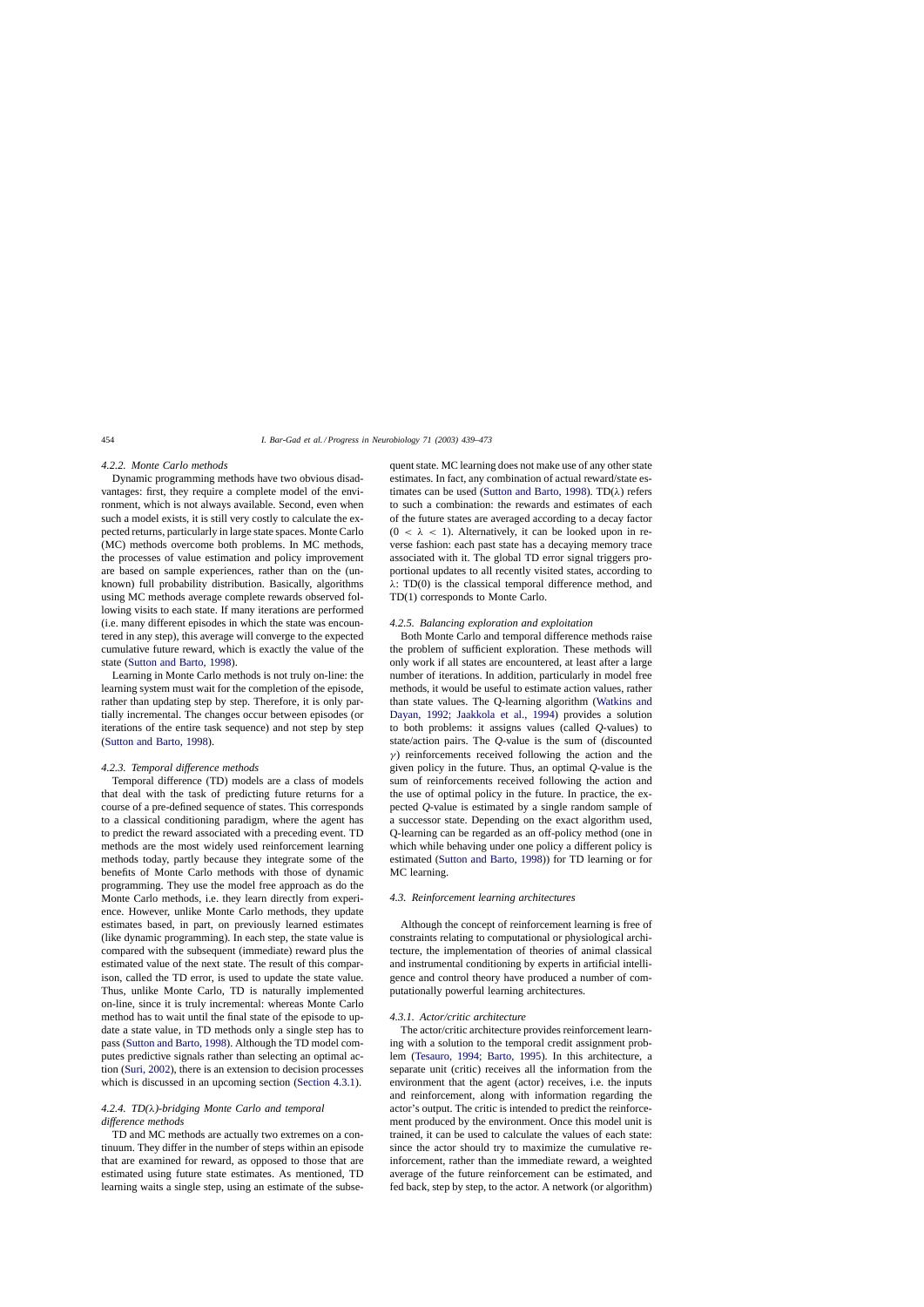that is used to predict reinforcement, and feed the difference between its predictions and true reinforcement to the actor is called the adaptive critic [\(Sutton, 1988\),](#page-34-0) and the entire system is termed actor/critic. The temporal credit assignment problem is solved, since based on the model's predictions of future reinforcement, it provides the actor with immediate evaluative feedback. Thus, an actor that learns with an objective to maximize immediate effective reinforcement, actually acts according to the strategic objective of maximizing some function of future reward ([Barto, 1995\).](#page-28-0) This also makes the actor/critic architecture particularly suited to learning action sequences ([Suri, 2002\).](#page-34-0) The term "adaptive" emphasizes the fact that the critic adapts (according to its expectations) upcoming rewards to immediate evaluative feedback. Obviously, it is desirable for the critic to improve with experience ([Sutton, 1988; Barto et al., 1989\).](#page-34-0) The adaptive critic uses the TD error (see above) to update its weights: if the critic's predictions in adjacent time steps have changed, the adaptive critic should change.

In fact, the output the critic provides to the actor (the effective reinforcement) is most often the same as the TD error as well ([Barto, 1995\).](#page-28-0) This is reasonable if one considers the actor's learning objective: it has been repeatedly shown that reward-dependent learning in animals and humans hinges on the degree of the unpredictability of the reward ([Rescorla](#page-33-0) [and Wagner, 1972\).](#page-33-0) If a response to a sensory stimulus (an action) has the expected consequences (TD error  $= 0$ ), then that response tendency should remain unchanged. However, if the consequences are either better (TD error is positive), or worse (TD error is negative) than expected, the response should be strengthened or weakened accordingly.

The actor/critic architecture has been suggested as the basic mechanism by which the basal ganglia function [\(Houk](#page-30-0) [et al., 1995\)](#page-30-0). According to this model the reinforcement signal is generated by the dopaminergic neurons as a result of input from a primary reinforcement source (such as the lateral hypothalamus) and input from the MSNs within the striosomes. The reciprocal loop between the striosomal MSNs and the dopaminergic neurons, which together are called the "striosomal module", actually performs as an adaptive critic which calculates the error signal for the actor. On the other hand the MSNs in the matrix pass the information to the frontal cortex through the globus pallidus and thalamus, thus forming the "matrix module", which functions as the actor part of the actor/critic architecture.

### *4.3.2. Internal models*

A full representation of the environment by the actor can be very useful for planning ([Sutton and Barto, 1998; Suri,](#page-34-0) [2002\).](#page-34-0) Situations where optimal performance requires calculation of several steps ahead and evaluation of the values of complex hypothetical future states of the environment could be much assisted by a computational unit which serves as a predictor. This model will not only predict future reinforcement, but whole state-spaces. Internal model approaches simulate future moves, and use hypothetical future outcomes to select the best move. This approach has been used to model the dopamine neuron activity and anticipatory neural activity in striatum and cortex for correct action selections in situations that require planning [\(Suri et al., 2001\).](#page-34-0)

### **5. Dimensionality reduction**

Dimensionality reduction describes the process of projecting inputs from a high dimensional data space to a lower dimensional space ([Haykin, 1999\).](#page-30-0) Dimensionality reduction in the nervous system can be depicted as compression of the information encoded by a large neuronal population to a significantly smaller number of neurons. Efficient reduction is achieved when all or most of the information contained within the original space is preserved. For example, population coding has been frequently associated with neural coding ([Georgopoulos et al., 1986\)](#page-30-0). This coding involves combining the activity of a population of neurons to encode a specific variable (such as the angle of movement of a limb). Extraction of the underlying variable may replace the need to keep or process the full and detailed activity of the whole population. Thus, we can transfer the data from a large dimension equal to the number of neurons in the encoding population (where the size of the population is the superficial dimension of the data) to a single neuron (which makes up the intrinsic dimension of the data) encoding the relevant variable (angle) by its firing rate. Another example can be drawn from the sensory world [\(Barlow, 1989, 1992b\).](#page-28-0) In the visual system the input, made up of a huge number of activities of retinal cells, is transformed into the activity of a simple cell representing a line in the cortical V1 area. The idea of transforming the correlated information of a large population into a minimal number of active cells which Barlow ([Barlow,](#page-28-0) [1992a\)](#page-28-0) termed "cardinal neurons", was suggested to serve as a major mechanism for information encoding in the brain.

### *5.1. Motivation*

One of the major tasks that the brain faces is enabling the organism to make the transition between successive states. This transition can be simplified into the transformation between the organism's current state and the next action to be performed. The computation of the upcoming action requires information from different modalities stored in many diverse areas of the brain that process sensory, motor, limbic and cognitive information. However, multiple problems arise during the transfer of all this information to the areas involved in planning such as the frontal cortex. These problems, which stem from the need to transfer huge quantities of information, are surprisingly similar to the ones encountered in a completely different domain, that of mass communication while trying to connect geographically dispersed information sources. Connecting *n* sources with *m* destinations may become a huge problem that hinders the flow of information. This problem may be broken down into four main sub-problems: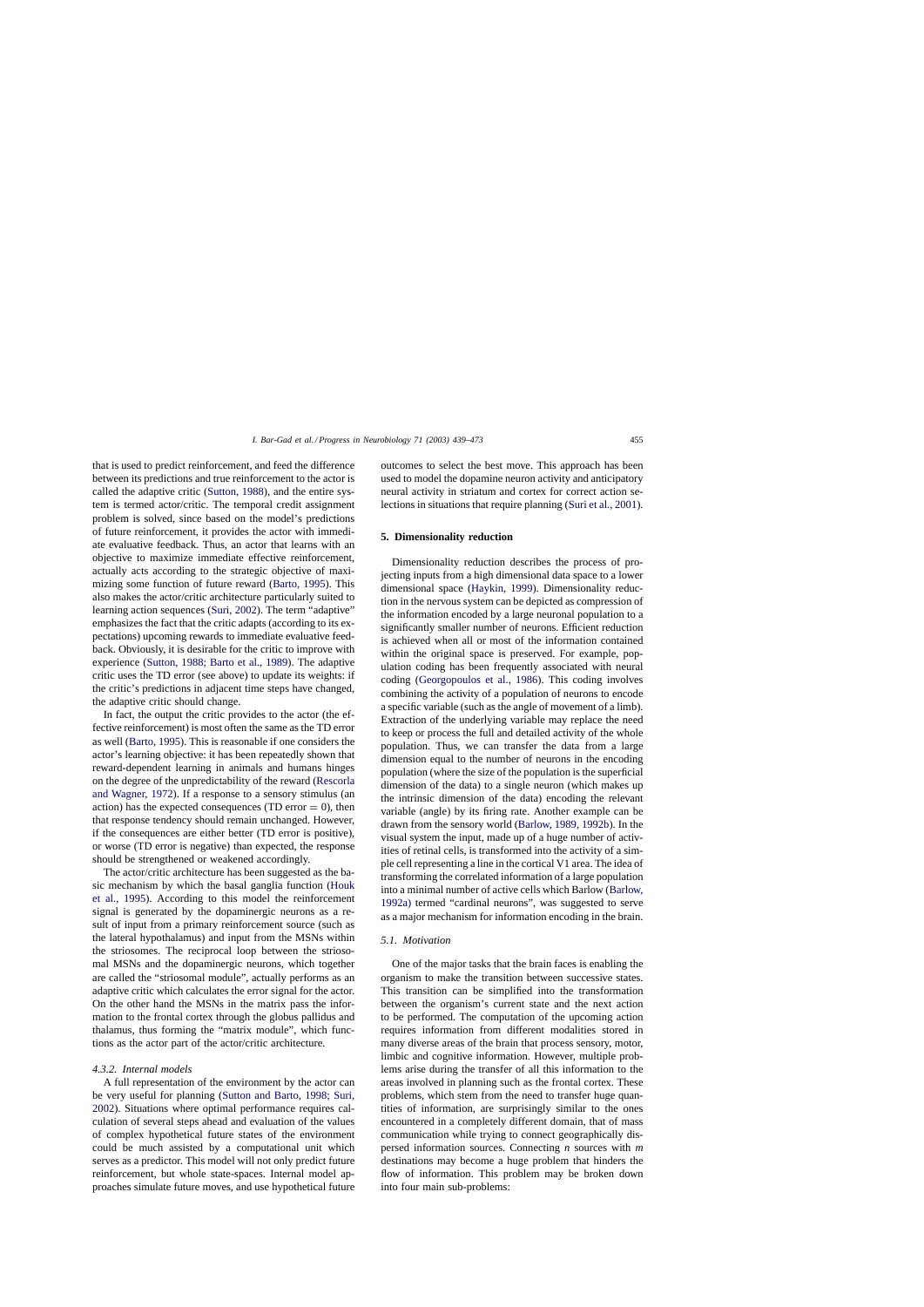- 1. Number of communication lines: *n*·*m* lines of communication must exist between the source and the destination.
- 2. Number of communication endpoints: *n* connection points must be created on each destination, leading to a total of *n*·*m* connections.
- 3. Communication flexibility: any changes in the source or destination points such as a new point, removal of a point or a change in connectivity demand physical changes in both the communication lines and endpoints.
- 4. Communication modulation: any modulation of the information flow such as filtering, enhancement, etc. must be performed separately for each connection.

The same problems are even more severe in the domain of the central nervous system, which is naturally limited in both its physical size and the resources available to create and maintain the system. For example, in the human cortex, an order of  $10^9$ – $10^{10}$  neurons ([Shepherd, 1998\)](#page-33-0) encoding information regarding the current state must be connected to about the same order of magnitude of neurons in the frontal cortex [\(Abeles, 1991; Braitenberg and Schuz, 1991\).](#page-27-0) Linking the frontal cortex via  $10<sup>9</sup>$  incoming axons and creating  $10<sup>9</sup>$  synapses on each neuron does not seem feasible. A typical neuron in the cortex has only  $10^3$ – $10^4$  synapses ([Abeles, 1991\),](#page-27-0) which constitute all the information it receives. In addition, no central modulation is possible in such a dispersed system, making any central control mechanism of the information flow inoperative. We propose that the central nervous system uses a solution similar to the one used by communication systems; namely a central switch that receives all the information from the large number of source elements. The switch encodes the information by prioritizing and compressing the data and transferring it via a limited number of channels to the destination.

In addition to the connectivity problem, the distributed encoding of the brain leads inevitably to a major computational problem. The "curse of dimensionality" [\(Belman,](#page-28-0) [1961\),](#page-28-0) is a term used for a group of computational problems arising from data residing within high dimensions. The number of samples needed to describe a certain space increases exponentially. A neural network requires resources proportional to the hyper-volume of the input space, which increases exponentially with its dimension. In the biological world this means that the neurons handling the planning and selection of actions would require an unrealistically large amount of examples to learn the correct mapping from the current state to a specific action. A decrease in the number of the needed inputs to achieve useful mapping from states to actions could be achieved by mapping the input into a lower dimensional space containing the key features of the input.

### *5.2. Different reduction methods*

A large number of dimensionality reduction methods exist, differing first and foremost in terms of the reason for the reduction. In addition, dimensionality reduction performed for the same purpose may use different methods depending on the constraints set on the learning and processing system.

#### *5.2.1. Data and dimensionality reduction*

Reduction can be achieved in two basic ways: by reducing the dimensionality of the data, or by reducing the data itself. During a reduction of dimensionality, the original data are embedded within a lower dimensionality space. However, during a data reduction process, the data are associated with a limited number of patterns that represent them. Whereas dimensionality reduction methods such as PCA typically try to maintain a certain information criterion regarding the data, data reduction methods such as vector quantization (VQ) and clustering attempt to remove the variability of the input and transform it into one of a given set of possible outputs. This review focuses on dimensionality reduction methods that enable minimization of information loss, rather than methods which involve encoding the data into specific patterns while losing most of the information.

# *5.2.2. Supervised, unsupervised and reinforcement based dimensionality reduction*

The type of dimensionality reduction is derived from the method of learning the "correct" reduction. In supervised learning, a teacher provides the optimal reduction during the learning phase. Thus, supervised algorithms learn to imitate the results achieved by such a teacher. These methods are usually not biologically plausible due to the lack of a teaching signal. At the other extreme, unsupervised learning algorithms do not use any teacher. Unsupervised learning algorithms rely on the properties of the data set itself to learn the optimal reduction. It is important to note that supervised and unsupervised methods for dimensionality reduction may achieve the same result. However, the way of arriving at that result will differ significantly; for example a PCA algorithm may be achieved via a supervised neural network ([Bourlard and Kamp, 1988\) o](#page-29-0)r an unsupervised neural network [\(Foldiak, 1990; Kung and Diamantaras, 1990\).](#page-29-0)

#### *5.2.3. Local and global dimensionality reduction*

A major difference between reduction methods is the way they perceive the interactions between inputs. Global dimensionality reduction methods (such as classical PCA) assume that all of the inputs share a global correlation scheme. Thus, all of the inputs can be reduced to a single smaller subspace. Local dimensionality reduction, on the other hand, assumes that there are local interactions between subsets of the data leading to a different optimal reduction for each of the subsets ([Chakrabarti and Mehrotra, 2000\). S](#page-29-0)uch methods enable efficient reduction when the original input space contains several very different sub-structures. The local structures are reduced in a separate manner, which is locally optimal regardless of global criteria for the whole input space.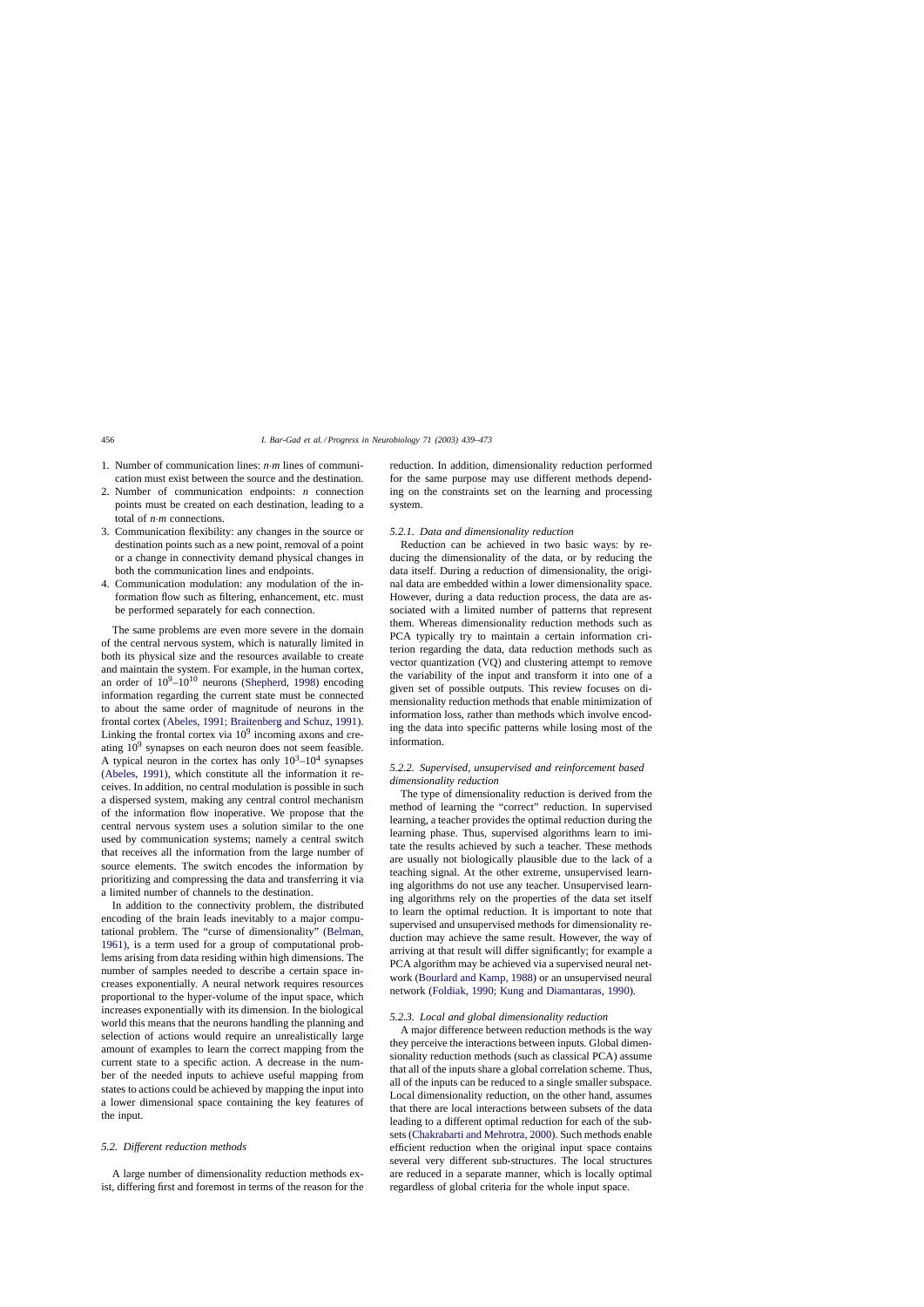### *5.2.4. Linear and non-linear dimensionality reduction*

Dimensionality reduction methods have traditionally been divided into linear and non-linear methods. Linear methods attempt to find a sub-space to represent the linear combination of the inputs. The more general non-linear methods attempt to find a sub-space that represents a non-linear combination of the inputs ([Oja et al., 1995; Malthous](#page-32-0)e [et al., 1995\).](#page-32-0) Linear methods typically have the advantage of simplicity and easier implementation. However, their success depends entirely on their underlying assumption that there exists a good representation of the input as linear combinations. When this is not the case, such as input derived from a sphere, the reduction will fail completely. On the other hand, non-linear methods tend to be more complex but enable a compact representation of more complex distributions of inputs.

# *5.3. Principal component analysis (PCA)*

Principal component analysis is typically an unsupervised, linear and global dimensionality reduction method. However, there are variants that use supervised ([Bourlard and](#page-29-0) [Kamp, 1988\),](#page-29-0) non-linear [\(Oja et al., 1995; Malthouse et al.,](#page-32-0) [1995\)](#page-32-0) or local [\(Chakrabarti and Mehrotra, 2000\) d](#page-29-0)imensionality reduction methods. Although PCA is by no means the most powerful or the most general method for dimensionality reduction, the rest of the review will focus on this method. The reasons for choosing PCA are its simplicity, the fact that it has been researched extensively, and that it has a biologically plausible implementation using neural networks.

PCA is a mathematical process, also known as the discrete Karhunen–Loéve transform (KLT) and singular value decomposition (SVD) of the covariance matrix. PCA projects an *n* dimensional input onto  $m$  ( $m < n$ ) orthogonal axes containing the maximal variance of the original input. PCA is primarily useful due to its information preservation properties. For a given reduction to *m* dimensions, PCA is the linear transformation leading to the minimal reconstruction error of the output from the input [\(Gerbrands, 1981\)](#page-30-0) and is also the transformation that preserves the maximal amount of Shannon information ([Linsker, 1988\).](#page-31-0)

Over the last 20 years, neural network models for performing PCA have evolved considerably. The earliest work, published by [Oja \(1982\),](#page-32-0) was based on a learning rule for a linear single-unit network. This network extracted only the first principal component of the input data. The learning rule of the neuron was based on a modified Hebb's rule, which accordingly was termed the "normalized Hebbian" learning rule. In the standard Hebbian rule [\(Hebb, 1949\),](#page-30-0) if the input and the output neurons have positively correlated firing rates the strength of their connection (weight) increases; alternatively, if they tend to fire in a negatively correlated manner, the strength of their connection decreases. This standard Hebbian rule tends to lead to unbounded growth in the strength of the connection between the neurons. For this reason, a decay factor is incorporated which is reduced

from the value of the connection leading to a normalized Hebbian learning rule. The biological plausibility of such a normalized Hebbian rule has been demonstrated [\(Friston](#page-30-0) [et al., 1993\).](#page-30-0) This learning process leads to the convergence of the weights to the first principal component and maintains the maximal variance of the input space by utilizing a completely local algorithm.

The first neural network models for extracting more than a single component were the generalized Hebbian algorithm (GHA) [\(Sanger, 1989\)](#page-33-0) and the stochastic gradient algorithm (SGA) [\(Oja and Karhunen, 1985\)](#page-32-0). These models generalized Oja's rule to a multi-unit output stage. In these models, there are *n* input neurons, and *m* output neurons  $(m < n)$ and the learning rule leads to the extraction of the data's *m* first principal components. The extraction is performed using only feed-forward weights between the inputs and the outputs through introduction of a global quantity which is not locally available to the individual neurons. This global quantity significantly reduces the plausibility of such a neural network models for biological systems.

Foldiak extended Oja's model by symmetrically connecting the output neurons to each other by inhibitory connections [\(Foldiak, 1989; Foldiak, 1990\).](#page-29-0) The output of the neuron is obtained by subtraction of the activity transferred by the lateral weights from the activity derived from the feed-forward network. The feed-forward weights are trained by a Hebbian rule similar to Oja's learning rule, and the inhibitory lateral weights are trained with an anti-Hebbian learning rule. Anti-Hebbian learning rules lead to the reduction of the connection if the input and output neurons fire together, and the enhancement of the connection if they tend to fire in an opposite manner. Thus, inhibitory lateral connections become stronger (more negative) when the firing of the two neurons is correlated. As in Sanger's model, this model extracts the input data's *m* principal components. The lateral weights in this model replace the global quantity and act as a local mechanism for transferring information between the neurons of the output layer, leading them to encode different components of the input. It is important to note that in this model the network extracts the principal subspace containing the same information, however the feed-forward weights do not contain the principal components themselves.

The model devised by Kung and Diamantaras (and an earlier model ([Rubner and Tavan, 1989; Rubner and Schulten,](#page-33-0) [1990\)\)](#page-33-0) uses hierarchical lateral connectivity between the output layer neurons ([Kung and Diamantaras, 1990;](#page-31-0) [Diamantaras and Kung, 1996\)](#page-31-0) in which neuron *i* is connected to neurons  $i + 1$  through *n*. In this model, which is called adaptive principle component extraction (APEX), the feed-forward weights are trained by a Hebbian rule similar to the one used by Oja, and the inhibitory lateral weights are trained by an anti-Hebbian learning rule. The network converges to a solution in which the lateral weights are zero and the feed-forward weights encode the first *m* principal components. The weights of the *i*th output neuron are equal to the *i*th eigenvector of the input and the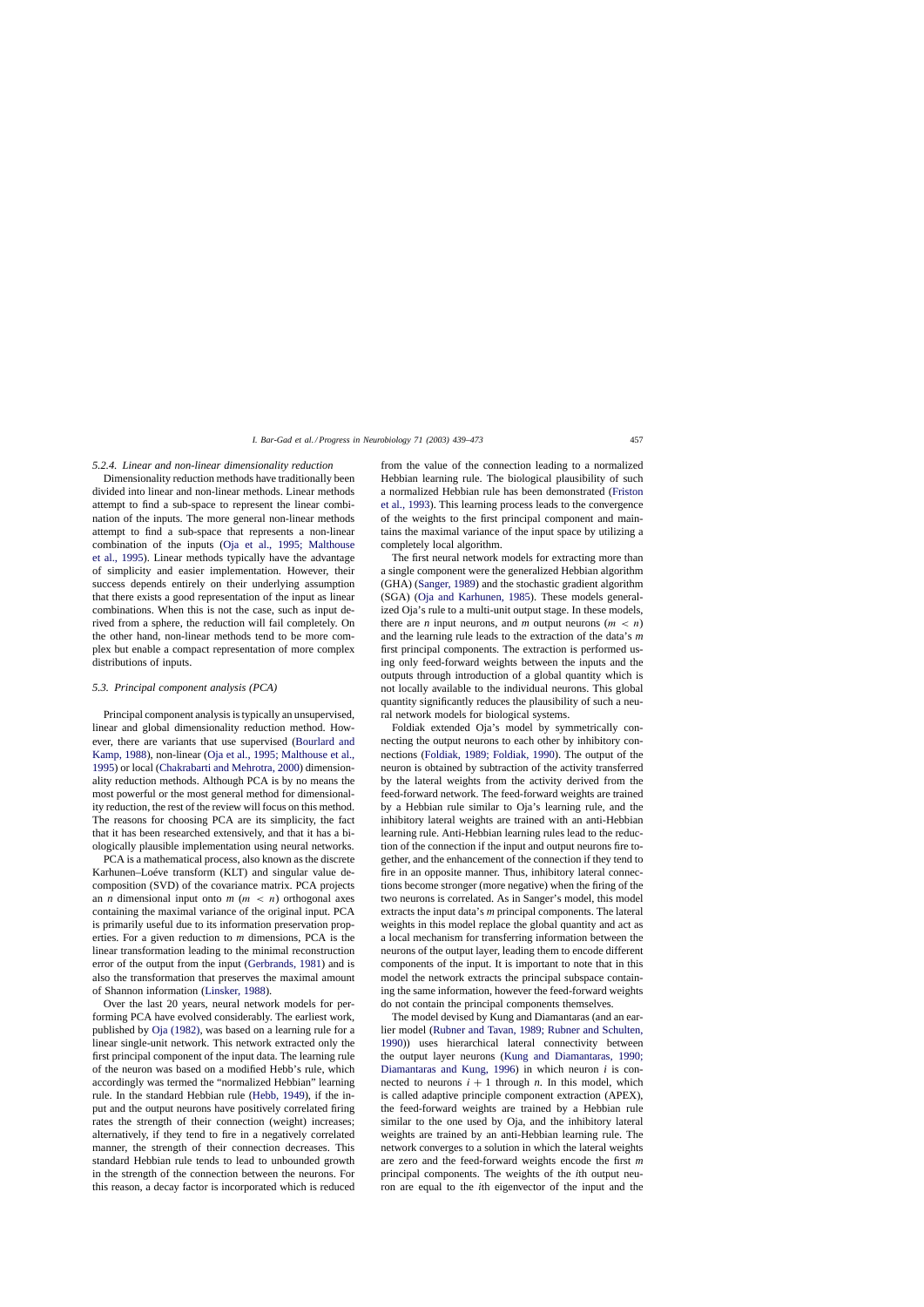<span id="page-19-0"></span>activity of the *i*th neurons is equal to the projection of the input on the *i*th principal component. Most importantly, the model presented by Foldiak and the one presented by Kung and Dimantaras do not use any global information, hence maintaining their biological plausibility.

# **6. Basic reinforcement driven dimensionality reduction model of the basal ganglia**

The basic reinforcement driven dimensionality reduction model ([Bar-Gad et al., 2000](#page-28-0)) is an extension of a neural-network based model for performing principal component analysis. Two different unsupervised neural networks serve as the basis for the model. The first network is based on work by [Foldiak \(1989\)](#page-29-0) using a symmetric neural network, i.e. every pair of neurons within the same layer is linked by reciprocal connections. The second network utilizes the APEX network developed by [Kung and](#page-31-0) [Diamantaras \(1990\),](#page-31-0) which uses an asymmetric neural network, i.e. for every pair of neurons in the same layer only one neuron affects the other. This type of connectivity is also known as hierarchical in some implementations. Both networks use all-to-all connectivity between the input and the output layers and utilize the same basic mechanisms for the neuron's activity and learning. The neuron activity function in both networks is linear, i.e. the output is the weighted sum of the feed-forward inputs minus the weighted sum of the lateral inputs. The learning rules are extensions of the normalized Hebbian rule [\(Oja, 1982\)](#page-32-0) for the feed-forward weights and extensions of anti-Hebbian rule for the lateral network.

The RDDR model adds a reinforcement factor to the unsupervised learning of the two networks. This reinforcement factor is multiplied by the input and the output of the neuron to create a multi-Hebbian learning algorithm. In a multi-Hebbian learning rule the reinforcement signal regulates the amount of change in the weight of a synaptic connection for a given input/output pair [\(Reynolds](#page-33-0) [and Wickens, 2002\).](#page-33-0) This rule is inspired by the complex cortico-striatal-dopaminergic synapse triad (see also Section 2.5.1). Most of the cortical input is received in a synapse located on the spines ([Freund et al., 1984; Gerfen, 1988\)](#page-30-0) of the medium spiny neurons (MSN) which are the projection neurons of the striatum. The dopaminergic (reinforcement) signal is relayed from the SNc to the same neurons and creates a synapse on the neck of the spine [\(Freund et al., 1984;](#page-30-0) [Bouyer et al., 1984\).](#page-30-0) Physiological studies have shown that the dopaminergic system can control the learning process of the cortico-striatal synapse ([Calabresi et al., 1997; Kerr](#page-29-0) [and Wickens, 2001\).](#page-29-0)

# *6.1. The model*

The basic RDDR network is constructed of two layers (input and output) with a modulating scalar value representing the reinforcement (prediction error) signal. The number of



Fig. 2. The basic RDDR model. (a) Structure of the basic RDDR network, C: input (cortical) neurons; S: output (striatal) neurons; W: input/output (cortico-striatal) feed-forward weights; A: output layer (striato-striatal) lateral weights, r: reinforcement (SNc) signal. (b) Example of an input to the system from an input space with a superficial dimension of 64. (c) Reduction of the example into the intrinsic dimension of 16 in which each line (horizontal or vertical) of the input is represented by the activity of a single element of the output. (d) In the case of reinforcement given only to vertical lines, reduction of the example can be made into the smaller dimension of eight output elements.

neurons in the input layer of the RDDR model is larger than the number of neurons in the output layer; in other words the input space of the network has a higher superficial dimension than its output space (Fig. 2a). However, the input may actually lie within a significantly lower sub-space of the input space that makes up the intrinsic dimension of the input data. For example, a typical input is the lines within a matrix [\(Rumelhart and Zipser, 1985; Foldiak, 1990\).](#page-33-0) The input space is made up of a matrix of size *n*·*n* (making up a superficial dimension of  $n^2$ ). However, the input only contains a combination of vertical and horizontal lines within this matrix. Each element of the input matrix is generated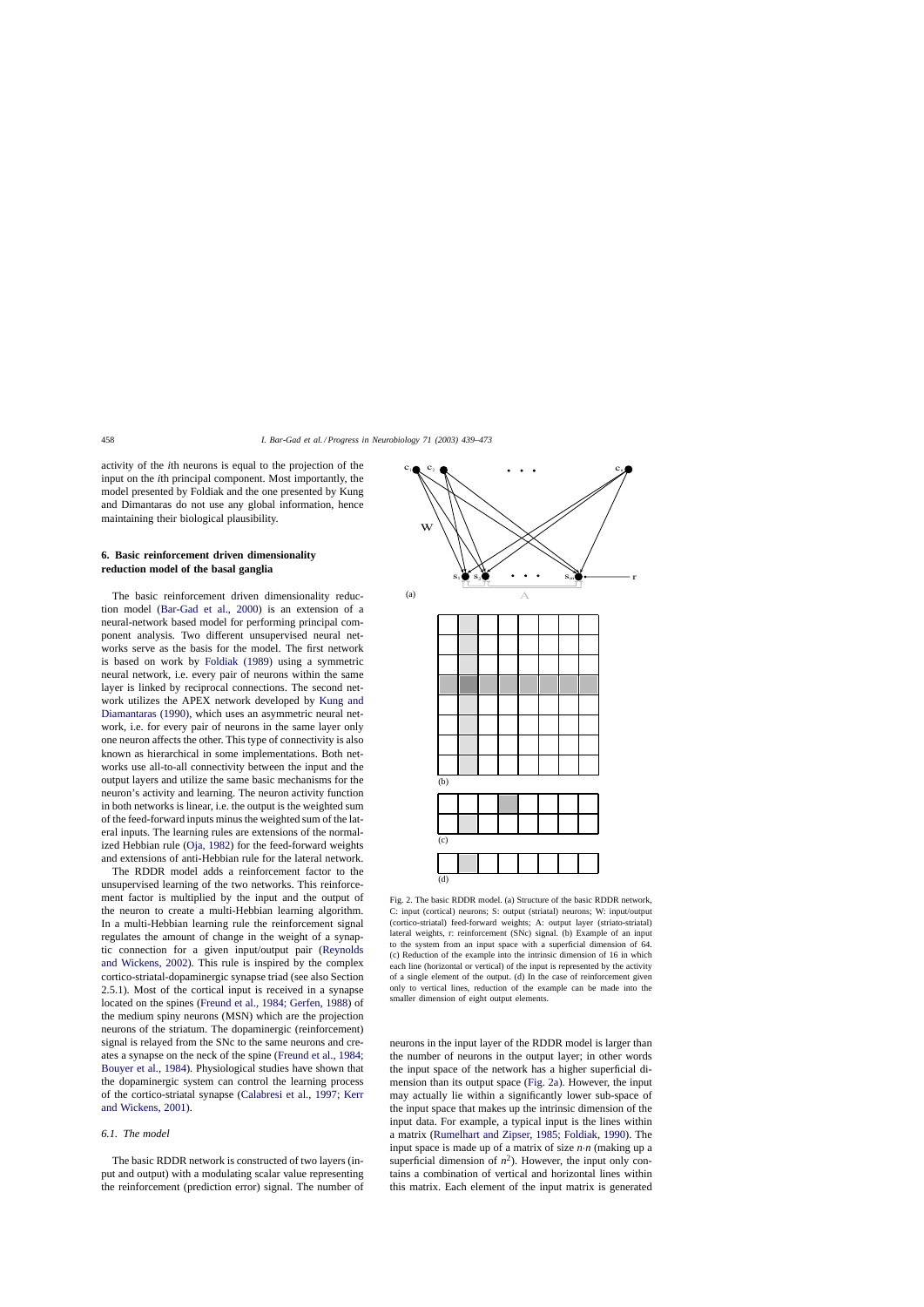<span id="page-20-0"></span>from a linear transformation (i.e. line summation) of a 2*n* dimensional source vector, whose components are independent. This definition of the input matrix leads to an intrinsic dimension of  $2n \left(\ll n^2\right)$ , for large *n*) [\(Fig. 2b\).](#page-19-0) In an optimally encoding network, assuming that the output is encoded by *m* neurons, the network can encode all of the information when the number of neurons is larger than the intrinsic dimension of the data (i.e.  $m = 2n$ ) otherwise the network will encode the *m* dimensional subspace which contains the largest portion of the input information ([Fig. 2c\).](#page-19-0) To study selective reinforcement in the RDDR model, a differential reward signal is given for different patterns [\(Fig. 2d\).](#page-19-0)

The activity of the output neurons (*s*) is a linear weighted sum of its feed-forward inputs  $(w \cdot c)$  and lateral  $(a \cdot s)$  inputs:

$$
s_i = \sum_{j=1}^{n^2} w_{ij} c_j + \sum_{j=1}^{m} a_{ij} s_j.
$$
 (1)

The learning rule for the feed-forward weights (*w*) is a normalized multi-Hebbian rule ([Kung and Diamantaras, 1990\),](#page-31-0) combining feed-forward and reinforcement (*r*) signals with a learning rate constant  $(\eta)$ .

$$
\Delta w_{ij} = \eta r[s_i c_j - s_i^2 w_{ij}]. \tag{2}
$$

The learning rule for the lateral weights (*a*) is a normalized anti-Hebbian rule ([Kung and Diamantaras, 1990\),](#page-31-0) except for the self-connection which is set to 0.

$$
\Delta a_{ij} = -\eta [s_i s_j + s_i^2 a_{ij}], \quad a_{ii} = 0. \tag{3}
$$

When using an asymmetric organization, all  $a_{ij} = 0$  when  $i < j$ . For simplicity the same learning rate constant (η) is used for both the feed-forward and lateral weights. To measure the information loss of the network due to the RDDR process, the *m* dimensional representation of the input patterns in the output layer is expanded back to an  $n^2$  dimensional space to create the reconstructed, decompressed pattern. The reconstruction error is the mean squared difference between the original and reconstructed elements over all input patterns.

### *6.2. Results*

The network displays a dynamic pattern of activity which, given inputs from a certain distribution, goes through a learning process leading to stabilization. Several critical parameters display important changes during the learning process.

# *6.2.1. Correlation*

The input to the network ([Foldiak, 1990\)](#page-29-0) contains significant correlations since all neurons on the same row and columns of the matrix tend to change their rate together, simulating the correlated input from the neighboring areas in the cortex ([Eggermont, 1990\).](#page-29-0) The correlated input that converges into the network is expected to produce correlations within the output layer. However, the dynamics of the lateral inhibitory connections lead to a more complex change in the correlation (Fig. 3a). Initially, the output neurons display correlated activity since multiple output neurons encode the same aspects of the input. However, over time the lateral inhibitory network causes an orthogonalization of the activity of the output neurons, leading to an uncorrelated firing pattern ([Foldiak, 1989\).](#page-29-0) The uncorrelated state is maintained by the pattern of efficacies of the feed-forward weights. This uncorrelated firing pattern is very different from the predictions of the action selection models. In such models the correlation between any two neurons in the output stage is predicted to be highly negative (i.e. the increased firing rate of one cell leads to a decrease in the rate of all of its neighbors) and to remain negative in the steady state of the network. The experimental data regarding spiking activity in the striatum [\(Jaeger et al.,](#page-31-0) [1994; Stern et al., 1998\) a](#page-31-0)nd the globus pallidus [\(Nini et al.,](#page-32-0) [1995; Raz et al., 2000; Heimer et al., 2002; Stanford, 2003;](#page-32-0) [Bar-Gad et al., 2003\) i](#page-32-0)ndicate weak or non-existent correlations, thus resembling the predictions of the RDDR model.

### *6.2.2. Lateral connectivity*

The lateral connectivity of the network is inhibitory in nature and assumes an anti-Hebbian learning rule. In such



Fig. 3. Dynamic changes in properties of the RDDR network. Changes occurring in the network following a shift in the rewarded set of inputs at time 0. (a) Mean correlation between neurons of the output layer; (b) mean value of the lateral weights between neurons of the output layer; (c) mean reconstruction error for the newly rewarded patterns (solid line) and previously rewarded patterns (dotted line). Simulation of 64 input neurons, 8 output neurons, only-positive feed-forward weights, and only-negative lateral weights.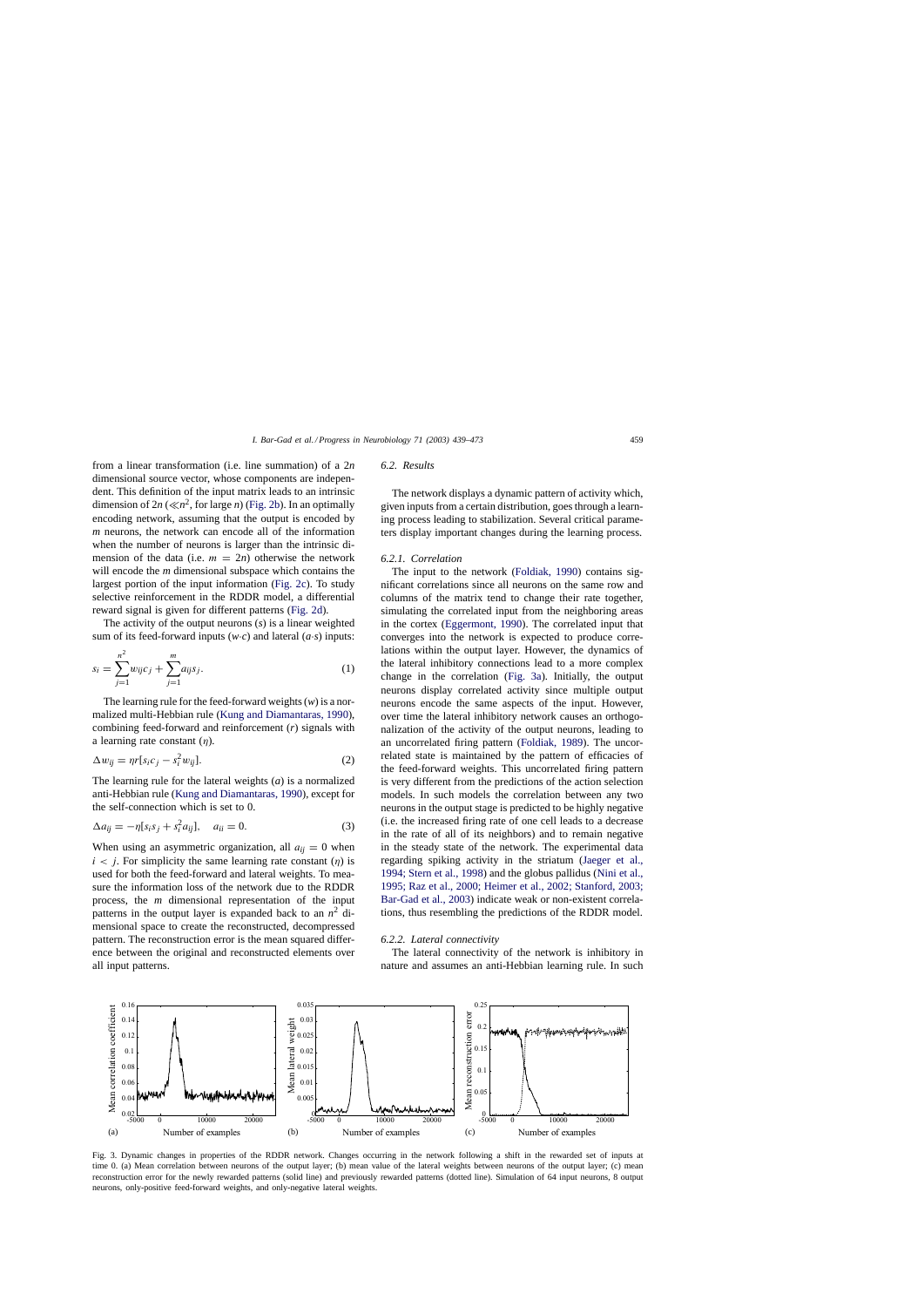a learning rule, if both neurons fire together the efficacy of their connection decreases (i.e. becomes more negative or more inhibitory) whereas if they do not fire together the efficacy increases. The lateral weights that model the typical GABAergic collaterals of the basal ganglia serve therefore as a means of decorrelating the output of different neurons, leading them to encode different properties of the input. The beginning of the network learning process leads to a correlated activity of neurons in the output layer. This correlated activity results in the negative values of the lateral weights. This process leads to the decorrelation of the output, which eventually causes the reduction of the values of the lateral weights to very low values ([Fig. 3b\).](#page-20-0) At this stage of steady-state, the encoding of the principal components is performed by the feed-forward weights (Fig. 4). The lateral weights, therefore, play a crucial role in setting the efficacies of the feed-forward weights but not in the steady state encoding of the ongoing input. This is very different from the role of the lateral weights in action selection models which use a winner take (or lose) all mechanism ([Wickens,](#page-34-0) [1993, 1997;](#page-34-0) [Berns and Sejnowski, 1996\)](#page-28-0). In such models, the lateral weights are significant in the ongoing processing of the input during steady state. Physiological evidence shows that the lateral weights in the striatum ([Jaeger et al.,](#page-31-0) [1994; Tunstall et al., 2002; Czubayko and Plenz, 20](#page-31-0)02) and the globus pallidus ([Stanford, 2003\)](#page-33-0) display weak and asymmetric inhibition of the neighboring neurons closely resembling the expectations of the RDDR model.

### *6.2.3. Information encoding*

Information encoding of the network is a key measure of its ability to maintain the information encoded in its input as it is being passed to a significantly smaller number of neurons in the output stage. In the initial state, the encoding of the information is random, leading to an inability to reconstruct the input. Thus, most of the information is lost and cannot be recovered from the activity of the output neurons. The learning process improves the encoding of the information significantly as measured by the decrease in reconstruction error ([Fig. 3c\).](#page-20-0) In cases of an input space with a lower intrinsic dimension than the number of neurons in the output stage, the information is encoded fully in the activity of the output neurons and no information is lost. Hence, full reconstruction is possible from the activity of the network output. In cases where the intrinsic dimension of the input space is larger than the number of neurons in the output stage, the output neurons encode the dimensions of the input which contain the maximal information. Thus, optimal (although not full) reconstruction may be achieved. This encoding is very different from the data reduction scheme suggested by the action selection models. In such selection models, only one chosen action is encoded while all other aspects are lost. This leads to a very low information capacity of the network, which loses most aspects of the input. Thus, assuming for simplicity *m* binary output neurons, an action selection network would be able to encode *m* patterns whereas the RDDR network would be able to encode  $2<sup>m</sup>$  patterns.

#### *6.2.4. Reinforcement signal*

The reinforcement signal constitutes a control signal that modulates the Hebbian learning rule of the feed-forward network, i.e. it changes the structure of the input space as it is seen by the network. It increases the variability of dimensions associated with reward activity while diminishing the relative variability of dimensions which are not. This leads to a network that does not simply encode the maximal variability of its input space but rather encodes the variability of the reward-distorted space. Thus, information regarding the reward-related activity is maintained in optimal form while the non-rewarded information is not encoded and therefore



Fig. 4. Changes in the encoding of the feed-forward weights. The network is presented with both horizontal and vertical lines. Until time 0, vertical lines are associated with the reinforcement signal. Following time 0, the horizontal lines are associated with the reinforcement signal. The value of the eight feed-forward weights is shade coded in 8 × 8 matrices for times: (a) −5000 examples; (b) +2000 examples; (c) +10,000 examples. Simulation of 64 input neurons, 8 output neurons, only-positive feed-forward weights, and only-negative lateral weights.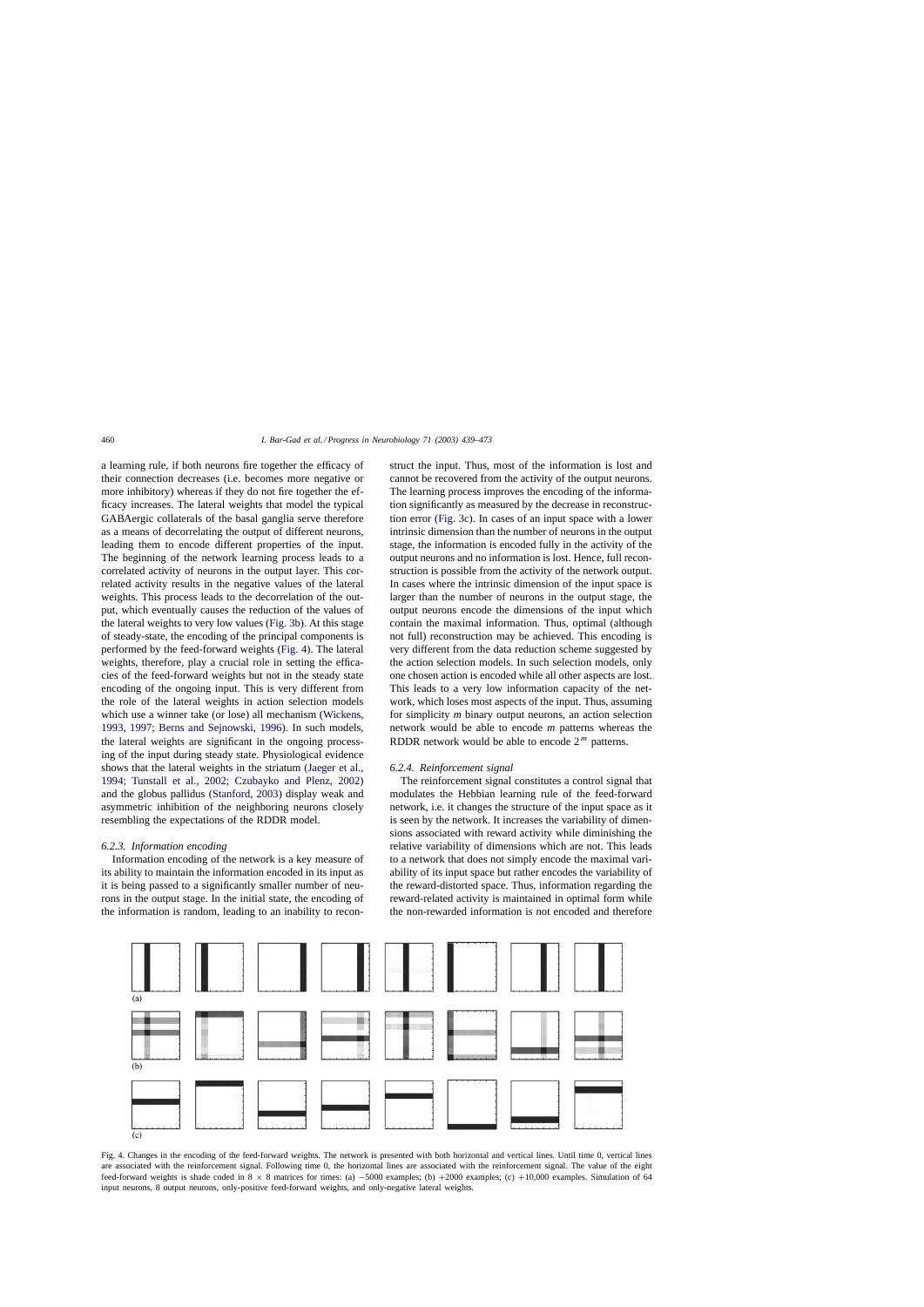cannot be reconstructed [\(Fig. 3c\).](#page-20-0) Using the reinforcement signal, the network ceases to encode information based solely on its statistics in an unsupervised manner. Rather, it neglects unimportant information and better encodes information that is deemed important by the reinforcement signal.

### *6.2.5. Pathologies*

Diseases of the basal ganglia are associated with some of the most severe neurological disorders such as Parkinson's disease. These diseases are characterized by severe motor dysfunctions and additional cognitive and limbic problems ([Sethi, 2002\).](#page-33-0) PD is characterized by death of the midbrain dopaminergic neurons [\(Ehringer and Hornykiewicz, 1960\).](#page-29-0) Normally, there is a steady state level of dopamine in the striatum maintained by these cells which may be increased due to better than predicted events or decreased due to disappointing events [\(Schultz et al., 1997; Schultz, 1998;](#page-33-0) [Fiorillo et al., 2003\)](#page-33-0). During PD, the normal levels of dopamine release decrease due to neuronal death in the SNc leading to lower steady state levels in the striatum ([Bernheimer et al., 1973; Schultz, 1982; Hornykiewicz and](#page-28-0) [Kish, 1987\).](#page-28-0) In the RDDR model, this is equivalent to a negative reinforcement signal for all the inputs given to the network. Negative reinforcement signals for all the inputs cause a breakdown in the encoding of the system. This in turn leads to a very low information capacity of the network and increased correlations between neurons of the output level. The major line of defense against PD is dopamine replacement therapy—either by the dopamine precursor L-Dopa or by post-synaptic dopamine agonists. The non-specific (in time and space) effects of such dopamine replacement therapy are best understood in the framework of background dopamine activity representing a match between prediction and reality, and therefore preservation of the current network. The major side effect of these treatments is the development of hyper-kinetic disorder—Levodopa-induced dyskinesias (LID). The RDDR model provides a natural explanation for the development of LID. Dopamine replacement treatment leads to a pulsatile level of dopamine in the plasma (and probably in the striatum) [\(Shoulson et al., 1975; Nutt et al.,](#page-33-0) [2000\).](#page-33-0) The levels of dopamine cease to correlate with the actual performance of the subject but rather only with the time of medication. Thus, the network continuously goes through changes in the encoding of the information which is mistakenly considered as reinforcing. Such mistaken encoding of the information may lead to the activation of the "wrong" muscles during movement leading to dyskinesias.

# **7. Advanced reinforcement driven dimensionality reduction models of the basal ganglia**

The basic RDDR model is primarily a conceptual representation of the basal ganglia in gross lines. The model's simplicity is important for purposes of exploring its main ideas and predictions within the specific biological system. The basic model is simplistic in its assumption of a two layer network in which all neurons are connected to all others, both within each layer and between layers. The basic model also makes the simplistic assumption that neurons are linear and the modifiable weights between them are not constrained to any value. Refining these assumptions of the basic model can yield additional insights into the function of the basal ganglia. The expanded RDDR model is able to incorporate additional aspects of the experimental data. These additions to the model are either on the network structure level or on the single neuron level. On the single neuron level, the additional features include constraints on the polarity of the connections between the neurons and non-linear activation functions. On the network structure level, the additional features include multiple layered networks, changing the pure feed-forward structure into a partially closed loop, the addition of sparse and ordered connectivity between and within the layers and multiple pathways between the layers.

# *7.1. Constrained weights*

The basic RDDR model utilizes non-limited weights, as found in network-based PCA models [\(Foldiak, 1989;](#page-29-0) [Kung and Diamantaras, 1990](#page-29-0)). These weights, used for both the feed-forward and lateral connections, may reach unconstrained negative and positive values and can even switch between positive and negative values. In general, this is problematic due to fact that in most cases a single transmitter is either excitatory or inhibitory. The cortex, thalamus and STN projection neurons utilize glutamate, which is considered excitatory, whereas the projection neurons of the striatum and globus pallidus utilize GABA which is considered inhibitory. There are a few exceptions in which a neurotransmitter may act as both excitatory and inhibitory, such as GABA ([Wagner et al., 1997; Chavas](#page-34-0) [and Marty, 2003\)](#page-34-0) and glutamate ([Katayama et al., 2003\)](#page-31-0). However, these exceptions are rare, and results from the striatum ([Tunstall et al., 2002; Czubayko and Plenz, 2002\)](#page-34-0) and our preliminary in-vitro studies of the globus pallidus (Rav-Acha, Bergman and Yarom, unpublished results) failed to find non-inhibitory effects of GABA in these structures.

Limiting the weights of the connection between the neurons to a single sign is equivalent to the non-negative constraint applied in non-negative matrix factorization (NMF) ([Lee and Seung, 1999\).](#page-31-0) A constraint to a single sign, either positive or negative, means that the relationship between the features encoded by each neuron can only be additive. Additive encoding means that no subtraction is possible between the outputs of different neurons. This in turn leads to an encoding of parts of the input space by each output neuron. Encoding parts of the space is a form of local encoding or sparse encoding that replaces the global encoding performed by PCA. The results obtained for non-negative matrix factorization are extremely useful in their relationship to the RDDR model since they enable, in addition to the obvious weight constraint, a coding which better suits the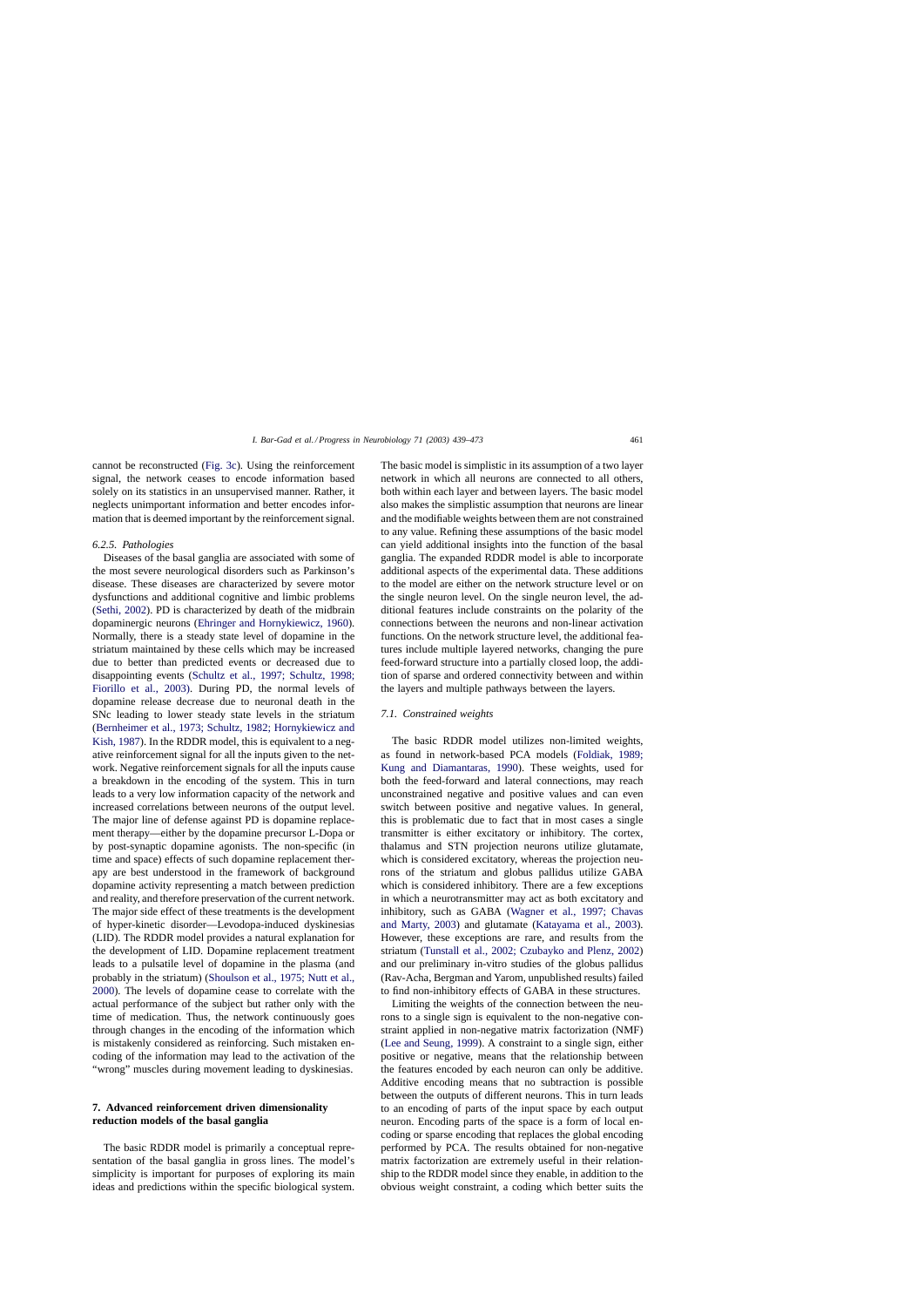topographic innervation of the various layers and the sparseness of the encoding (see also Section 7.6). Other research has shown that such a non-negative decomposition may be achieved using lateral inhibition ([Plumbley, 2001\).](#page-33-0) This study shows that using the non-negative constraint, a network may perform independent component analysis (ICA) separating the input not only into its decorrelated components (like PCA) but into its independent components. Independent components differ from decorrelated components by the fact that the minimization includes higher order and not only second order statistics. Limiting the weights to a single sign is also a form of non-linearity leading to the benefits achieved by non-linear encoding (Section 7.2).

However, despite the advantages of single sign constraints, it is crucial to remember that in real biological environments, such constraints may not be "hard" constraints. Some input neurons may convey information opposite to that conveyed by other input neurons. For example, neurons in the motor cortex encode directions, and one neuron might encode a specific direction whereas another might encode the opposite [\(Georgopoulos et al., 1986\)](#page-30-0)). When both input neurons, conveying the feature and its opposite, are connected to the same output neuron using the same neurotransmitter (and therefore the same constraint), they provide supplementary information. In such cases the two inputs function as the two symmetric parts of the information. This forces a situation in which at any given time during the learning process, only one of the input neurons effectively activates the output neuron. The total effect is the removal of the single sign constraint because of the complementary effect of the opposing input neurons.

### *7.2. Non-linear elements*

The basic RDDR model performs PCA by using linear neurons. Neurons with a linear response function transform the sum of their weighted inputs to firing rates, in a linear manner by simple summation. However, neurons in the basal ganglia, like all neurons in the brain, are limited in their upper and lower extremes of firing rates. At such rates they become saturated and cannot increase (or decrease) their rates. For example, a lower extreme of the firing rate may be zero since neurons cannot switch to negative firing rates. In addition to saturation, neurons in the different nuclei of the basal ganglia have very different response functions which are not necessarily linear, even between the saturation extremes. On the one hand, neurons in the globus pallidus have a linear response [\(Nakanishi et al.,](#page-32-0) [1990, 1991;](#page-32-0) [Kita and Kitai, 1991; Kita, 1992\)](#page-31-0) and a broad range of firing rates ([DeLong, 1972; Miller and DeLong,](#page-29-0) [1987\).](#page-29-0) On the other hand, the MSNs of the striatum are non-linear with two basic subthreshold states. In the down state, MSN neurons have zero or a very low firing rate while a very high firing rate can be reached in the up state ([Nisenbaum and Wilson, 1995; Wilson, 1995; Wilson and](#page-32-0) [Kawaguchi, 1996; Stern et al., 1997; Bennet and Wilson,](#page-32-0) [2000\).](#page-32-0) The intermediate dynamic range of these neurons is small, leading mostly to one of the extremes states.

The addition of non-linearity to the network enables an increase in the scope of the computation performed by the network. Linear versions of PCA may find only linear interactions between the input, and the optimal connections formed are based solely on second order statistics (covariance of the activity). In cases of non-linear interactions between the input elements and higher order statistics of interaction, a linear network will not be able to reduce the dimensionality of the input effectively and maintain the information within it. [Oja et al. \(1991\)](#page-32-0) has shown that using the same constrained Hebbian learning rules employed in PCA networks with a non-linear transfer function (typically a sigmoid) enables learning the structure of complex non-linear inputs embedded within a noisy environment. The addition of non-linearity elements ([Jutten and Herault,](#page-31-0) [1991; Karhunen and Joutsensalo, 1994\)](#page-31-0) makes possible the extraction of higher order statistics and the formation of independent components at the output layer, thus enabling the separation of the mixture represented by the inputs into its independent underlying causes.

An important feature of extremely non-linear computation is generalization. Linear encoding transforms different inputs into unique outputs. On the other hand, the extreme non-linear cases of 0/1 transformation or the sigmoid transfer function transforms a group of inputs into a single output. The input is thus divided into groups (or clusters) according to the transformation output. One such non-linear network was implemented by [Carlson \(1990\).](#page-29-0) In his network, the activity of the neurons depends on the neuron's threshold and the transition width. The width defines the neuron's non-linearity: when the width is 0, activity is highly non-linear (binary), and when it is large, activity is linear. Both the threshold and the width are adjusted during learning. The output neurons are hierarchically organized (like the APEX linear network and others [\(Kung and](#page-31-0) [Diamantaras, 1990; Rubner and Schulten, 1990\)\)](#page-31-0). The outcome of this algorithm in the non-linear case is a partition of the input into clusters, whereas in the linear case it achieves a continuous linear representation.

### *7.3. Multiple layers*

The basic RDDR model is a two layer (input and output) network. However, in reality the basal ganglia form a multilayered network: the input from the cortex is received within the first (basal ganglia input) layer—the striatum and STN, and from there it is passed to the next (basal ganglia output) layer—the GPi and SNr. The benefits of such a multi-layer feed-forward network stem from two aspects: the ability to perform the same processing sequentially and the ability to perform a different type of processing by each layer.

Sequential processing, performed by a multi-layer (or hierarchical) dimensionality reduction network, has two main advantages arising from the ability to perform the same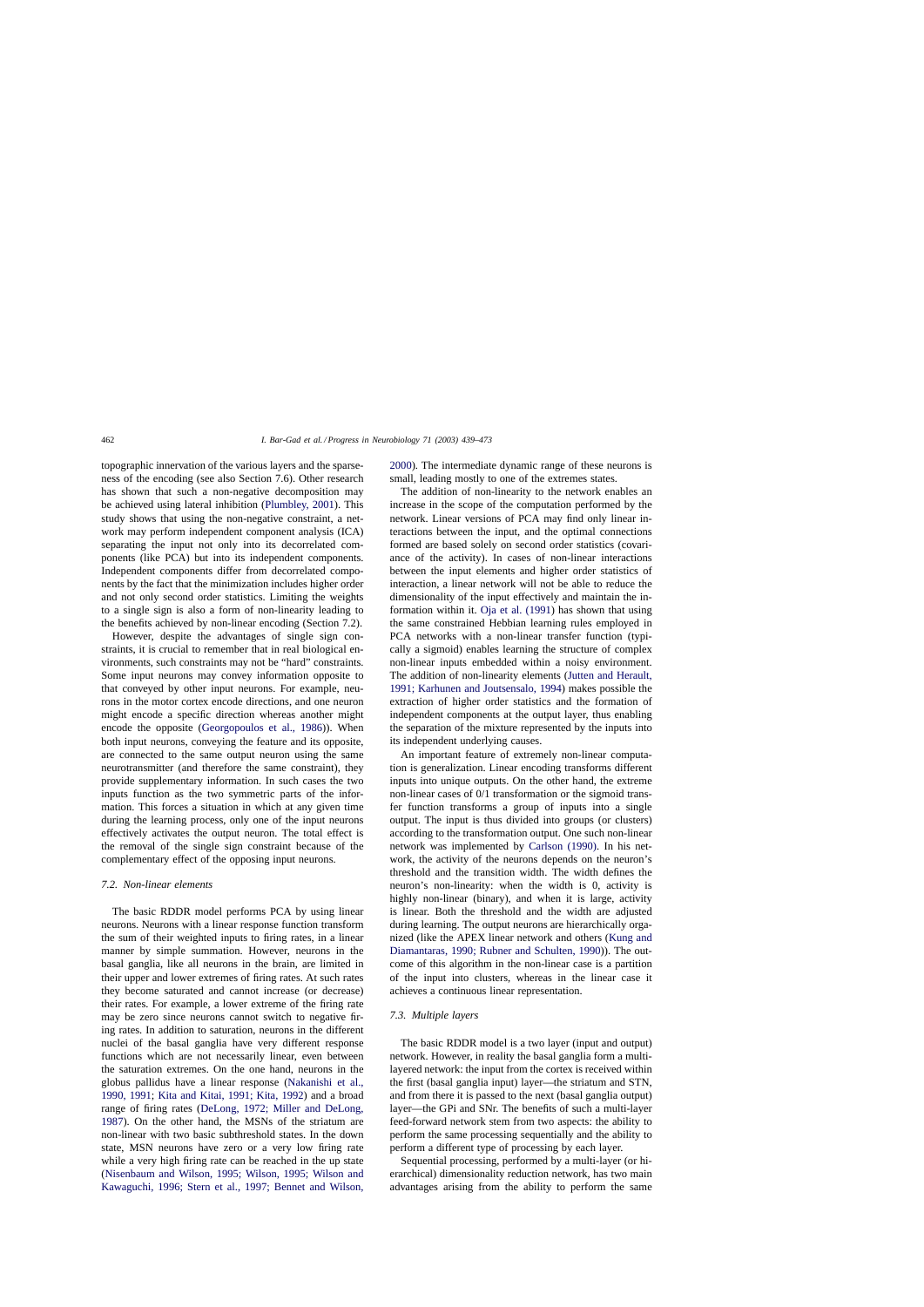<span id="page-24-0"></span>computation in several stages [\(Barlow, 1992b\):](#page-28-0)

- A single neuron cannot directly access a large portion of the input due to the aforementioned limits on the number of synapses. A multi-layer structure enables access to a larger portion of the information within the input in a gradual convergence process.
- The huge size of the input space impedes efficient learning of its representation due to its sparseness. The problem is therefore broken down into multiple layers, where the first layers learn a limited number of input patterns and subsequent layers learn larger portions of the input space.

In the basal ganglia, each of the two layers gains access to up to  $10^3$ - $10^4$  input neurons ([Zheng and Wilson, 2002;](#page-34-0) [Yelnik, 2002\).](#page-34-0) Theoretically, the combination of the two layers enables the neurons of the output layer (the pallidal neurons) to gain access to a large part of the cortical input (up to  $10^7$  cortical neurons). This number may be further increased because of the partially closed structure of the cortico-basal ganglia loop (Section 7.4) and the multiple feed-forward pathways (Section 7.6).

The second aspect of multi-layer dimensionality reduction is the ability to perform a different type of processing within each layer. Multi-layer networks enable the combination of linear and non-linear layers within a single network. Work by [Oja \(1991\)](#page-32-0) has shown a network containing a non-linear (encoding) layer followed by a linear (bottle-neck) layer performing non-linear and linear PCA, respectively. This network is able to perform any continuous mapping from the input space to an output layer which is smaller in size. This network is surprisingly similar to the multi-layer structure of the main feed-forward pathway in the basal ganglia

(Fig. 5a). Cortical and thalamic inputs reach the MSNs of the striatum, which are non-linear and have a transfer function much like the sigmoid used by Oja. From the striatum, the information is passed to the globus pallidus, which is characterized by neurons with a relatively linear transfer function. Oja's work also speculates on the role of two additional layers in decoding information processed by the initial encoding layers. These decoding layers fit nicely within the cortico-basal ganglia-cortico loop as an equivalent to the thalamus and frontal cortex. Further research ([DeMers and](#page-29-0) [Cottrell, 1993; Malthouse et al., 1995\)](#page-29-0) on the practical and theoretical implications of such multi-layer non-linear networks has demonstrated their enhanced capabilities in complex feature extraction which cannot be performed by linear networks.

### *7.4. Partially closed loop*

The basic RDDR model simulates a feed-forward network with an information flow from most of the cortex to the basal ganglia. However, this funnel structure is only part of a partially closed loop (Fig. 5b). The output of the basal ganglia reaches the ventral lateral, ventral anterior, mediodorsal and centromedian nuclei of the thalamus [\(Haber and McFarland,](#page-30-0) [2001\).](#page-30-0) The neurons of the thalamus project back to the striatum ([McFarland and Haber, 2001\)](#page-32-0) and make up as much as 50% of the striatal input ([Kemp and Powell, 1971; Bolam](#page-31-0) [et al., 2000\).](#page-31-0) In addition, the output of these thalamic nuclei reaches the prefrontal, premotor, supplementary motor and motor cortex [\(McFarland and Haber, 2002; Middleton and](#page-32-0) [Strick, 2002\) t](#page-32-0)hat form a large part of the cortical input to the striatum ([Parent and Hazrati, 1995\).](#page-32-0) This structure forms a



Fig. 5. Enhancements of the RDDR network. Enhancements of the basic network structure: (a) non-linear multi-layer network, the globus pallidus and cortex are represented by layers containing linear neurons while the striatum and thalamus are represented by layers containing non-linear neurons; (b) recurrent network creating a partially closed loop using the feedback to the striatum from the layers representing the cortex and the thalamus; (c) network with multiple pathways representing the direct, indirect and hyper-direct pathways of the basal ganglia.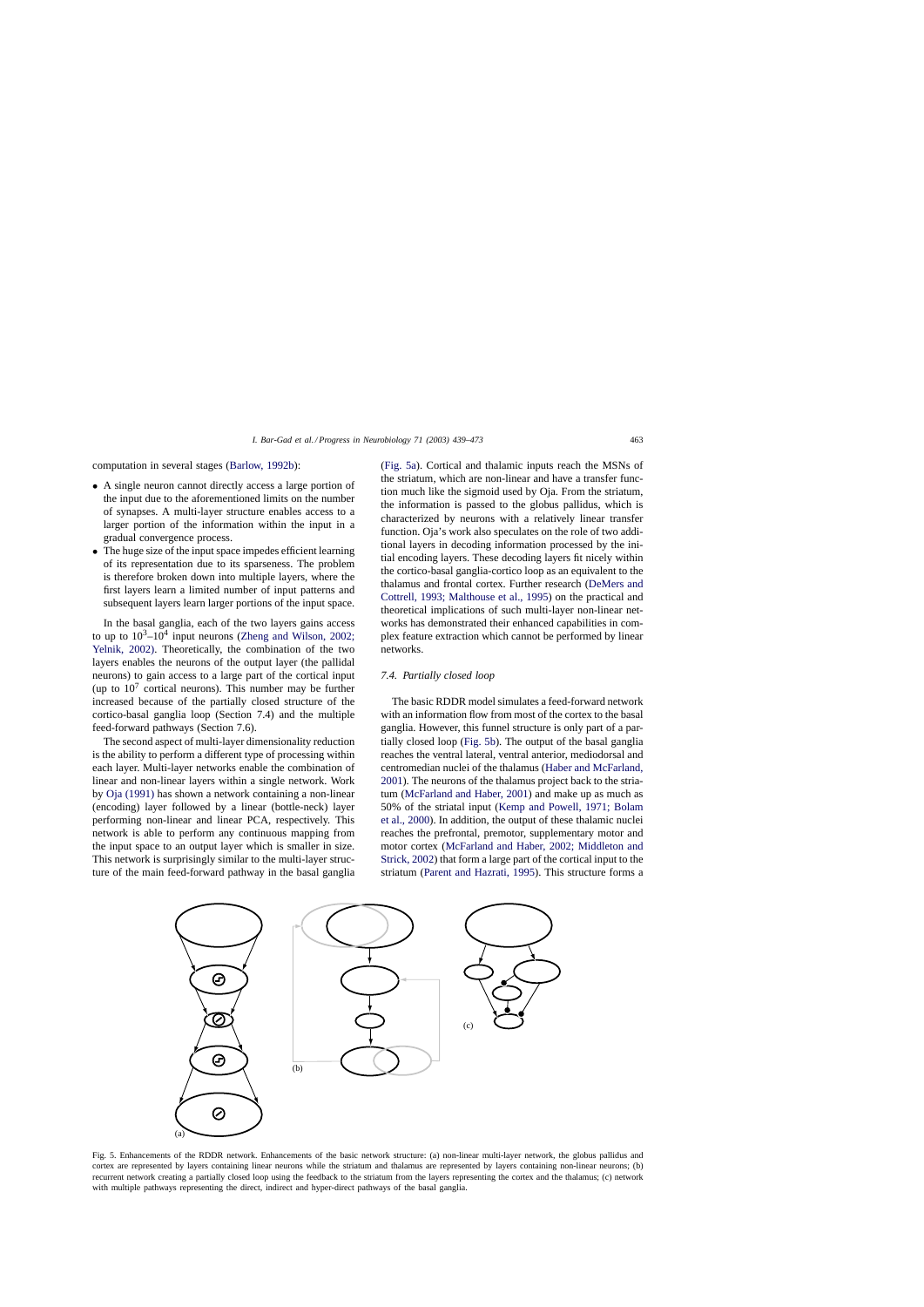partially closed loop in which information that is transmitted from the basal ganglia is fed back as its input together with information from other sources [\(Joel and Weiner, 1994\).](#page-31-0)

The temporal delay of the neural loop structure enables merging of information presented at different times. As a result, the partially closed loop appears to be an optimal substrate for sequential learning as well as sequence detection and generation. Indeed, earlier research has shown the involvement of neurons within different nuclei of the basal ganglia in sequential activity in animals [\(Kermadi and](#page-31-0) [Joseph, 1995; Nakahara et al., 2001\).](#page-31-0) Several models of action selection have been expanded to include the selection of sequential actions [\(Berns and Sejnowski, 1998; Beiser and](#page-28-0) [Houk, 1998\)](#page-28-0) (see also Section 3.4).

The RDDR model provides an additional perspective into information processing with the addition of a partially closed loop. In such a structure, the RDDR network receives not only the input representing a single point in time but also additional information about the prior inputs to the network. By creating an input to the network which is partially dependent on its output, the RDDR network performs a reduction which is dependent not only on properties of a single temporal event but also on prior encoded information. The loop structure can lead to preferential representation of sequences that lead to a reward signal. The network will therefore reduce information at a certain time in a way which depends on the prior information fed to the network. A given input may have a very different representation depending on the previous inputs provided to the network. Encoding sequences rather than single temporal events is highly beneficial in cases in which most of the information follows a specific order (such as natural actions in normal environments). Typical inputs do not occur at a single point in time but rather follow other inputs which are temporally correlated to them.

The second aspect of the partially closed loop and its relationship to the RDDR model is spatial; namely its ability to distribute information and lead to its integration. The limited spatial scope of both the feed-forward and lateral connections and their inherent connectivity sparseness means that only a small portion of the information reaches each neuron (Section 7.5). The feedback information supplied by the thalamus and frontal cortex via the loop structure increases the amount of information available to each neuron within the first layer (striatum), thus enabling improved dimensionality reduction.

The participation of a partially closed loop structure in temporal and spatial information integration may complement the integration performed by the multiple layers of the basal ganglia (Section 7.3). Multilayer integration is crucial in identifying and processing increasingly complex features ([Barlow, 1992b\).](#page-28-0) A partially closed loop enables a reduction in the number of layers needed for the encoding of complex features by feeding the partially processed information again through the same layers. This process leads to the formation of highly compressed information using the limited number of layers within the network repetitively.

#### *7.5. Sparse connectivity*

The basic RDDR model assumes complete connectivity between and within the different layers. Complete connectivity implies an anatomical connection between each neuron and all the neurons in the preceding and subsequent layers, and between all neurons within the same layer. However, the actual anatomy and physiology of the basal ganglia are far from exhibiting such a complete connectivity pattern. In particular, the connectivity of the different nuclei of the basal ganglia is known to be incomplete, and neurons are not connected to most of the other neurons. This aspect is crucial to understanding the behavior of neural networks and is usually called sparse connectivity.

Sparse connectivity may appear anywhere between two extreme forms. The first type is "ordered sparseness" in which the probability that neighboring neurons will receive similar connections is significantly higher than the chances of remote neurons. The second type is an "unordered sparseness" in which all neurons have the same probability of receiving similar connections. The spatial organization detected anatomically and physiologically suggests that both the striatum [\(Hoover and Strick, 1993; Kincaid et al.,](#page-30-0) [1998; Zheng and Wilson, 2002](#page-30-0)) and the globus pallidus ([Hoover and Strick, 1993\)](#page-30-0) receive their inputs in a manner much closer to the "ordered sparseness" form. In addition the anatomical evidence shows that the collaterals within the layers are mostly local [\(Wilson and Groves, 1980;](#page-34-0) [Parent et al., 2000\)](#page-34-0) and therefore the lateral connectivity is also mostly ordered and limited in its spatial scope.

The ordered sparseness of the lateral connections leads to local domains that can become repetitive with global input. The same reduction could be performed independently by different groups of non-connected (or very sparsely connected) neurons leading to repetitions of the encoding. However, the ordered sparseness of the feed-forward connections may lead to the formation of distinct groups of neurons that are highly interconnected and perform a reduction on a subset of the input rather than on the overall input to the nuclei. This, in turn, can lead to the formation of multiple interconnected small funnels instead of a single large funnel. This division into multiple funnels might reduce the overall efficiency of the reduction. However, since most of the redundancy in the input tends to be local, as may be seen by the increased correlation of neighboring cortical neurons relative to remote ones, the reduction may still remain highly effective.

The type of sparseness displayed by the basal ganglia is closely tied to the issue of parallel processing versus convergence of information, a question which has prompted numerous debates in the past (Section 3.1). In ordered sparseness a group of neurons share similar input which is different from the one shared by the other neurons. Thereby they perform their reduction on a segregated channel of information. The connection of multiple groups with each group sharing a subset of the information leads to parallel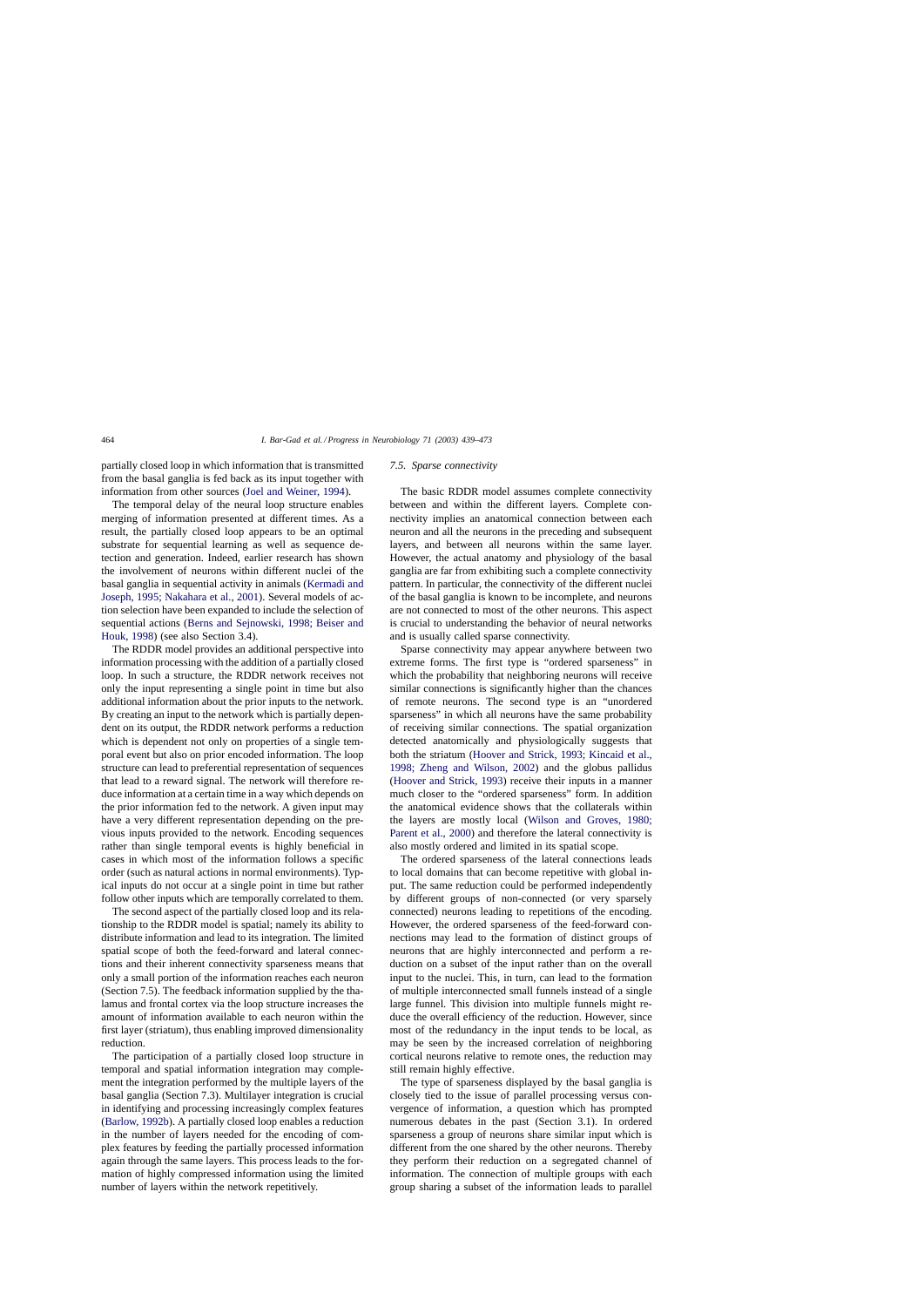

Fig. 6. Patterns of sparse connectivity in the basal ganglia networks. Organization of the feed-forward network in: (a) parallel segregated pathways reflecting ordered sparseness; (b) converging pathways reflecting unordered sparseness; (c) intermediate structure suggested by the known connectivity pattern of the basal ganglia.

processing of the information with no interaction (Fig. 6a). For example, in this extreme case every  $10^4$  cortical neurons, out of a total of  $10^8$ , will project to a group of  $10^3$  striatal neurons, thus forming  $10<sup>4</sup>$  separate funnels performing the reduction with complete connectivity within each funnel. At the other extreme lies completely unordered sparseness, in which the whole input structure projects equally to all the neurons in the output structure. Thus, all of the information is shared throughout the layer leading to the convergence of information (Fig. 6b). Using the same example, now all of the  $10^8$  cortico-striatal neurons extend to the  $10^7$  striatal neurons, thus creating a single funnel with a very sparse (probability of 10−<sup>4</sup> for a connection) connectivity pattern. The pattern of connectivity between the layers of the basal ganglia is probably intermediate (Fig. 6c). This means that the sparseness is somewhat ordered, leading to multiple (although maybe not completely segregated) funnels of information, with high levels of connectivity.

Analyzing sparse (or partial) connectivity cannot be complete by looking at a single layer alone. The basal ganglia form a multi-layer (Section 7.3) partially closed loop (Section 7.4). This structure enables the integration of multiple smaller funnels into larger funnels encompassing greater portions of the overall information. Thus, despite the anatomical limits of the connectivity, it is possible to perform dimensionality reduction with various levels of locality and integration. In addition, the local structure of connectivity is well suited to the expected formation of feature extraction (or input reduction) by single sign weights (Section 7.1). In cases of single sign the input tends to be additive and therefore maintains localized aspects rather than the global formations suggested by PCA.

### *7.6. Multiple pathways*

The basic RDDR model considers only a single pathway. This pathway, also called the main axis of the basal ganglia ([Percheron et al., 1994\),](#page-33-0) leads from the cortex through the striatum and from there directly to the output nuclei (the GPi and SNr). However, the flow of information through the basal ganglia uses additional pathways: the indirect pathway ([Albin et al., 1989\)](#page-28-0) from the striatum through the GPe and the STN to the output nuclei and the hyper-direct pathway ([Kita, 1992; Ryan and Clark, 1992; Nambu et al., 2002b](#page-31-0)) from the cortex directly to the STN and from there to the output nuclei (see Section 2.2 and [Fig. 1](#page-2-0) for more details). Expanding the RDDR model to include multiple pathways results in several major improvements over the basic network:

- Balance of positive and negative inputs from the same sources.
- Improved integration of multiple inputs.
- Integration of various temporal delay lines.

The direct pathway from the striatum to the globus pallidus exerts a net inhibitory effect on the GPi/SNr. Any elevation in cortical firing increases the striatal firing, thereby decreasing the firing in the output nuclei [\(Tremblay](#page-34-0) [and Filion, 1989\).](#page-34-0) On the other hand, the two other pathways exert a net positive effect of the cortex on the output nuclei. In the hyper-direct pathway the cortex's increased firing leads to an increase in the STN, which in turn excites the GPi/SNr. In the indirect pathway, the cortex increases the rate of the striatum, which leads to a decrease in the GPe, resulting in an increase in the STN and finally to the excitation of the GPi/SNr ([Nambu et al., 2000\)](#page-32-0) [\(Fig. 5c\).](#page-24-0) Utilizing the multiple pathways, the overall average rate can generally be maintained without shifting to extremely high or low rates (leading to non-linear activation of the output neurons). In addition, the same input may be received in both a net excitatory and a net inhibitory manner via two pathways, leading to unconstrained adaptation to the input. This may serve as a means of overcoming the constraints to single sign input set by the specific neurotransmitters (see Section 7.1).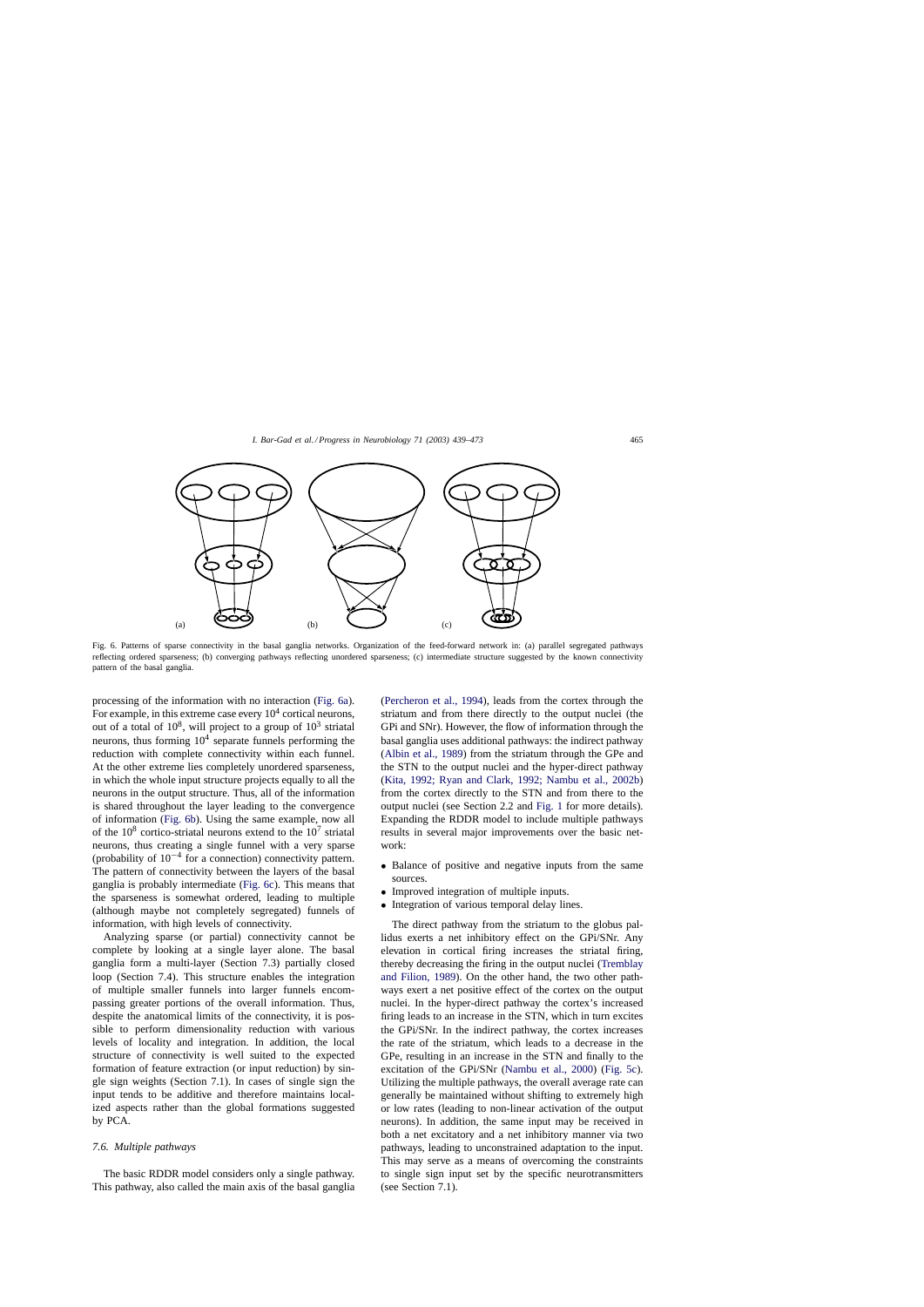<span id="page-27-0"></span>The different pathways display different levels of integration of cortical information: the striatal direct output to the GPi/SNr presents a significantly more segregated and distinct input than the output of the various pathways going through the STN ([Mink, 1996\).](#page-32-0) These different levels of convergence enable the neurons of the output nuclei to access and perform reduction on a combination of information originating from different levels of specificity. The information ranges from specific for each modality (resulting from low convergence) and global information (resulting from high convergence).

Finally, the different pathways have different time delays: the hyper-direct pathway is the fastest, the direct pathway is slower and the information flow through the indirect pathway is the slowest [\(Nambu et al., 2002b\). T](#page-32-0)his enables the output nuclei to receive information from multiple times and to reduce the combined information. This mechanism, combined with the partially closed loop structure of the cortico-basal ganglia loop (Section 7.4) enables the reduction of temporal sequences and not just unitary events in time.

### **8. Conclusion**

New experimental data are continuing to prompt new developments in models of the basal ganglia. Data from many fields, including anatomy, physiology, biochemistry, as well as clinical and even computational evidence are paving the way for the modeling of additional aspects of the function of these nuclei in health and disease. The RDDR model was developed to account for the large numerical reduction in the number of neurons along the cortex-striatum-GPi/SNr axis and the seemingly contradictory anatomical and physiological data regarding lateral connectivity within the basal ganglia nuclei. The model solves the contradiction by suggesting that the basal ganglia perform a compression of the information received from the cortex, based on a reinforcement signal. Thus, the funnel-like structure of the basal ganglia is used to remove the redundancy in the data space spanned by the activity of cortical neurons and to maintain the most important information (from a reward standpoint) to enable efficient planning of new actions.

This review summarizes the background leading to the development of the RDDR model as regards the experimental knowledge acquired in different research fields (Section 2) and earlier models of the cortico-basal ganglia loop (Section 3). This background, together with the theoretical basis of reinforcement learning (Section 4) and dimensionality reduction (Section 5) algorithms suggest that the RDDR model can operate as a natural extension to our assumptions regarding basal ganglia function in health and disease. This experimental and theoretical background also serves as the driving force for the extension of the basic RDDR model (Section 6) to more comprehensive and detailed models (Section 7). The basic RDDR model is a simple neural network representing the general concept of the basal ganglia as a central dimensionality reduction system which is modulated by a reinforcement signal. This simplified view is still able to provide insights into puzzling aspects of basal ganglia anatomy and physiology such as its vast lateral network resulting in no correlations and the seemingly little interaction between the neurons. The different enhancements to the RDDR model increase its scope and are designed to transpose the model from a conceptual one to one which is tightly linked to the biology of the basal ganglia. The various computational aspects of these different advances have shed new light on the possible role of different properties of these nuclei.

The RDDR lays the groundwork for several validation experiments. The first experiment involves the presumed dynamics of the network. During the learning phase the correlations between neurons ([Arkadir et al., 2002\)](#page-28-0) and the strength of the lateral weights are expected to increase significantly. Thus, during such a learning period, which might arise either from testing a young animal [\(Tepper and Trent,](#page-34-0) [1993\)](#page-34-0) or an animal exposed to a completely new environment, these two parameters should change. Different (or novel) motor and sensory mappings are expected to completely alter the structure of the input space that the animal (and therefore the basal ganglia) experience. The second experiment concerns learning rules. Hebbian and anti-Hebbian learning rules have yet to be documented for this brain area, and so has their modulation by the reinforcement signal.

The key message of this review is the need to explore new experimental data using state-of-the-art analytic and computational techniques. New explorations of the basal ganglia and their interaction with the rest of the brain are crucial as an addition to the gradual evolution of existing concepts. New models such as the RDDR model can serve two crucial needs: as a general concept of the behavior of the basal ganglia in health and disease, and as a tool for the generation of specific experiments and the testing of their expected (or unexpected) results. These new experiments will, in turn, prompt the formulation of improved models, which will either represent an evolution of the RDDR model or a revolution leading to a new, different and better understanding of the basal ganglia.

# **Acknowledgements**

This study was partly supported by a Center of Excellence grant administered by the Israel Science Foundation (ISF), the United States-Israel Binational Science Foundation, the German-Israeli Binational Foundation (GIF) and the BMBF German-Israeli collaboration in medical research. G.M. was supported by the Horowitz fellowship.

### **References**

Abeles, M., 1991. Corticonics—neural circuits of the cerebral cortex. Cambridge University Press, Cambridge.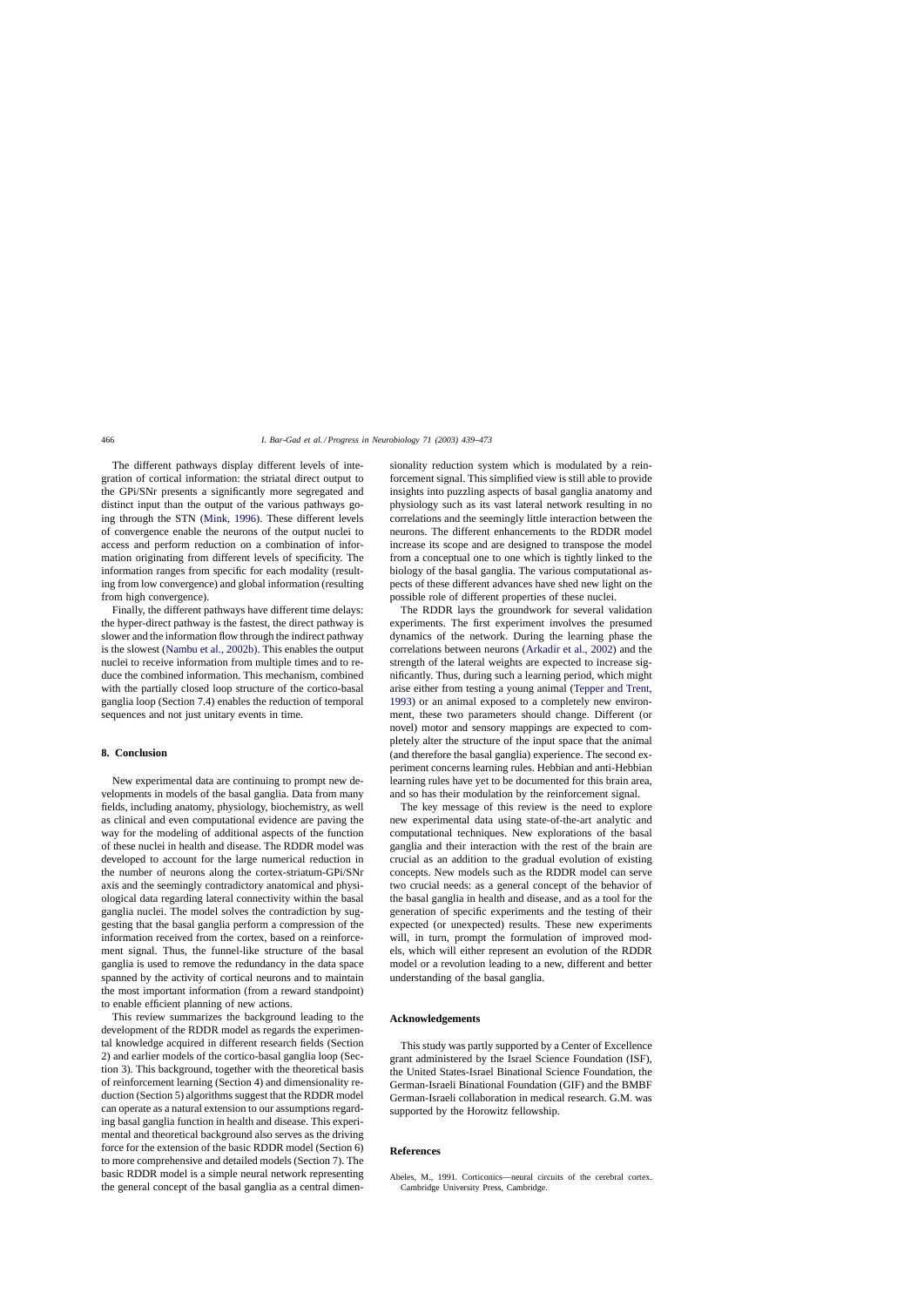- <span id="page-28-0"></span>Akins, P.T., Surmeier, D.J., Kitai, S.T., 1990. Muscarinic modulation of a transient  $k^+$  conductance in rat neostriatal neurons. Nature 344, 240– 242
- Albin, R.L., Young, A.B., Penney, J.B., 1989. The functional anatomy of basal ganglia disorders. Trends Neurosci. 12, 366–375.
- Alexander, G.E., Crutcher, M.D., 1990. Functional architecture of basal ganglia circuits: neural substrates of parallel processing. Trends Neurosci. 13, 266–271.
- Alexander, G.E., DeLong, M.R., 1985. Microstimulation of the primate neostriatum. II. Somatotopic organization of striatal microexcitable zones and their relation to neuronal response properties. J. Neurophysiol. 53, 1417–1430.
- Alexander, G.E., DeLong, M.R., Strick, P.L., 1986. Parallel organization of functionally segregated circuits linking basal ganglia and cortex. Ann. Rev. Neurosci. 9, 357–381.
- Aosaki, T., Tsubokawa, H., Ishida, A., Watanabe, K., Graybiel, A.M., Kimura, M., 1994. Responses of tonically active neurons in the primate's striatum undergo systematic changes during behavioral sensorimotor conditioning. J. Neurosci. 14, 3969–3984.
- Aosaki, T., Kimura, M., Graybiel, A.M., 1995. Temporal and spatial characteristics of tonically active neurons of the primate's striatum. J. Neurophysiol. 73, 1234–1252.
- Apicella, P., Scarnati, E., Schultz, W., 1991. Tonically discharging neurons of monkey striatum respond to preparatory and rewarding stimuli. Exp. Brain. Res. 84, 672–675.
- Apicella, P., Legallet, E., Trouche, E., 1997. Responses of tonically discharging neurons in the monkey striatum to primary rewards delivered during different behavioral states. Exp. Brain. Res. 116, 456– 466.
- Arbuthnott, G.W., Wickens, J.R., 1996. Dopamine cells are neurones too!. Trends Neurosci. 19, 279–280.
- Arecchi, B.P., Yelnik, J., Francois, C., Percheron, G., Tande, D., 1997. Three-dimensional morphology and distribution of pallidal axons projecting to both the lateral region of the thalamus and the central complex in primates. Brain Res. 754, 311–314.
- Arkadir, D., Ben Shaul, Y., Morris, G., Maraton, S., Goldber, J.A., Bergman, H., 2002. False detection of dynamic changes in pallidal neuron interactions by the joint peri-stimulus histogram method. In: Nicholson, L.F.B., Faull, R.L.M. (Eds.), The Basal Ganglia VII, pp. 181–187.
- Aubert, I., Ghorayeb, I., Normand, E., Bloch, B., 2000. Phenotypical characterization of the neurons expressing the D1 and D2 dopamine receptors in the monkey striatum. J. Comp. Neurol. 418, 22–32.
- Baker, S.N., Philbin, N., Spinks, R., Pinches, E.M., Wolpert, D.M., MacManus, D.G., Pauluis, Q., Lemon, R.N., 1999. Multiple single unit recording in the cortex of monkeys using independently moveable microelectrodes. J. Neurosci. Methods 94, 5–17.
- Baldassarre, G., 2002. A modular neural-network model of the basal ganglia's role in learning and selecting motor behaviours. J. Cogn. Syst. Res. 3, 5–13.
- Bar-Gad, I., Havazelet-Heimer, G., Goldberg, J.A., Ruppin, E., Bergman, H., 2000. Reinforcement-driven dimensionality reduction—a model for information processing in the basal ganglia. J. Basic Clin. Physiol. Pharmacol. 11, 305–320.
- Bar-Gad, I., Heimer, G., Ritov, Y., Bergman, H., 2003. Functional correlations between neighboring neurons in the primate Globus Pallidus are weak or nonexistent. J. Neurosci. 23, 4012–4016.
- Barlow, H.B., 1989. Unsupervised learning. Neural Comput. 1, 295–311.
- Barlow, H.B., 1992a. Single cells versus neuronal assemblies. In: Aertsen, A., Braitenberg, V.B. (Eds.), Information Processing in the Cortex: Experiments and Theory. Springer-Verlag, pp. 169–174.
- Barlow, H.B., 1992b. The biological role of the neocortex. In: Aertsen, A., Braitenberg, V.B. (Eds.), Information Processing in the Cortex: Experiments and Theory. Springer-Verlag, pp. 54–80.
- Barto, A.G., 1994. Reinforcement learning control. Curr. Opin. Neurobiol. 4, 888–893.
- Barto, A.G., 1995. Adaptive critics and the basal ganglia. In: Houk, J.C., Davis, J.L., Beiser, D.G. (Eds.), Models of Information Processing in the Basal Ganglia. MIT Press, Cambridge, pp. 215–232.
- Barto, A.G., Sutton, R.S., Watkins, C.J.C.H., 1989. Learning and sequential decision making. In: Gabriel, M., Moore, J.W. (Eds.), Learning and Computational Neuroscience, MIT Press.
- Beiser, D.G., Houk, J.C., 1998. Model of cortical-basal ganglionic processing: encoding the serial order of sensory events. J. Neurophysiol. 79, 3168–3188.
- Beiser, D.G., Hua, S.E., Houk, J.C., 1997. Network models of the basal ganglia. Curr. Opin. Neurobiol. 7, 185–190.
- Belman, R.E., 1961. Adaptive Control Processes. Princeton University Press.
- Benabid, A.L., Pollak, P., Gross, C., Hoffmann, D., Benazzouz, A., Gao, D.M., Laurent, A., Gentil, M., Perret, J., 1994. Acute and long-term effects of subthalamic nucleus stimulation in Parkinson's disease. Stereotact. Funct. Neurosurg. 62, 76–84.
- Bennett, B.D., Wilson, C.J., 1999. Spontaneous activity of neostriatal cholinergic interneurons in vitro. J. Neurosci. 19, 5586–5596.
- Bennet, B.D., Wilson, C.J., 2000. Synaptology and physiology of neostriatal neurons. In: Miller, R., Wickens, J.R. (Eds.), Brain Dynamics and the Strital Complex. Australia, pp. 111–140.
- Bennett, B.D., Callaway, J.C., Wilson, C.J., 2000. Intrinsic membrane properties underlying spontaneous tonic firing in neostriatal cholinergic interneurons. J. Neurosci. 20, 8493–8503.
- Bergman, H., Wichmann, T., DeLong, M.R., 1990. Reversal of experimental parkinsonism by lesions of the subthalamic nucleus. Science 249, 1436–1438.
- Bergman, H., Wichmann, T., Karmon, B., DeLong, M.R., 1994. The primate subthalamic nucleus. II. Neuronal activity in the MPTP model of parkinsonism. J. Neurophysiol. 72, 507–520.
- Bergman, H., Feingold, A., Nini, A., Raz, A., Slovin, H., Abeles, M., Vaadia, E., 1998. Physiological aspects of information processing in the basal ganglia of normal and parkinsonian primates. Trends Neurosci. 21, 32–38.
- Bernheimer, H., Birkmayer, W., Hornykiewicz, O., Jellinger, K., Seitelberger, F., 1973. Brain dopamine and the syndromes of Parkinson and Huntington. Clinical, morphological and neurochemical correlations. J. Neurol. Sci. 20, 415–455.
- Berns, G.S., Sejnowski, T.J., 1996. How the basal ganglia make decisions. In: Damasio, A., Damasio, H., Christen Y. (Eds.), Neurobiology of Decision Making. Springer-Verlag, Berlin, pp. 101–114
- Berns, G.S., Sejnowski, T.J., 1998. A computational model of how the basal ganglia produce sequences. J. Cogn. Neurosci. 10, 108–121.
- Bevan, M.D., Booth, P.A., Eaton, S.A., Bolam, J.P., 1998. Selective innervation of neostriatal interneurons by a subclass of neuron in the globus pallidus of the rat. J. Neurosci. 18, 9438–9452.
- Bevan, M.D., Magill, P.J., Terman, D., Bolam, J.P., Wilson, C.J., 2002. Move to the rhythm: oscillations in the subthalamic nucleus-external globus pallidus network. Trends Neurosci. 25, 525–531.
- Bolam, J.P., Powell, J.F., Wu, J.Y., Smith, A.D., 1985. Glutamate decarboxylase-immunoreactive structures in the rat neostriatum: a correlated light and electron microscopic study including a combination of Golgi impregnation with immunocytochemistry. J. Comp. Neurol. 237, 1–20.
- Bolam, J.P., Smith, Y., Ingham, C.A., von Krosigk, M., Smith, A.D., 1993. Convergence of synaptic terminals from the striatum and the globus pallidus onto single neurones in the substantia nigra and the entopeduncular nucleus. Prog. Brain Res. 99, 73–88.
- Bolam, J.P., Hanley, J.J., Booth, P.-A.C., Bevan, M.D., 2000. Synaptic organisation of the basal ganglia. J. Anat. 196, 527–542.
- Boraud, T., Bezard, E., Guehl, D., Bioulac, B., Gross, C., 1998. Effects of L-DOPA on neuronal activity of the globus pallidus externalis (GPe) and globus pallidus internalis (GPi) in the MPTP-treated monkey. Brain Res 787, 157–160.
- Boraud, T., Bezard, E., Bioulac, B., Gross, C.E., 2002. From single extracellular unit recording in experimental and human Parkinsonism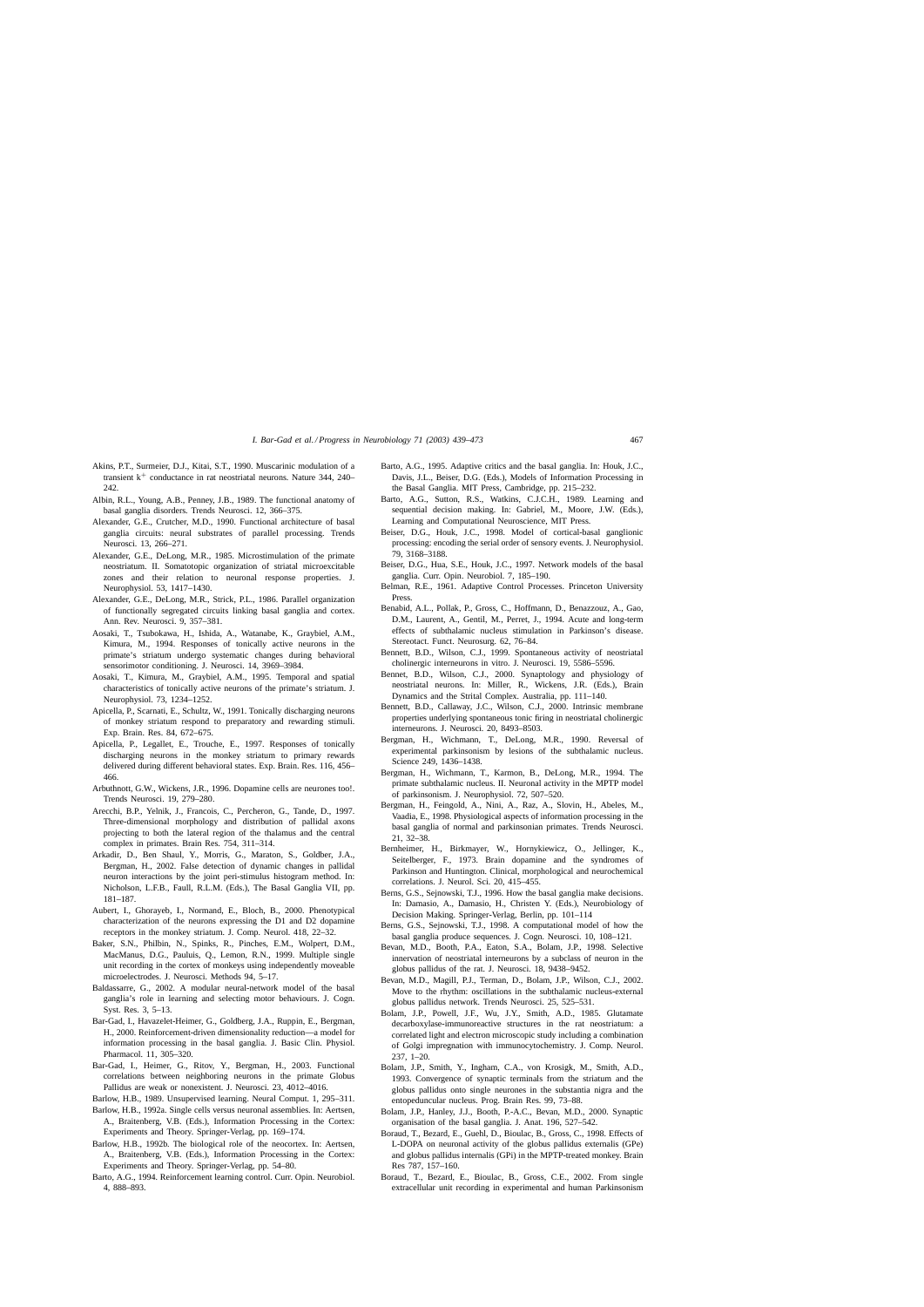<span id="page-29-0"></span>to the development of a functional concept of the role played by the basal ganglia in motor control. Prog. Neurobiol. 66, 265–283.

- Bourlard, H., Kamp, Y., 1988. Auto-association by multilayer perceptrons and singular value decomposition. Biol. Cybern. 59, 291–294.
- Bouyer, J.J., Park, D.H., Joh, T.H., Pickel, V.M., 1984. Chemical and structural analysis of the relation between cortical inputs and tyrosine hydroxylase-containing terminals in rat neostriatum. Brain Res. 302, 267–275.
- Braitenberg, V.B., Schuz, A., 1991. Anatomy of the Cortex: Statistics and Geometry. Springer-Verlag.
- Brissaud, E., 1895. Pathogenie et symptomes de la maladie de Parkinson. In: Leçons sur les maladies nerveuses. Paris, pp. 469–487.
- Burns, R.S., Chiueh, C.C., Markey, S.P., Ebert, M.H., Jacobowitz, D.M., Kopin, I.J., 1983. A primate model of parkinsonism: selective destruction of dopaminergic neurons in the pars compacta of the substantia nigra by *N*-methyl-4-phenyl-1,2,3,6-tetrahydropyridine. Proc. Natl. Acad. Sci. U.S.A. 80, 4546–4550.
- Calabresi, P., Pisani, A., Centonze, D., Bernardi, G., 1997. Role of dopamine receptors in the short- and long-term regulation of corticostriatal transmission. Nihon Shinkei Seishin Yakurigaku Zasshi 17, 101–104.
- Calabresi, P., Centonze, D., Gubellini, P., Marfia, G.A., Pisani, A., Sancesario, G., Bernardi, G., 2000. Synaptic transmission in the striatum: from plasticity to neurodegeneration. Prog. Neurobiol. 61, 231–265.
- Carlson, A., 1990. Anti-Hebbian learning in a non-linear neural network. Biol. Cybern. 64, 171–176.
- Carpenter, M.B., Strominger, N.L., 1967. Efferent fibers of the subthalamic nucleus in the monkey. A comparison of the efferent projections of the subthalamic nucleus, substantia nigra and globus pallidus. Am. J. Anat. 121, 41–72.
- Carpenter, M.B., Whittier, J.R., Mettler, F.A., 1950. Analysis of choreoid hyperkinesia in the rhesus monkey: surgical and pharmacological analysis of hyperkinesia resulting from lesions in the subthalamic nucleus of Luys. J. Comp. Neurol. 92, 293–332.
- Celada, P., Paladini, C.A., Tepper, J.M., 1999. GABAergic control of rat substantia nigra dopaminergic neurons: role of globus pallidus and substantia nigra pars reticulata. Neuroscience 89, 813–825.
- Centonze, D., Gubellini, P., Picconi, B., Calabresi, P., Giacomini, P., Bernardi, G., 1999. Unilateral dopamine denervation blocks corticostriatal LTP. J. Neurophysiol. 82, 3575–3579.
- Cepeda, C., Levine, M.S., 1998. Dopamine and *N*-methyl-D-aspartate receptor interactions in the neostriatum. Dev. Neurosci. 20, 1–18.
- Chakrabarti, K., Mehrotra, S., 2000. Local Dimensionality Reduction: A New Approach to Indexing High Dimensional Spaces. VLDB, pp. 89–100.
- Chang, H.T., Kita, H., Kitai, S.T., 1983. The fine structure of the rat subthalamic nucleus: an electron microscopic study. J. Comp. Neurol. 221, 113–123.
- Chavas, J., Marty, A., 2003. Coexistence of excitatory and inhibitory GABA synapses in the cerebellar interneuron network. J. Neurosci. 23, 2019–2031.
- Chesselet, M.F., Delfs, J.M., 1996. Basal ganglia and movement disorders: an update. Trends Neurosci. 19, 417–422.
- Churchland, P.S., Sejnowski, T.J., 1992. The Computational Brain. MIT Press, Cambridge, MA.
- Cooper, A.J., Stanford, I.M., 2000. Electrophysiological and morphological characteristics of three subtypes of rat globus pallidus neurone in vitro. J. Physiol. 527 (Part 2), 291–304.
- Crutcher, M.D., DeLong, M.R., 1984a. Single cell studies of the primate putamen. I. Functional organization. Exp. Brain. Res. 53, 233–243.
- Crutcher, M.D., DeLong, M.R., 1984b. Single cell studies of the primate putamen. II. Relations to direction of movement and pattern of muscular activity. Exp. Brain. Res. 53, 244–258.
- Czubayko, U., Plenz, D., 2002. Fast synaptic transmission between striatal spiny projection neurons. Proc. Natl. Acad. Sci. U.S.A. 99, 15764– 15769.
- DeLong, M.R., 1972. Activity of basal ganglia neurons during movement. Brain Res. 40, 127–135.
- DeLong, M.R., 1990. Primate models of movement disorders of basal ganglia origin. Trends Neurosci. 13, 281–285.
- DeLong, M.R., Georgopoulos, A.P., 1981. Motor functions of the basal ganglia. In: Brookhart, J.M., Mountcastle, V.B., Brooks, V.B., Geiger, S.R. (Eds.), Handbook of Physiology. The Nervous System. Motor Control, Section 1, vol. II, Part 2. American Physiological Society, Bethesda, pp. 1017–1061.
- DeLong, M.R., Crutcher, M.D., Georgopoulos, A.P., 1985. Primate globus pallidus and subthalamic nucleus: functional organization. J. Neurophysiol. 53, 530–543.
- DeMers, D., Cottrell, G., 1993. Nonlinear dimensionality reduction. Neural Inf. Process. Syst. 5, 580–587.
- Denny-Brown, D., 1962. The Basal Ganglia and their Relation to Disorders of Movement. Oxford University Press, London.
- Diamantaras, K.I., Kung, S.Y., 1996. Principal Component Neural Networks: Theory and Applications. Wiley, New York.
- Di Chiara, G., Morelli, M., Consolo, S., 1994. Modulatory functions of neurotransmitters in the striatum: ACh/dopamine/NMDA interactions. Trends Neurosci. 17, 228–233.
- Difiglia, M., Rafols, J.A., 1988. Synaptic organization of the globus pallidus. J. Elctron. Microsc. Tech. 10, 247–263.
- Difiglia, M., Pasik, P., Pasik, T., 1976. A Golgi study of neuronal types in the neostriatum of monkeys. Brain Res. 114, 245–256.
- Difiglia, M., Pasik, P., Pasik, T., 1982. A golgi and ultrastructural study of the monkey globus pallidus. J. Comp. Neurol. 212, 53–75.
- Dominey, P.F., 1995. Complex sensory-motor sequence learning based on recurrent state representation and reinforcement learning. Biol. Cybern. 73, 265–274.
- Dube, L., Smith, A.D., Bolam, J.P., 1988. Identification of synaptic terminals of thalamic or cortical origin in contact with distinct medium-size spiny neurons in the rat neostriatum. J. Comp. Neurol. 267, 455–471.
- Eggermont, J.J., 1990. The Correlative Brain. Theory and Experiment in Neuronal Interaction. Springer-Verlag, Berlin.
- Ehringer, H., Hornykiewicz, O., 1960. Verteilung von noradrenalin und dopamin (3-hydroxytyramin) im gehirn des menschen und ihr verhalten bei erkrankungen des extrapyramidalen systems. Klin Wschr 38, 1236– 1239.
- Fibiger, H.C., Phillips, A.G., 1988. Mesocorticolimbic dopamine systems and reward. Ann. N. Y. Acad. Sci. 537, 206–215.
- Filion, M., Tremblay, L., 1991. Abnormal spontaneous activity of globus pallidus neurons in monkeys with MPTP-induced parkinsonism. Brain Res. 547, 142–151.
- Fiorillo, C.D., Tobler, P.N., Schultz, W., 2003. Discrete coding of reward probability and uncertainty by dopamine neurons. Science 299, 1898– 1902.
- Flaherty, A.W., Graybiel, A.M., 1991. Corticostriatal transformations in the primate somatosensory system. Projections from physiologically mapped body-part representations. J. Neurophysiol. 66, 1249–1263.
- Flaherty, A.W., Graybiel, A.M., 1993. Output architecture of the primate putamen. J. Neurosci. 13, 3222–3237.
- Foldiak, P., 1989. Adaptive network for optimal feature extraction. Proc. Int. Joint Conf. Neural Netw. 1, 401–405.
- Foldiak, P., 1990. Forming sparse representations by local anti-Hebbian learning. Biol. Cybern. 64, 165–170.
- Fox, C.A., Andrade, A.N., Lu Qui, I.J., Rafols, J.A., 1974. The primate globus pallidus: a golgi and electron microscopic study. J. Hirnforsch. 15, 75–93.
- Francois, C., Percheron, G., Yelnik, J., Heyner, S., 1984. A Golgi analysis of the primate globus pallidus. I. Inconstant processes of large neurons, other neuronal types, and afferent axons. J. Comp. Neurol. 227, 182– 199.
- Francois, C., Yelnik, J., Percheron, G., 1987. Golgi study of the primate substantia nigra. II. Spatial organization of dendritic arborizations in relation to the cytoarchitectonic boundaries and to the striatonigral bundle. J. Comp. Neurol. 265, 473–493.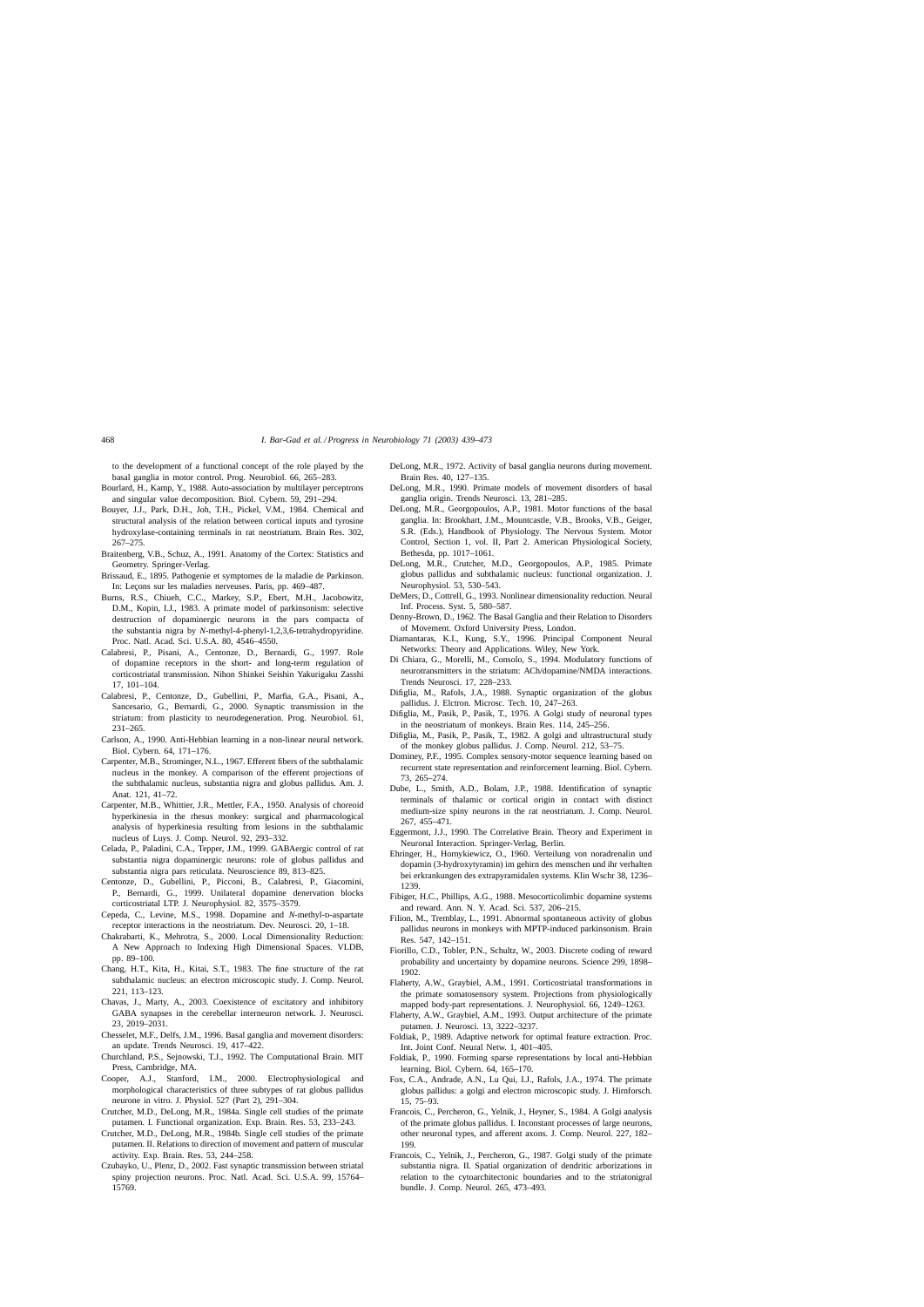- <span id="page-30-0"></span>Francois, C., Tande, D., Yelnik, J., Hirsch, E.C., 2002. Distribution and morphology of nigral axons projecting to the thalamus in primates. J. Comp. Neurol. 447, 249–260.
- Freund, T.F., Powell, J.F., Smith, A.D., 1984. Tyrosine hydroxylaseimmunoreactive boutons in synaptic contact with identified striatonigral neurons, with particular reference to dendritic spines. Neuroscience 13, 1189–1215.
- Friston, K.J., Frith, C.D., Frackowiak, R.S., 1993. Principal component analysis learning algorithms: a neurobiological analysis. Proc. R. Soc. Lond. B Biol. Sci. 254, 47–54.
- Fukai, T., 1999. Sequence generation in arbitrary temporal patterns from theta-nested gamma oscillations: a model of the basal ganglia-thalamocortical loops. Neural Netw. 12, 975–987.
- Fukai, T., Tanaka, S., 1997. A simple neural network exhibiting selective activation of neuronal ensembles: from winner-take-all to winnersshare-all. Neural Comput. 9, 77–97.
- Georgopoulos, A.P., Schwartz, A.B., Kettner, R.E., 1986. Neuronal population coding of movement direction. Science 233, 1416–1419.
- Gerbrands, J.J., 1981. On the relationships between SVD, KLT, and PCA. Pattern Recogn. 14, 375–381.
- Gerfen, C.R., 1985. The neostriatal mosaic. I. Compartmental organization of projections from the striatum to the substantia nigra in the rat. J. Comp. Neurol. 236, 454–476.
- Gerfen, C.R., 1988. Synaptic organization of the striatum. J. Electron Microsc. Tech. 10, 265–281.
- Gerfen, C.R., 1989. The neostriatal mosaic: striatal patch-matrix organization is related to cortical lamination. Science 246, 385–388.
- Gerfen, C.R., 1992. The neostriatal mosaic: multiple levels of compartmental organization. Trends Neurosci. 15, 133–139.
- Gerfen, C.R., Wilson, C.J., 1996. The basal ganglia. In: Swanson, L.W., Bjorklund A., Hokfelt, T. (Eds.), Handbook of Chemical Neuroanatomy. Integrated Systems of the CNS, vol. 12, part III, Elsevier Science, pp. 371–468.
- Gerfen, C.R., Engber, T.M., Mahan, L.C., Susel, Z., Chase, T.N., Monsma Jr., F.J., Sibley, D.R., 1990. D1 and D2 dopamine receptor-regulated gene expression of striatonigral and striatopallidal neurons. Science 250, 1429–1432.
- Gillies, A., Arbuthnott, G., 2000. Computational models of the basal ganglia. Mov. Disord. 15, 762–770.
- Goldberg, J.A., Boraud, T., Maraton, S., Haber, S.N., Vaadia, E., Bergman, H., 2002. Enhanced synchrony among primary motor cortex neurons in the 1-methyl-4-phenyl-1,2,3,6-tetrahydropyridine primate model of Parkinson's disease. J. Neurosci. 22, 4639–4653.
- Goldman, P.S., Nauta, W.J.H., 1977. An intricately patterned prefrontocaudate projection in the rhesus monkey. J. Comp. Neurol. 171, 369– 386.
- Grace, A.A., Bunney, B.S., 1984a. The control of firing pattern in nigral dopamine neurons: burst firing. J. Neurosci. 4, 2877–2890.
- Grace, A.A., Bunney, B.S., 1984b. The control of firing pattern in nigral dopamine neurons: single spike firing. J. Neurosci. 4, 2866–2876.
- Graybiel, A.M., Ragsdale, C.W., 1978. Histochemically distinct compartments in the striatum of human being, monkey, and cat demonstrated by the acetylcholinesterase staining method. Proc. Natl. Acad. Sci. U.S.A. 75, 5723–5726.
- Graybiel, A.M., Ragsdale, C.-W.J., 1980. Clumping of acetylcholinesterase activity in the developing striatum of the human fetus and young infant. Proc. Natl. Acad. Sci. U.S.A. 77, 1214–1218.
- Graybiel, A.M., Aosaki, T., Flaherty, A.W., Kimura, M., 1994. The basal ganglia and adaptive motor control. Science 265, 1826–1831.
- Gurney, K., Prescott, T.J., Redgrave, P., 2001. A computational model of action selection in the basal ganglia. I. A new functional anatomy. Biol. Cybern. 84, 401–410.
- Haber, S., Elde, R., 1981. Correlation between met-enkephalin and substance P immunoreactivity in the primate globus pallidus. Neuroscience 6, 1291–1297.
- Haber, S.N., McFarland, N.R., 2001. The place of the thalamus in frontal cortical-basal ganglia circuits. Neuroscientist 7, 315–324.
- Haber, S.N., Gdowski, M.J., 2003. The basal ganglia. In: Paxinos, G., Mai, J. (Eds.), The Human Nervous System. Academic Press.
- Haber, S.N., Fudge, J.L., McFarland, N.R., 2000. Striatonigrostriatal pathways in primates form an ascending spiral from the shell to the dorsolateral striatum. J. Neurosci. 20, 2369–2382.
- Hamada, I., DeLong, M.R., Mano, N., 1990. Activity of identified wrist-related pallidal neurons during step and ramp wrist movements in the monkey. J. Neurophysiol. 64, 1892–1906.
- Handel, A., Glimcher, P.W., 1999. Quantitative analysis of substantia nigra pars reticulata activity during a visually guided saccade task. J. Neurophysiol. 82, 3458–3475.
- Hanley, J.J., Bolam, J.P., 1997. Synaptology of the nigrostriatal projection in relation to the compartmental organization of the neostriatum in the rat. Neuroscience 81, 353–370.
- Hassler, R., 1939. Zur pathologischen anatomie des senilen und des parkinsonistischen tremor. Journal fur psychologie und neurologie, pp. 13–15.
- Haykin, S., 1999. Neural networks—a comprehensive foundation. Prentice Hall, Upper Saddle River, NJ.
- Hazrati, L.N., Parent, A., 1992. The striatopallidal projection displays a high degree of anatomical specificity in the primate. Brain Res. 592, 213–227.
- Hazrati, L.N., Parent, A., Mitchell, S., Haber, S.N., 1990. Evidence for interconnections between the two segments of the globus pallidus in primates: a PHA-L anterograde tracing study. Brain Res. 533, 171–175.
- Hebb, D.O., 1949. The Organization of Behavior. Wiley, New York.
- Heimer, L., Switzer, R.D., Van Hoesen, G.W., 1982. Ventral striatum and ventral pallidum components of the motor system? Trends Neurosci. 5, 83–87.
- Heimer, G., Bar-Gad, I., Goldberg, J.A., Bergman, H., 2002. Dopamine replacement therapy reverses abnormal synchronization of pallidal neurons in the 1-methyl-4-phenyl-1,2,3,6-tetrahydropyridine primate model of parkinsonism. J. Neurosci. 22, 7850–7855.
- Hertz, J.A., Krogh, A.S., Palmer, R.G., 1994. Introduction to the Theory of Neural Computation. Addison-Wesley, Redwood City, CA.
- Hikosaka, O., Wurtz, R.H., 1983. Visual and oculomotor functions of monkey substantia nigra pars reticulata. I. Relation of visual and auditory responses to saccades. J. Neurophysiol. 49, 1230–1253.
- Hikosaka, O., Sakamoto, M., Usui, S., 1989. Functional properties of monkey caudate neurons. I. Activities related to saccadic eye movements. J. Neurophysiol. 61, 780–798.
- Hikosaka, O., Matsumura, M., Kojima, J., Gardiner, T.W., 1993. Role of basal ganglia in initiation and suppression of saccadic eye movements. In: Mano N., Hamada, I. DeLong, M.R. (Eds.), Role of the Cerebellum and Basal Ganglia in Voluntary Movement. Excerpta Medica, Amsterdam, pp. 213–219.
- Hollerman, J.R., Schultz, W., 1998. Dopamine neurons report an error in the temporal prediction of reward during learning. Nat. Neurosci. 1, 304–309.
- Hoover, J.E., Strick, P.L., 1993. Multiple output channels in the basal ganglia. Science 259, 819–821.
- Hopfield, J.J., 1982. Neural networks and physical systems with emergent collective computational abilities. Proc. Natl. Acad. Sci. U.S.A. 79, 2554–2558.
- Hornykiewicz, O., Kish, S.J., 1987. Biochemical pathophysiology of Parkinson's disease. Adv. Neurol. 45, 19–34.
- Horvitz, J.C., 2000. Mesolimbocortical and nigrostriatal dopamine responses to salient non-reward events. Neuroscience 96, 651–656.
- Houk, J.C., Adams, J. L., Barto, A.G., 1995. A model of how the basal ganglia generate and use neural signals that predict reinforcement. In: Houk, J.C., Davis, J.L., Beiser, D.G. (Eds.), Models of Information Processing in the Basal Ganglia. MIT Press, pp. 249–270.
- Humphries, M.D., Gurney, K.N., 2002. The role of intra-thalamic and thalamocortical circuits in action selection. Network 13, 131–156.
- Hurtado, J.M., Gray, C.M., Tamas, L.B., Sigvardt, K.A., 1999. Dynamics of tremor-related oscillations in the human globus pallidus: a single case study. Proc. Natl. Acad. Sci. U.S.A. 96, 1674–1679.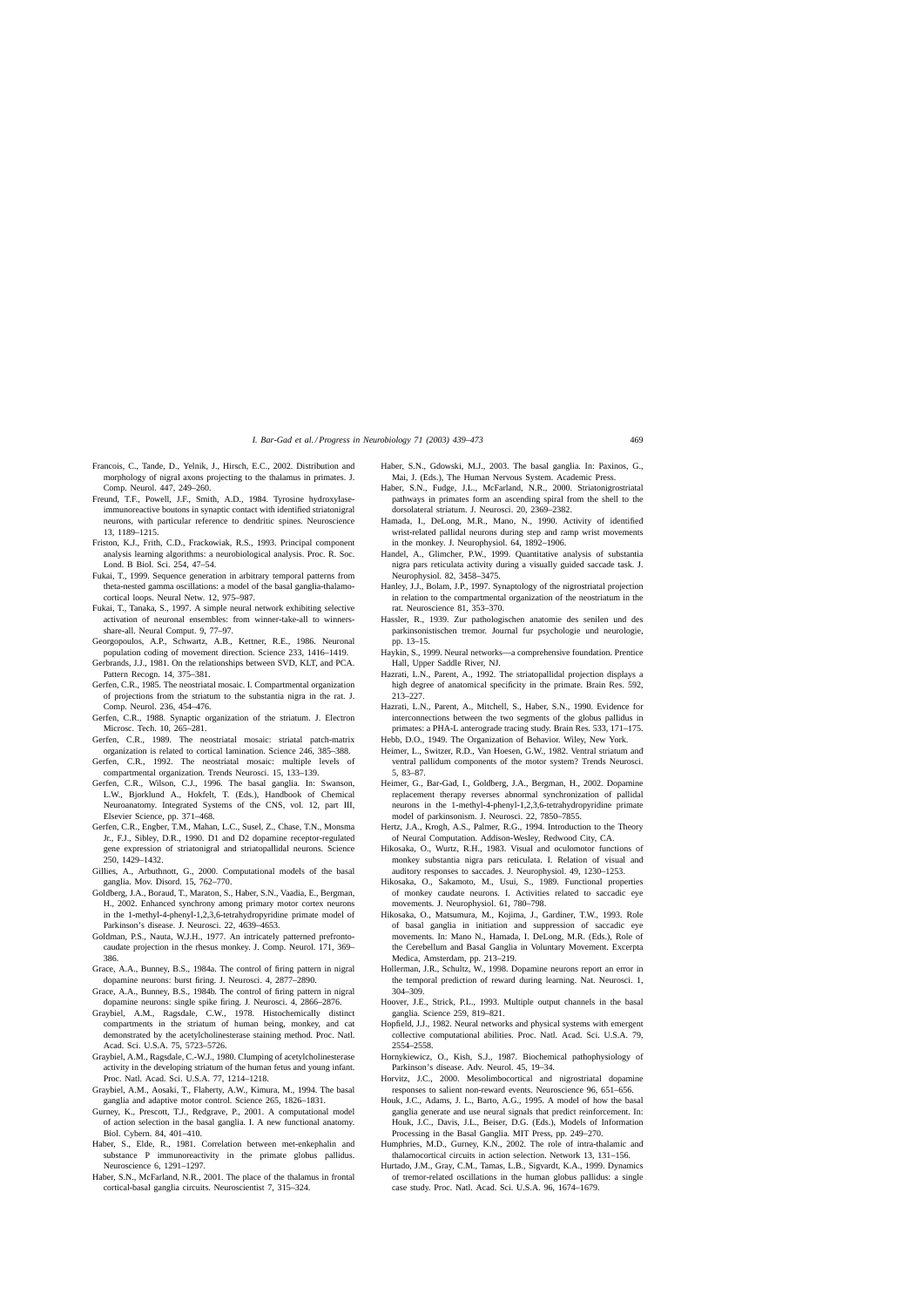- <span id="page-31-0"></span>Ingham, C.A., Hood, S.H., van-Maldegem, B., Weenink, A., Arbuthnott, G.W., 1993. Morphological changes in the rat neostriatum after unilateral 6-hydroxydopamine injections into the nigrostriatal pathway. Exp. Brain. Res. 93, 17–27.
- Iwahori, N., Mizuno, N., 1981. A Golgi study on the globus pallidus of the mouse. J. Comp. Neurol. 197, 29–43.
- Jaakkola, T., Jordan, M.I., Singh, S.P., 1994. On the convergence of stochastic iterative dynamic programing algorithms. Neural Comp. 6, 1185–1201.
- Jaeger, D., Kita, H., Wilson, C.J., 1994. Surround inhibition among projection neurons is weak or nonexistent in the rat neostriatum. J. Neurophysiol. 72, 2555–2558.
- Jaeger, D., Gilman, S., Aldridge, J.W., 1995. Neuronal activity in the striatum and pallidum of primates related to the execution of externally cued reaching movements. Brain Res. 694, 111–127.
- Jaffe, E.H., Marty, A., Schulte, A., Chow, R.H., 1998. Extrasynaptic vesicular transmitter release from the somata of substantia nigra neurons in rat midbrain slices. J. Neurosci. 18, 3548–3553.
- Jiang, H., Stein, B.E., McHaffie, J.G., 2003. Opposing basal ganglia processes shape midbrain visuomotor activity bilaterally. Nature 424, 982–986.
- Joel, D., Weiner, I., 1994. The organization of the basal ganglia-thalamocortical circuits: open interconnected rather than closed segregated. Neuroscience 63, 363–379.
- Jutten, C., Herault, J., 1991. Blind separation of sources. Part I. An adaptive algorithm based on neuromimitic architecture. Signal Process.  $24, 1-10.$
- Karhunen, J., Joutsensalo, J., 1994. Representation and separation of signals using nonlinear PCA type learning. Neural Netw. 7, 113–127.
- Katayama, J., Akaike, N., Nabekura, J., 2003. Characterization of preand post-synaptic metabotropic glutamate receptor-mediated inhibitory responses in substantia nigra dopamine neurons. Neurosci. Res. 45, 101–115.
- Kawaguchi, Y., Wilson, C.J., Augood, S.J., Emson, P.C., 1995. Striatal interneurons: chemical, physiological and morphological characterization. Trends Neurosci. 18, 527–535.
- Kemp, J.M., Powell, T.P.S., 1970. The cortico-striate projection in the monkey. Brain 93, 525–546.
- Kemp, J.M., Powell, T.P., 1971. The termination of fibres from the cerebral cortex and thalamus upon dendritic spines in the caudate nucleus: a study with the Golgi method. Philos. Trans. R. Soc. Lond. B Biol. Sci. 262, 429–439.
- Kermadi, I., Joseph, J.P., 1995. Activity in the caudate nucleus of monkey during spatial sequencing. J. Neurophysiol. 74, 911–933.
- Kerr, J.N., Wickens, J.R., 2001. Dopamine D-1/D-5 receptor activation is required for long-term potentiation in the rat neostriatum in vitro. J. Neurophysiol. 85, 117–124.
- Kim, R., Nakano, K., Jayaraman, A., Carpenter, M.B., 1976. Projections of the globus pallidus and adjacent structures: an autoradiographic study in the monkey. J. Comp. Neurol. 169, 263–290.
- Kimura, M., Rajkowski, J., Evarts, E., 1984. Tonically discharging putamen neurons exhibit set-dependent responses. Proc. Natl. Acad. Sci. U.S.A. 81, 4998–5001.
- Kimura, M., Kato, M., Shimazaki, H., Watanabe, K., Matsumoto, N., 1996. Neural information transferred from the putamen to the globus pallidus during learned movement in the monkey. J. Neurophysiol. 76, 3771–3786.
- Kimura, M., Matsumoto, N., Okahashi, K., Ueda, Y., Satoh, T., Minamimoto, T., Sakamoto, M., Yamada, H., 2003. Goal-directed, serial and synchronous activation of neurons in the primate striatum. Neuroreport 14, 799–802.
- Kincaid, A.E., Zheng, T., Wilson, C.J., 1998. Connectivity and convergence of single corticostriatal axons. J. Neurosci. 18, 4722–4731.
- Kita, H., 1992. Responses of globus pallidus neurons to cortical stimulation: intracellular study in the rat. Brain Res. 589, 84–90.
- Kita, H., 1993. GABAergic circuits of the striatum. Prog. Brain Res. 99, 51–72.
- Kita, H., Kitai, S.T., 1991. Intracellular study of rat globus pallidus neurons: membrane properties and responses to neostriatal, subthalamic and nigral stimulation. Brain Res. 564, 296–305.
- Kita, H., Kitai, S.T., 1994. The morphology of globus pallidus projection neurons in the rat: an intracellular staining study. Brain Res. 636, 308–319.
- Kita, H., Tokuno, H., Nambu, A., 1999. Monkey globus pallidus external segment neurons projecting to the neostriatum. Neuroreport 10, 1467– 1472.
- Kitai, S.T., 1981. Electrophysiology of the corpus striatum and brain stem integrating systems. In: Brookhart, J.M., Mountcastle, V.B., Brooks, V.B., Geiger, S.R. (Eds.), Handbook of Physiology: The Nervous System. Motor Control, Section 1, vol. II, Part 2. American Physiological Society, Bethesda, MD, pp. 997–1015.
- Kitai, S.T., Kita, H., 1986. Anatomy and physiology of the subthalamic nucleus: a driving force of the basal ganglia. In: Carpenter M.B., Jayaraman, A. (Eds.), The Basal Ganglia, vol. II. Plenum Press, New York, pp. 357–373.
- Kitano, K., Cateau, H., Kaneda, K., Nambu, A., Takada, M., Fukai, T., 2002. Two-state membrane potential transitions of striatal spiny neurons as evidenced by numerical simulations and electrophysiological recordings in awake monkeys. J. Neurosci. 22, RC230.
- Kohonen, T., 1995. Self Organizing Maps. Springer, Berlin.
- Kolomiets, B.P., Deniau, J.M., Mailly, P., Menetrey, A., Glowinski, J., Thierry, A.M., 2001. Segregation and convergence of information flow through the cortico-subthalamic pathways. J. Neurosci. 21, 5764–5772.
- Koos, T., Tepper, J.M., 1999. Inhibitory control of neostriatal projection neurons by GABAergic interneurons. Nat. Neurosci. 2, 467–472.
- Kung, S.Y., Diamantaras, K.I., 1990. A neural network learning algorithm for adaptive principal component extraction (APEX). Proc. IEEE Int. Conf. Acoustics Speech Signal Process. 2, 861–864.
- Kunzle, H., 1975. Bilateral projections from precentral motor cortex to the putamen and other parts of the basal ganglia. An autoradiographic study in Macaca fascicularis. Brain Res. 88, 195–209.
- Kuo, J.S., Carpenter, M.B., 1973. Organization of pallidothalamic projections in the rhesus monkey. J. Comp. Neurol. 151, 201–236.
- Lapper, S.R., Smith, Y., Sadikot, A.F., Parent, A., Bolam, J.P., 1992. Cortical input to parvalbumin-immunoreactive neurones in the putamen of the squirrel monkey. Brain Res. 580, 215–224.
- Lavoie, B., Parent, A., 1990. Immunohistochemical study of the serotoninergic innervation of the basal ganglia in the squirrel monkey. J. Comp. Neurol. 299, 1–16.
- Lee, D.D., Seung, H.S., 1999. Learning the parts of objects by non-negative matrix factorization. Nature 401, 788–791.
- Lee, I.H., Assad, J.A., 2003. Putaminal activity for simple reactions or self-timed movements. J. Neurophysiol. 89, 2528–2537.
- Lemstra, A.W., Verhagen, M.L., Lee, J.I., Dougherty, P.M., Lenz, F.A., 1999. Tremor-frequency (3–6 Hz). activity in the sensorimotor arm representation of the internal segment of the globus pallidus in patients with Parkinson's disease. Neurosci. Lett. 267, 129–132.
- Levy, R., Dostrovsky, J.O., Lang, A.E., Sime, E., Hutchison, W.D., Lozano, A.M., 2001. Effects of apomorphine on subthalamic nucleus and globus pallidus internus neurons in patients with Parkinson's disease. J. Neurophysiol. 86, 249–260.
- Levy, R., Hutchison, W.D., Lozano, A.M., Dostrovsky, J.O., 2002. Synchronized neuronal discharge in the basal ganglia of parkinsonian patients is limited to oscillatory activity. J. Neurosci. 22, 2855–2861.
- Lewicki, M.S., 1998. A review of methods for spike sorting: the detection and classification of neural action potentials. Network 9, R53–R78.
- Liles, S.L., 1985. Activity of neurons in putamen during active and passive movements of wrist. J. Neurophysiol. 53, 217–236.
- Linsker, R., 1988. Self-organization in a perceptual network. IEEE Comput. 21, 105–117.
- Lippmann, R.P., 1987. An introduction to computing with neural nets, IEEE ASSP Mag. 4–22.
- Malach, R., Graybiel, A.M., 1986. Mosaic architecture of the somatic sensory-recipient sector of the cat's striatum. J. Neurosci. 6, 3436– 3458.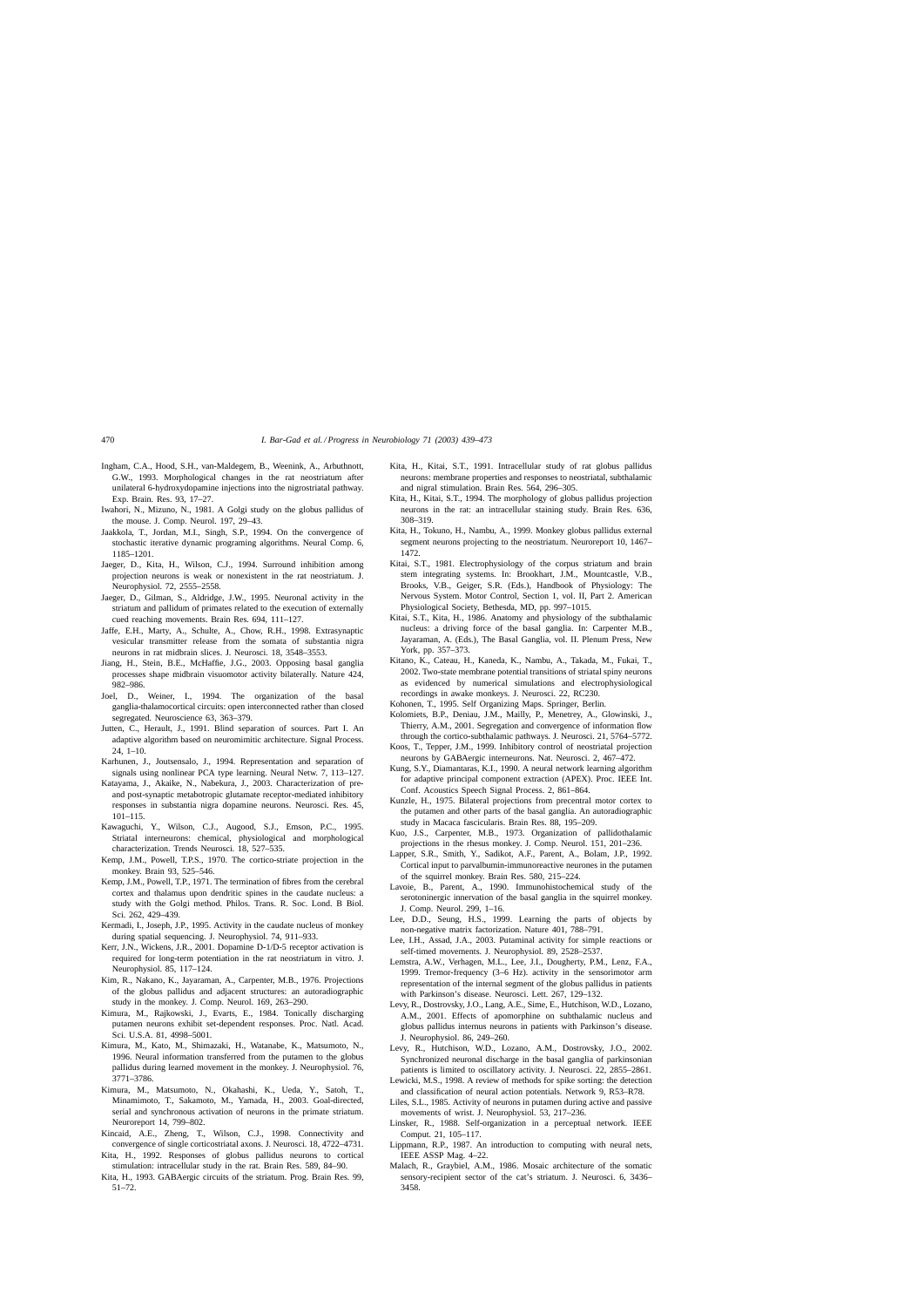- <span id="page-32-0"></span>Malthouse, E.C., Mah, R.H. S., Tamhane, A.C., 1995. Some theoretical results on nonlinear principal component analysis, Proc. Am. Control Conf. 744–748.
- Matsumura, M., Kojima, J., Gardiner, T.W., Hikosaka, O., 1992. Visual and occulomotor functions of the monkey subthalamic nucelus. J. Neurophysiol. 67, 1615–1632.
- McFarland, N.R., Haber, S.N., 2000. Convergent inputs from thalamic motor nuclei and frontal cortical areas to the dorsal striatum in the primate. J. Neurosci. 20, 3798–3813.
- McFarland, N.R., Haber, S.N., 2001. Organization of thalamostriatal terminals from the ventral motor nuclei in the macaque. J. Comp. Neurol. 429, 321–336.
- McFarland, N.R., Haber, S.N., 2002. Thalamic relay nuclei of the basal ganglia form both reciprocal and nonreciprocal cortical connections, linking multiple frontal cortical areas. J. Neurosci. 22, 8117–8132.
- Merchand, R., Lajoie, L., Blanchet, C., 1986. Histogenesis at the level of the basal forebrain: the entopeduncular nucleus. Neuroscience 17, 591–607.
- Merello, M., Balej, J., Delfino, M., Cammarota, A., Betti, O., Leiguarda, R., 1999. Apomorphine induces changes in GPi spontaneous outflow in patients with Parkinson's disease. Mov. Disord. 14, 45–49.
- Middleton, F.A., Strick, P.L., 2000. Basal ganglia and cerebellar loops: motor and cognitive circuits. Brain Res. Brain Res. Rev. 31, 236–250.
- Middleton, F.A., Strick, P.L., 2002. Basal-ganglia 'projections' to the prefrontal cortex of the primate. Cereb. Cortex 12, 926–935.
- Miller, W.C., DeLong, M. R., 1987. Altered tonic activity of neurons in the globus pallidus and subthalamic nucleus in the primate MPTP model of parkinsonism. In: Carpenter, M.B., Jayaraman, A. (Eds.), The Basal Ganglia, vol. II. Plenum Press, New York, pp. 415–427.
- Mink, J.W., 1996. The basal ganglia: focused selection and inhibition of competing motor programs. Prog. Neurobiol. 50, 381–425.
- Monakow, K.H., Akert, K., Kunzle, H., 1978. Projections of the precentral motor cortex and other cortical areas of the frontal lobe to the subthalamic nucleus in the monkey. Exp. Brain Res. 33, 395–403.
- Nakahara, H., Doya, K., Hikosaka, O., 2001. Parallel cortico-basal ganglia mechanisms for acquisition and execution of visuomotor sequences—a computational approach. J. Cogn. Neurosci. 13, 626–647.
- Nakanishi, H., Kita, H., Kitai, S.T., 1990. Intracellular study of rat entopeduncular nucleus neurons in an vitro slice preparations: elctrical membrane properties. Brain Res. 527, 81–88.
- Nakanishi, H., Kita, H., Kitai, S.T., 1991. Intracellular study of the rat entopeduncular nucleus neurons in an in vitro slice preparation: response to subthalamic stimulation. Brain Res. 549, 285–291.
- Nambu, A., Llinas, R., 1997. Morphology of globus pallidus neurons: its correlation with electrophysiology in guinea pig brain slices. J. Comp. Neurol. 377, 85–94.
- Nambu, A., Takada, M., Inase, M., Tokuno, H., 1996. Dual somatotopical representations in the primate subthalamic nucleus: evidence for ordered but reversed body-map transformations from the primary motor cortex and the supplementary motor area. J. Neurosci. 16, 2671–2683.
- Nambu, A., Tokuno, H., Hamada, I., Kita, H., Imanishi, M., Akazawa, T., Ikeuchi, Y., Hasegawa, N., 2000. Excitatory cortical inputs to pallidal neurons via the subthalamic nucleus in the monkey. J. Neurophysiol. 84, 289–300.
- Nambu, A., Kaneda, K., Tokuno, H., Takada, M., 2002a. Organization of corticostriatal motor inputs in monkey putamen. J. Neurophysiol. 88, 1830–1842.
- Nambu, A., Tokuno, H., Takada, M., 2002b. Functional significance of the cortico-subthalamo-pallidal 'hyperdirect' pathway. Neurosci. Res. 43, 111–117.
- Nicola, S.M., Surmeier, J., Malenka, R.C., 2000. Dopaminergic modulation of neuronal excitability in the striatum and nucleus accumbens. Annu. Rev. Neurosci. 23, 185–215.
- Nini, A., Feingold, A., Slovin, H., Bergman, H., 1995. Neurons in the globus pallidus do not show correlated activity in the normal monkey, but phase-locked oscillations appear in the MPTP model of parkinsonism. J. Neurophysiol. 74, 1800–1805.
- Nisenbaum, E.S., Wilson, C.J., 1995. Potassium currents responsible for inward and outward rectification in rat neostriatal spiny projection neurons. J. Neurosci. 15, 4449–4463.
- Nutt, J.G., Obeso, J.A., Stocchi, F., 2000. Continuous dopamine-receptor stimulation in advanced Parkinson's disease. Trends Neurosci. 23, 109– 115.
- Oertel, W.H., Mugnaini, E., 1984. Immunocytochemical studies of GABAergic neurons in rat basal ganglia and their relations to other neuronal systems. Neurosci. Lett. 47, 233–238.
- Oja, E., 1982. A simplified neuron model as a principal component analyzer. J. Math. Biol. 15, 267–273.
- Oja, E., 1991. Data compression, feature extraction, and autoassociation in feedforward neural networks. In: Kohonen, T., Makisara, K., Simula O., Kangas J. (Eds.), Artificial Neural Networks, pp. 737–745.
- Oja, E., Karhunen, J., 1985. On stochastic approximation of the eigenvectors and eigenvalues of the expectation of a random matrix. J. Math. Anal. Appl. 106, 69–84.
- Oja, E., Ogawa, H., Wangviwattana, J., 1991. Learning in nonlinear constrained Hebbian networks. In: Kohonen, T., Makisara, K., Simula O., Kangas J. (Eds.), Artificial Neural Networks, pp. 381–390 (Ref Type: Conference Proceeding).
- Oja, E., Karhunen J., Wang L., Vigario R., 1995. Principle and Independent Components in Neural Networks—Recent Developments. Italian Workshop on Neural Networks.
- Oorschot, D.E., 1996. Total number of neurons in the neostriatal, pallidal, subthalamic, and substantia nigral nuclei of the rat basal ganglia: a stereological study using the cavalieri and optical disector methods. J. Comp. Neurol. 366, 580–599.
- Orieux, G., Francois, C., Feger, J., Yelnik, J., Vila, M., Ruberg, M., Agid, Y., Hirsch, E.C., 2000. Metabolic activity of excitatory parafascicular and pedunculopontine inputs to the subthalamic nucleus in a rat model of Parkinson's disease. Neuroscience 97, 79–88.
- Parent, A., 1990. Extrinsic connections of the basal ganglia. Trends Neurosci. 13, 254–258.
- Parent, A., Hazrati, L.N., 1993. Anatomical aspects of information processing in primate basal ganglia. Trends Neurosci. 16, 111–116.
- Parent, A., Hazrati, L.N., 1995. Functional anatomy of the basal ganglia. I. The cortico-basal ganglia-thalamo-cortical loop. Brain Res. Rev. 20, 91–127.
- Parent, A., Cicchetti, F., 1998. The current model of basal ganglia organization under scrutiny. Mov. Disord. 13, 199–202.
- Parent, A., Mackey, A., De Bellefeuille, L., 1983. The subcortical afferents to caudate nucleus and putamen in primate: a fluorescence retrograde double labeling study. Neuroscience 10, 1137–1150.
- Parent, A., Sato, F., Wu, Y., Gauthier, J., Levesque, M., Parent, M., 2000. Organization of the basal ganglia: the importance of axonal collateralization. Trends Neurosci. 23, S20–S27.
- Parent, M., Levesque, M., Parent, A., 2001. Two types of projection neurons in the internal pallidum of primates: single-axon tracing and three-dimensional reconstruction. J. Comp. Neurol. 439, 162–175.
- Park, M.R., Falls, W.M., Kitai, S.T., 1982. An intracellular HRP study of the rat globus pallidus. I. Responses and light microscopy analysis. J. Comp. Neurol. 211, 284–294.
- Pennartz, C.M., McNaughton, B.L., Mulder, A.B., 2000. The glutamate hypothesis of reinforcement learning. Prog. Brain Res. 126, 231–253.
- Penny, G.R., Wilson, C.J., Kitai, S.T., 1988. Relationship of the axonal and dendritic geometry of spiny projection neurons to the compartmental organization of the neostriatum. J. Comp. Neurol. 269, 275–289.
- Percheron, G., Filion, M., 1991. Parallel processing in the basal ganglia: up to a point. Trends Neurosci. 14, 55–56.
- Percheron, G., Yelnik, J., Francois, C., 1984. A Golgi analysis of the primate globus pallidus. III. Spatial organization of the striato-pallidal complex. J. Comp. Neurol. 227, 214–227.
- Percheron, G., Francois, C., Yelnik, J., 1987. Spatial organization and information processing in the core of the basal ganglia. In: Carpenter, M.B., Jayaraman, A. (Eds.), The Basal Ganglia, vol. II. Plenum Press, New York, pp. 205–226.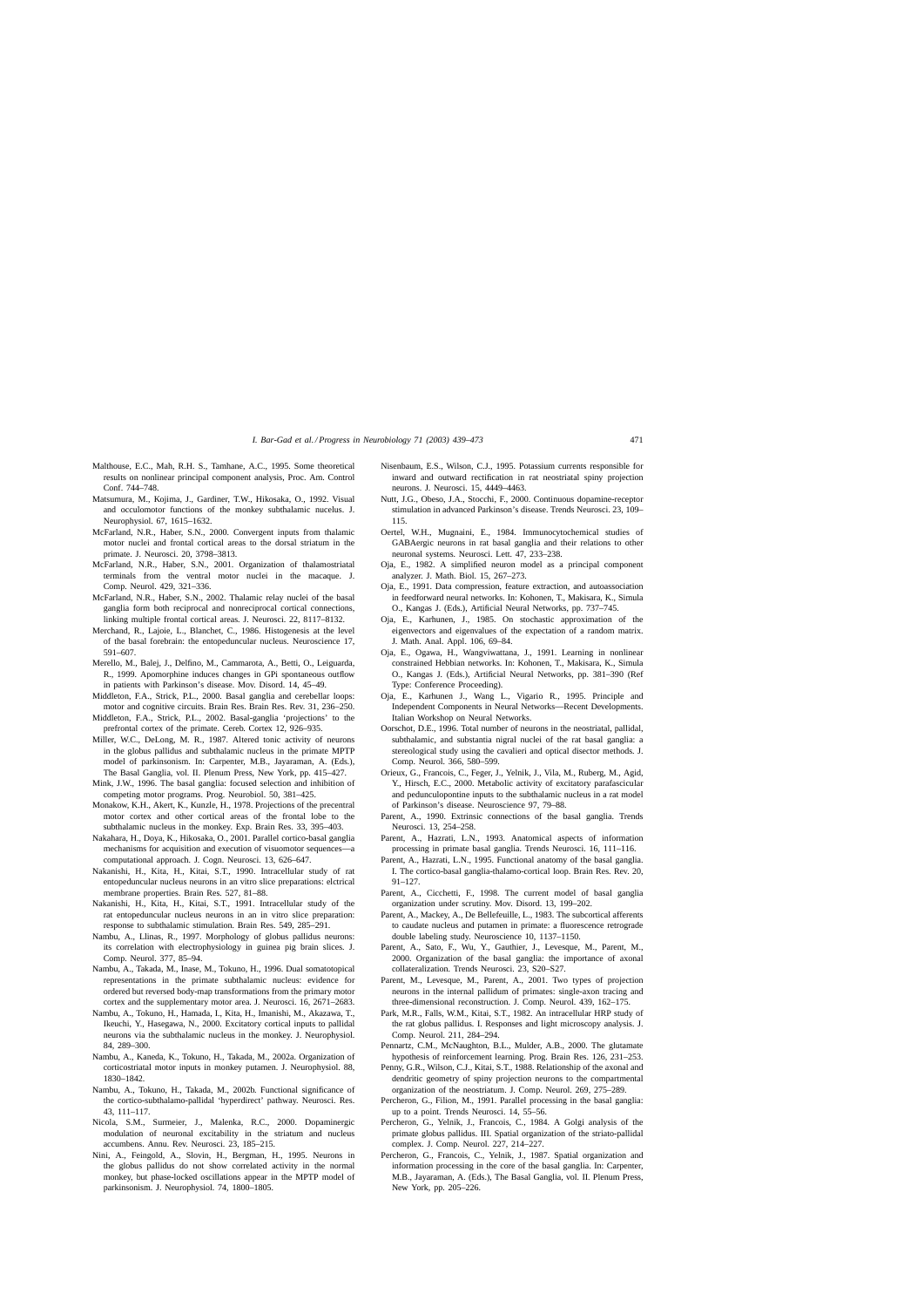- <span id="page-33-0"></span>Percheron, G., Francois, C., Yelnik, J., Fenelon, G., Talbi, B., 1994. The basal ganglia related system of primates: defintion, description and informational analysis. In: Percheron, G., McKenzie, J.S., Feger, J. (Eds.), The Basal Ganglia, vol. IV. Plenum Press, New York.
- Perkel, D.H., Gerstein, G.L., Moore, G.P., 1967. Neuronal spike trains and stochastic point processes. II. Simultaneous spike trains. Biophys. J. 7, 419–440.
- Plenz, D., 2003. When inhibition goes incognito: feedback interaction between spiny projection neurons in striatal function. Trends Neurosci. 26, 436–443.
- Plenz, D., Kitai, S.T., 1999. A basal ganglia pacemaker formed by the subthalamic nucleus and external globus pallidus. Nature 400, 677– 682.
- Plumbley, M., 2001. Adaptive lateral inhibition for non-negative ICA. In: Proceedings of the International Conference on Independent Component Analysis and Blind Signal Separation (ICA2001).
- Rafols, J.A., Fox, C.A., 1976. The neurons in the primate subthalamic nucleus: a Golgi and electron microscopic study. J. Comp. Neurol. 168, 75–111.
- Ramanathan, S., Hanley, J.J., Deniau, J.M., Bolam, J.P., 2002. Synaptic convergence of motor and somatosensory cortical afferents onto GABAergic interneurons in the rat striatum. J. Neurosci. 22, 8158– 8169.
- Ravel, S., Sardo, P., Legallet, E., Apicella, P., 2001. Reward unpredictability inside and outside of a task context as a determinant of the responses of tonically active neurons in the monkey striatum. J. Neurosci. 21, 5730–5739.
- Ravel, S., Legallet, E., Apicella, P., 2003. Responses of tonically active neurons in the monkey striatum discriminate between motivationally opposing stimuli. J. Neurosci. 23, 8489–8497.
- Raz, A., Feingold, A., Zelanskaya, V., Vaadia, E., Bergman, H., 1996. Neuronal synchronization of tonically active neurons in the striatum of normal and parkinsonian primates. J. Neurophysiol. 76, 2083–2088.
- Raz, A., Vaadia, E., Bergman, H., 2000. Firing patterns and correlations of spontaneous discharge of pallidal neurons in the normal and the tremulous 1-methyl-4-phenyl-1,2,3,6-tetrahydropyridine vervet model of parkinsonism. J. Neurosci. 20, 8559–8571.
- Raz, A., Frechter-Mazar, V., Feingold, A., Abeles, M., Vaadia, E., Bergman, H., 2001. Activity of pallidal and striatal tonically active neurons is correlated in mptp-treated monkeys but not in normal monkeys. J. Neurosci. 21, 128.
- Redgrave, P., Marrow, L., Dean, P., 1992. Topographical organization of the nigrotectal projection in rat: evidence for segregated channels. Neuroscience 50, 571–595.
- Redgrave, P., Prescott, T.J., Gurney, K., 1999. Is the short-latency dopamine response too short to signal reward error? Trends Neurosci. 22, 146–151.
- Reiner, A., Medina, L., Haber, S.N., 1999. The distribution of dynorphinergic terminals in striatal target regions in comparison to the distribution of substance P-containing and enkephalinergic terminals in monkeys and humans. Neuroscience 88, 775–793.
- Rescorla, R.A., Wagner, A.R., 1972. A theory of Pavlovian conditioning: variations in the effectiveness of reinforcement and non-reinforcement. In: Black, A.J., Prokasy, W.F. (Eds.), Classical Conditioning. II. Current Research and Theory. Appelton-Century Crofts, New York, pp. 64–99.
- Reynolds, J.N., Wickens, J.R., 2002. Dopamine-dependent plasticity of corticostriatal synapses. Neural Netw. 15, 507–521.
- Reynolds, J.N., Hyland, B.I., Wickens, J.R., 2001. A cellular mechanism of reward-related learning. Nature 413, 67–70.
- Robbins, T.W., Everitt, B.J., 1996. Neurobehavioural mechanisms of reward and motivation. Curr. Opin. Neurobiol. 6, 228–236.
- Rubner, J., Tavan, P., 1989. A self-organizing network for principle component analysis. Europhys. Lett. 10, 693–698.
- Rubner, J., Schulten, K., 1990. Development of feature detectors by self-organization: a network model. Biol. Cybern. 62, 193–199.
- Rumelhart, D.E., Zipser, D., 1985. Feature discovery by competitive learning. Cogn. Sci. 9, 75–112.
- Ryan, L.J., Clark, K.B., 1992. Alteration of neuronal responses in the subthalamic nucleus following globus pallidus and neostriatal lesions in rats. Brain Res. Bull. 29, 319–327.
- Sanger, T.D., 1989. Optimal unsupervised learning in a single-layer network. Neural Netw. 2, 459–473.
- Sato, F., Lavallee, P., Levesque, M., Parent, A., 2000. Single-axon tracing study of neurons of the external segment of the globus pallidus in primate. J. Comp. Neurol. 417, 17–31.
- Sawyer, S.F., Tepper, J.M., Young, S.J., Groves, P.M., 1985. Antidromic activation of dorsal raphe neurons from neostriatum: physiological characterization and effects of terminal autoreceptor activation. Brain Res. 332, 15–28.
- Scannell, J.W., Blakemore, C., Young, M.P., 1995. Analysis of connectivity in the cat cerebral cortex. J. Neurosci. 15, 1463–1483.
- Schroder, K.F., Hopf, A., Lange, H., Thorner, G., 1975. Morphometrisch– statistische strukturanalysen des striatum, pallidum und nucleus subthalamicus beim Menschen [Morphometrical–statistical structure analysis of human striatum, pallidum and subthalamic nucleus]. J. Hirnforsch. 16, 333–350.
- Schultz, W., 1982. Depletion of dopamine in the striatum as an experimental model of Parkinsonism: direct effects and adaptive mechanisms. Prog. Neurobiol. 18, 121–166.
- Schultz, W., 1998. Predictive reward signal of dopamine neurons. J. Neurophysiol. 80, 1–27.
- Schultz, W., Dayan, P., Montague, P.R., 1997. A neural substrate of prediction and reward. Science 275, 1593–1599.
- Schwyn, R.C., Fox, C.A., 1974. The primate substantia nigra: a Golgi and electron microscopic study. J. Hirnforsch. 15, 95–126.
- Selemon, L.D., Goldman Rakic, P.S., 1985. Longitudinal topography and interdigitation of corticostriatal projections in the rhesus monkey. J. Neurosci. 5, 776–794.
- Sethi, K.D., 2002. Clinical aspects of Parkinson disease. Curr. Opin. Neurol. 15, 457–460.
- Shepherd, G.M., 1998. The Synaptic Organization of the Brain. Oxford University Press.
- Sherman, S.M., Guillery, R. W., 2001. Exploring the Thalamus. Academic Press, San Diego.
- Shink, E., Smith, Y., 1995. Differential synaptic innervation of neurons in the internal and external segments of the globus pallidus by the GABA- and glutamate-containing terminals in the squirrel monkey. J. Comp. Neurol. 358, 119–141.
- Shoulson, I., Glaubiger, G.A., Chase, T.N., 1975. On–off response: clinical and biochemical correlations during oral and intravenous levodopa administration in parkinsonian patients. Neurology 25, 1144–1148.
- Smith, Y., Bennett, B.D., Bolam, J.P., Parent, A., Sadikot, A.F., 1994. Synaptic relationships between dopaminergic afferents and cortical or thalamic input in the sensorimotor territory of the striatum in monkey. J. Comp. Neurol. 344, 1–19.
- Smith, Y., Bevan, M.D., Shink, E., Bolam, J.P., 1998a. Microcircuitry of the direct and indirect pathways of the basal ganglia. Neuroscience 86, 353–387.
- Smith, Y., Shink, E., Sidibe, M., 1998b. Neuronal circuitry and synaptic connectivity of the basal ganglia. Neurosurg. Clin. N. Am. 9, 203–222.
- Sporns, O., Tononi, G., Edelman, G.M., 2002. Theoretical neuroanatomy and the connectivity of the cerebral cortex. Behav. Brain Res. 135, 69–74.
- Stanford, I.M., 2003. Independent neuronal oscillators of the rat globus pallidus. J. Neurophysiol. 89, 1713–1717.
- Steiner, H., Gerfen, C.R., 1998. Role of dynorphin and enkephalin in the regulation of striatal output pathways and behavior. Exp. Brain. Res. 123, 60–76.
- Stern, E.A., Kincaid, A.E., Wilson, C.J., 1997. Spontaneous subthreshold membrane potential fluctuations and action potential variability of rat corticostriatal and striatal neurons in vivo. J. Neurophysiol. 77, 1697– 1715.
- Stern, E.A., Jaeger, D., Wilson, C.J., 1998. Membrane potential synchrony of simultaneously recorded striatal spiny neurons in vivo. Nature 394, 475–478.